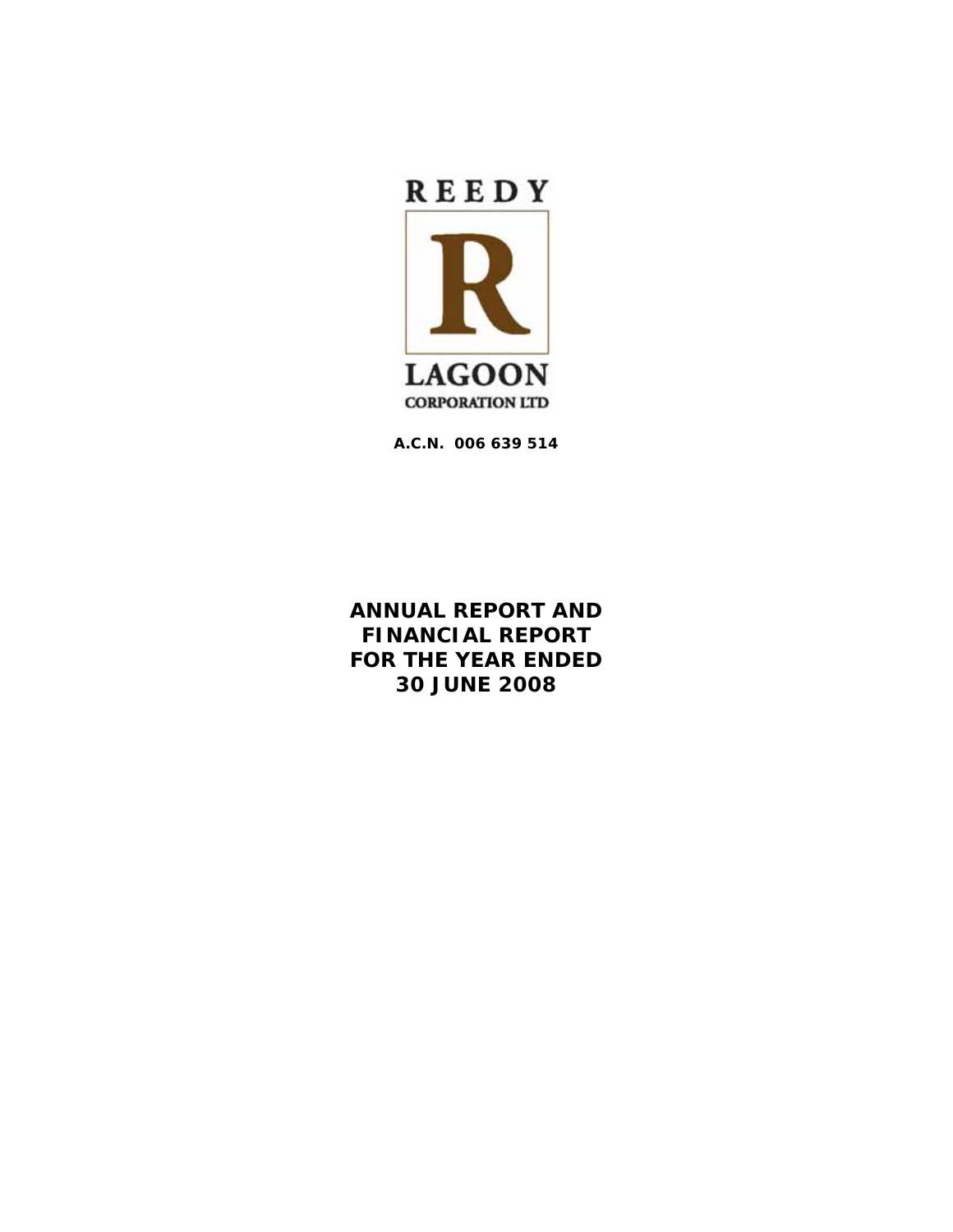| ANNUAL REVIEW                                         | 2                 |
|-------------------------------------------------------|-------------------|
| Review of Operations                                  |                   |
| Iron Exploration                                      | 2                 |
| Uranium Exploration                                   | 4                 |
| <b>Gold Exploration</b>                               | $\overline{7}$    |
| <b>Copper-Gold Exploration</b>                        | 9                 |
| <b>Concluding Remarks</b>                             | 10                |
| <b>TENEMENT SCHEDULE</b>                              | 11                |
| CORPORATE GOVERNANCE STATEMENT                        | 13                |
| <b>DIRECTORS' REPORT</b>                              |                   |
| <b>Director Profiles</b>                              | 18                |
| <b>Remuneration Report</b>                            | 20                |
| Principal Activities and Review of Operations         | 24                |
| AUDITOR'S INDEPENDENCE DECLARATION                    | 26                |
| DIRECTORS' DECLARATION                                | 27                |
| <b>INDEPENDENT AUDIT REPORT</b>                       | 28                |
| <b>INCOME STATEMENT</b>                               | 30                |
| <b>BALANCE SHEET</b>                                  | 31                |
| STATEMENT OF CHANGES IN EQUITY                        | 32                |
| <b>CASH FLOW STATEMENT</b>                            | 33                |
| NOTES TO AND FORMING PART OF THE FINANCIAL STATEMENTS | 34                |
| SHAREHOLDER INFORMATION                               | 54                |
| ASX ADDITIONAL INFORMATION                            | 56                |
| <b>CORPORATE DIRECTORY</b>                            | <b>Back Cover</b> |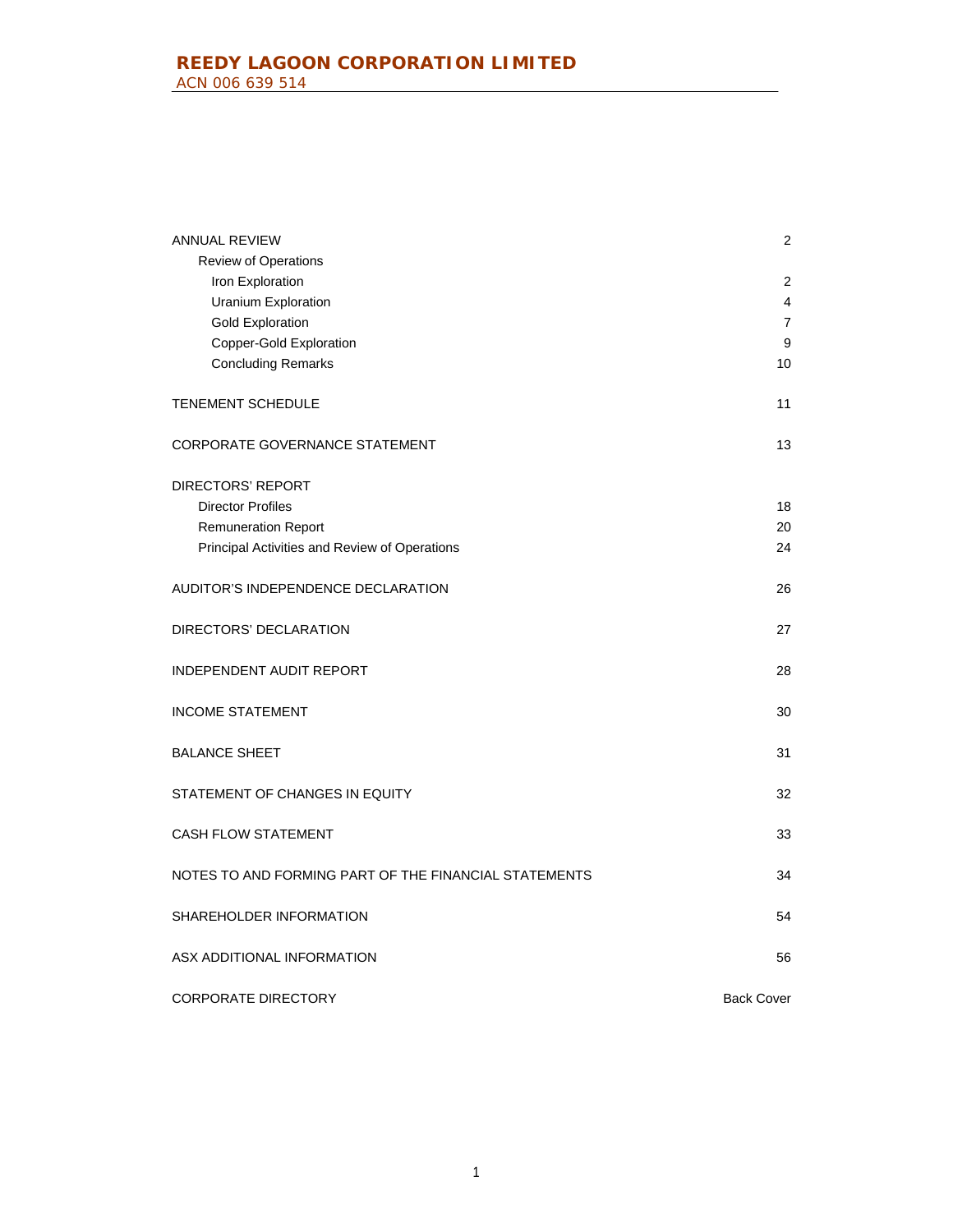

Mineralisation styles targeted during the period included:

- Iron magnetite mineralisation (Bullamine project)
- Uranium (Tanami, Balta and Edward Creek projects)
- Copper-uranium-gold (Edward Creek Base Metals Joint Venture)
- Sediment hosted sulfide-gold mineralisation (Chiltern gold project)
- Hydrothermal gold mineralisation (Jericho gold project)
- Porphyry copper-gold mineralisation (Diptank Joint Venture)

# **Iron Exploration**

*Bullamine Project* **(Western Australia) RLC 100% Fe**

Within the Bullamine project the Company is investigating iron ore development opportunities 70 kilometres east of Perth, Western Australia. Preliminary investigations indicate the Bullamine project area contains ironstone units with total strike length of about 79 kilometres. RLC's objective is to identify ironstone units which can be mined by open pit methods and demonstrate viability for annual production of 0.5 million tonnes iron concentrates by low-cost, open cut mining methods. The short distance, 90 kilometres, to bulk cargo facilities at Fremantle Ports' Kwinana facility south of Perth is a significant attribute of the project. RLC believes that provided suitable mineralisation can be identified and accessed, the possibility of low cost mining, processing and transport suggest that mining iron at rates as low as 0.5 million tonnes per annum could be highly profitable.

During the report period available geological information was reviewed and incorporated into a database for integration with geophysical data compilations. The 1:250,000 Perth geological sheet identifies 101 occurrences of banded iron formations which comprise a total strike length of about 79 kilometres within the project area.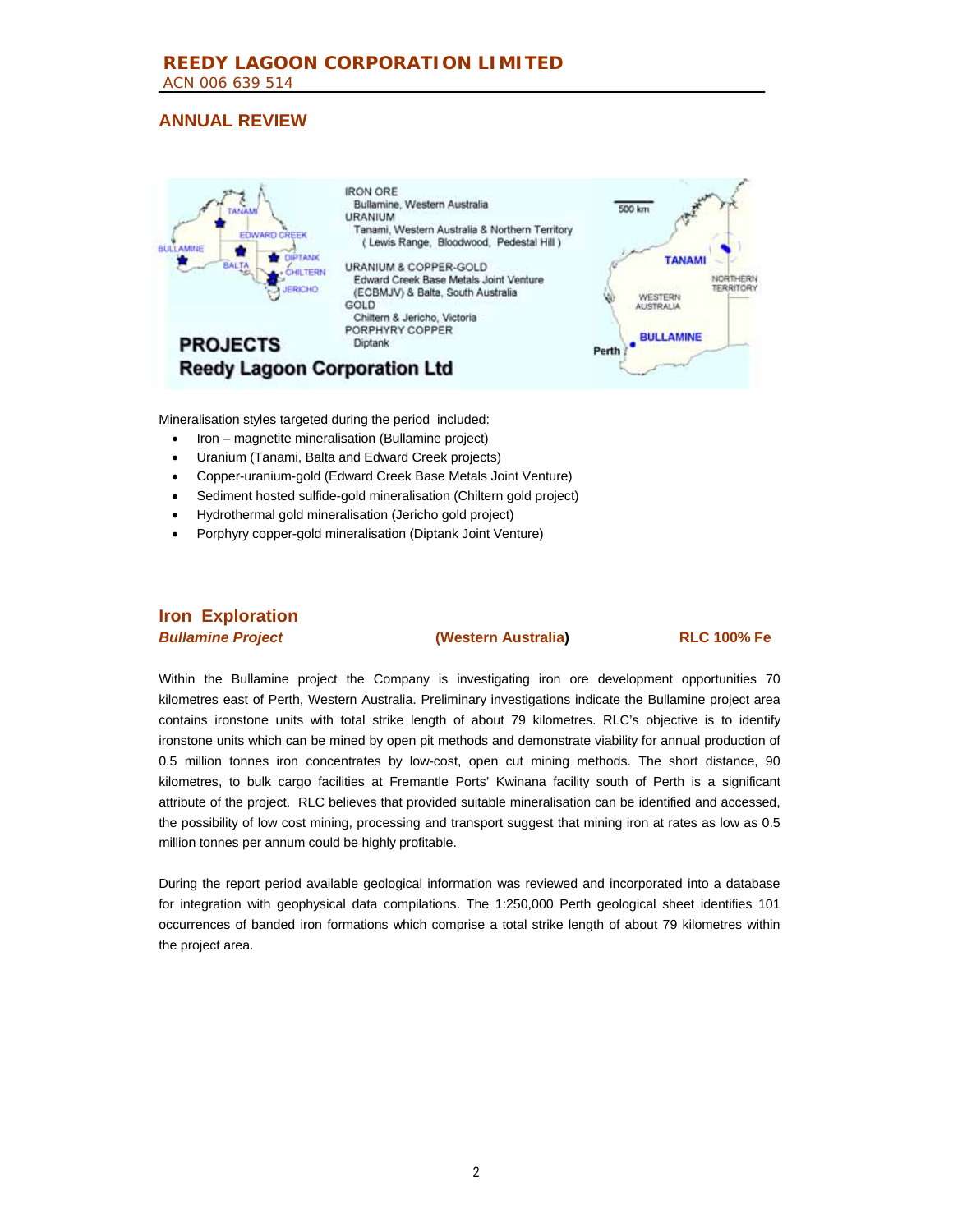|                 | -9. . <del>.</del> 9<br><b>MAPPED IRONSTONE UNITS</b> |             |               |            | <b>MAGNETIC TARGETS</b> |
|-----------------|-------------------------------------------------------|-------------|---------------|------------|-------------------------|
| <b>TENEMENT</b> | <b>NUMBER</b>                                         |             | <b>LENGTH</b> |            | <b>LENGTH</b>           |
|                 | OF UNITS                                              | MINIMUM (m) | MAXIMUM (m)   | TOTAL (km) | TOTAL (km)              |
| E70/2846        | 18                                                    | 50          | 2088          | 10.7       | 5.3                     |
| E70/2719        | 44                                                    | 54          | 3448          | 40.5       | 49.2                    |
| E70/2720        |                                                       | 236         | 1179          | 3.3        | 5.8                     |
| E70 / 3152      | 20                                                    | 169         | 3901          | 17.3       |                         |
| E70/3153        |                                                       |             |               |            | 0.9                     |
| E70 / 3462      | 13                                                    | 148         | 1089          | 7.4        |                         |
| TOTAL           | 101                                                   |             |               | 79.2       | 60.2                    |

*Ironstone units ("BIFs") and magnetic target statistics:* 

Airborne magnetic and radiometric survey acquired 616 line kilometres of data at a line spacing of 200 metres and 70 metre terrain clearance. Geophysical data from the survey was compiled into contour plans of total magnetic intensity. A spatial interpretation was performed to identify and define potential magnetite rich formations. The overall length of the potential magnetite rich formations identified within the project area by the end of the report period was 60 kilometres.



*Figure 1. Bullamine project.*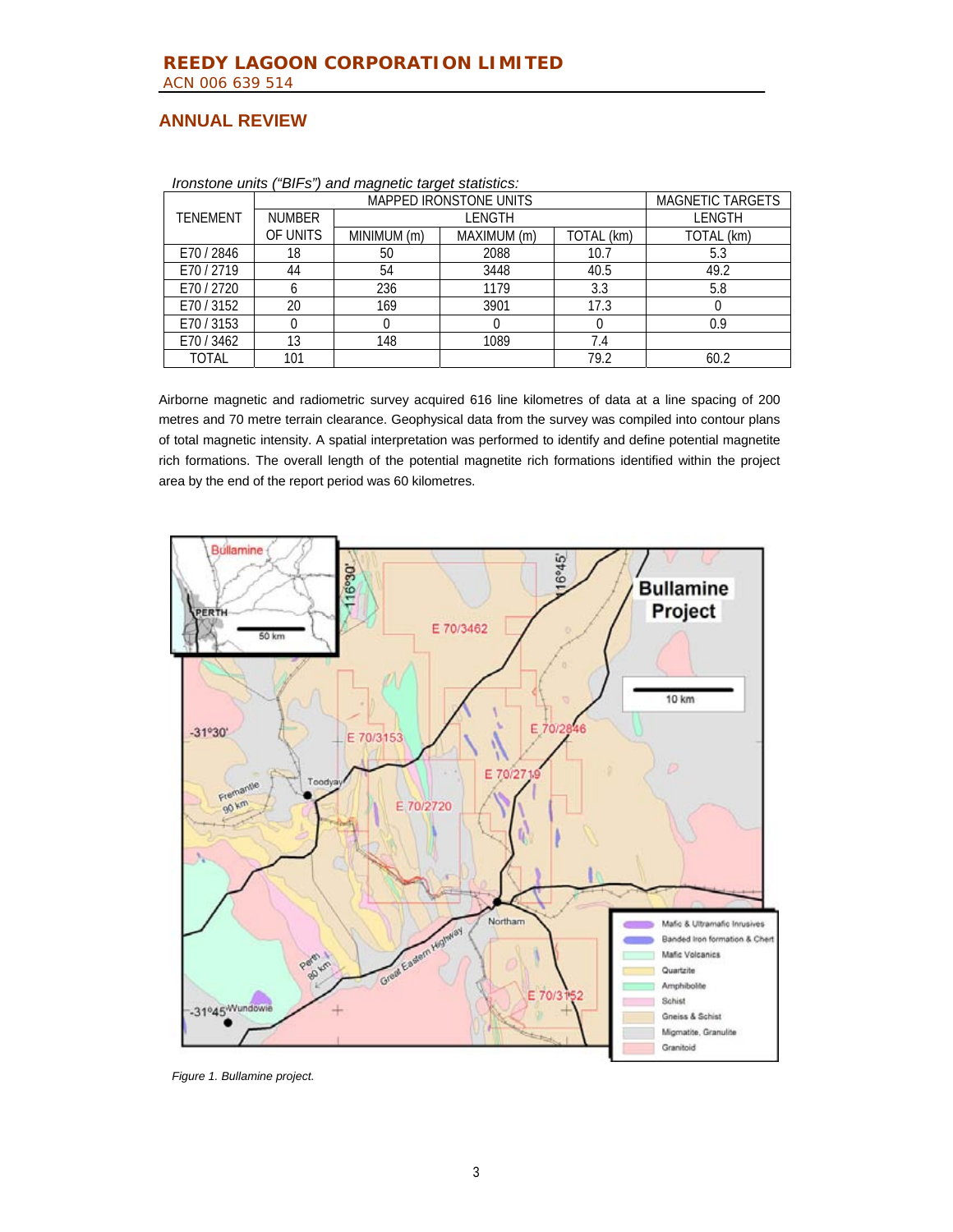Drilling (reverse circulation) is planned to investigate iron ore targets later in calendar 2008. Most of the land comprising the project area is privately owned and exploration and mining can only occur on such areas with the agreement of the land owners. By the end of the report period land owner agreements were in place for targets with total strike length of over 1,700 metres.

The Bullamine project will benefit from its proximity to the Kwinana port facilities. Should RLC succeed in identifying and gaining the necessary approvals to mine any economic iron mineralisation then capital requirements are expected to be low and development time short.

### **Uranium Exploration:**

*Tanami Project* **- URANIUM & GOLD Northern Territory / Western Australia**  *U3O8 Joint Venture (RLC 90%) – Lewis Range tenements Pedestal Hill and Bloodwood tenements (RLC 100%)*

The Tanami project straddles the Western Australia/Northern Territory border. Target mineralisation is uranium which may be precipitated and concentrated along unconformities and paleodrainage channels within Proterozoic and younger sedimentary sequences overlying older basement rocks. Available geophysical and geological data are being reviewed whilst access issues are being worked through.

This project comprises RLC's Pedestal Hill tenement application (ELA 24885) in the Birrindudu Basin and Bloodwood tenement (E80/3860) together with a 90% interest in the U<sub>3</sub>O8 Joint Venture incorporating tenements: E80/3706, 3707, 3708 & application E80/3939. RLC is manager and will sole fund exploration by the joint venture. Tenements E80/3706, 3707 & 3708 were granted during the report period and E80/3860 was granted on 10/7/08.



*Figure 2. Tanami project.*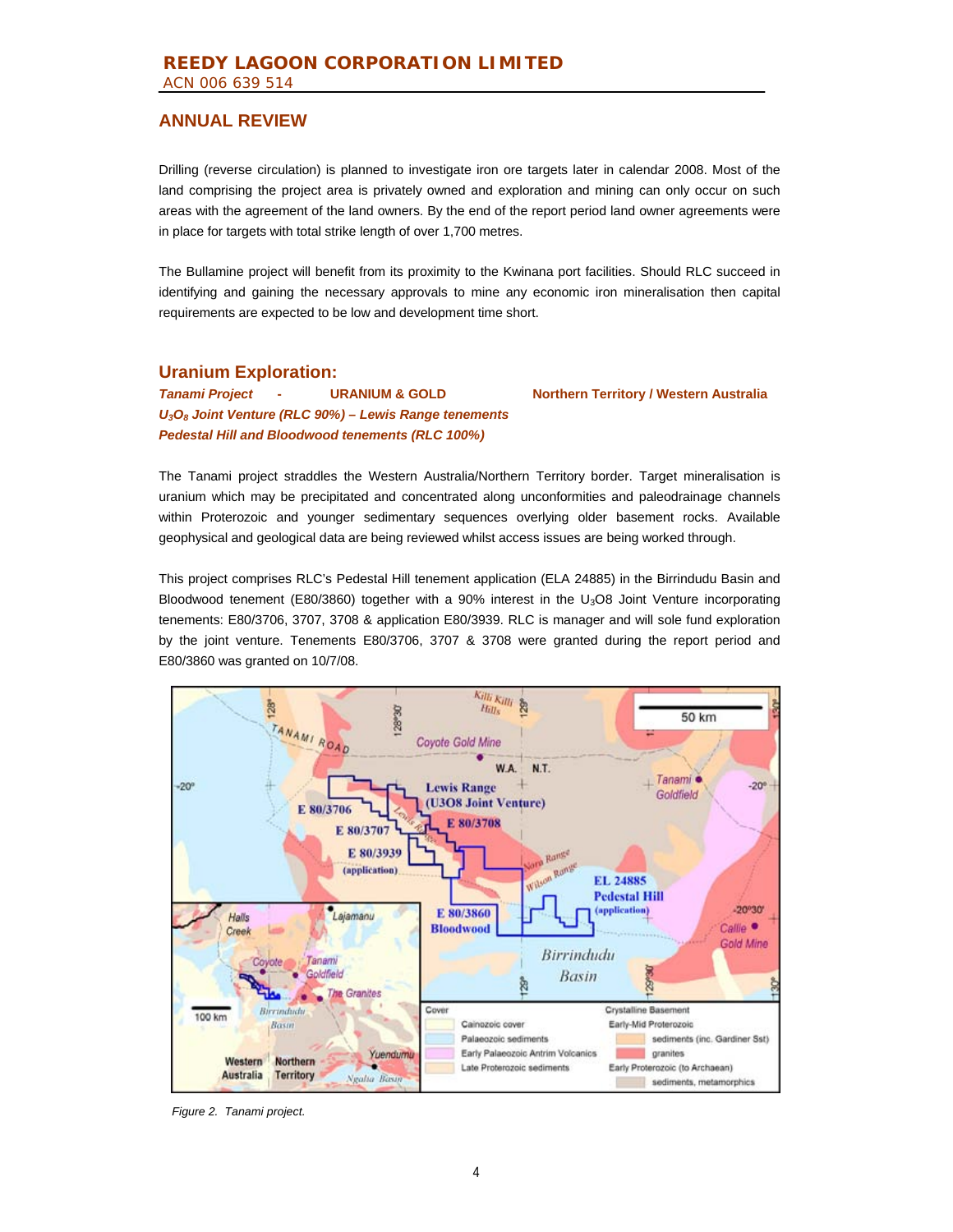Processing of radiometric data during the period identified a series of uranium anomalies extending for 20 km along the north-eastern side of a range of hills and invalidated a previous interpretation of uranium anomalies along the south-western side. The north-eastern anomalies appear to be associated with the contact between the Lewis Granite to the north–east and the Lewis Range Sandstone to the south-west. Field investigations will check this interpretation and airborne radiometric survey will be considered to investigate the possibility of uranium enrichment along a redox boundary within the Lewis Range Sandstone.

The geological setting of the Pedestal Hill project has similarities with the Ngalia Basin located 300 kilometres to the south east and which contains the Bigrlyi uranium deposit – owned by ASX listed Energy Metals Limited.

In addition to uranium the area is also prospective for other commodities, including gold.

### *Edward Creek Base Metal Joint Venture ("ECBMJV")* **(South Australia)****RLC 62% URANIUM & COPPER–GOLD-URANIUM**

The Edward Creek Base Metal Joint Venture is exploring for uranium and for copper-gold-uranium mineralisation on the north eastern margin of the Gawler Craton in South Australia.

#### URANIUM

Exploration is targeting unconformity-related and roll-front styles of uranium mineralisation in sediments located to the west of the uplifted radioactive rocks of the Peake and Denison Ranges.

Airborne Electromagnetic (EM) surveys acquired 587 line kilometres of survey data during the period. Processing and interpretation of these data identified a possible reduction/oxidation ("redox") boundary. Redox boundaries potentially present sites of uranium deposition.

A work programme which includes drilling 8 shallow RC/aircore holes across one of the targets was under review by the JV partners at the time of this report.

#### COPPER-GOLD-URANIUM

Iron-oxide copper-gold ("IOCG") mineralisation of the "Olympic Dam" type is being targeted by exploration at Edward Creek. The project is located in the north eastern part of the Gawler Craton in South Australia.

Drilling at the Santorini gravity anomaly (IOCG-U target), scheduled for August/September 2007, remained postponed due to continued drought conditions in the area. There was no water within trucking distance of the drill site and drilling cannot proceed until water is available.

The Santorini gravity anomaly was interpreted from ground gravity data and measures about 7 square kilometres in the horizontal plane. Preparations for drilling a deep (850 metre) diamond hole were completed in the prior report period. The drilling will investigate the potential of the anomaly to be caused by rocks associated with IOCG mineralisation of the Olympic Dam type.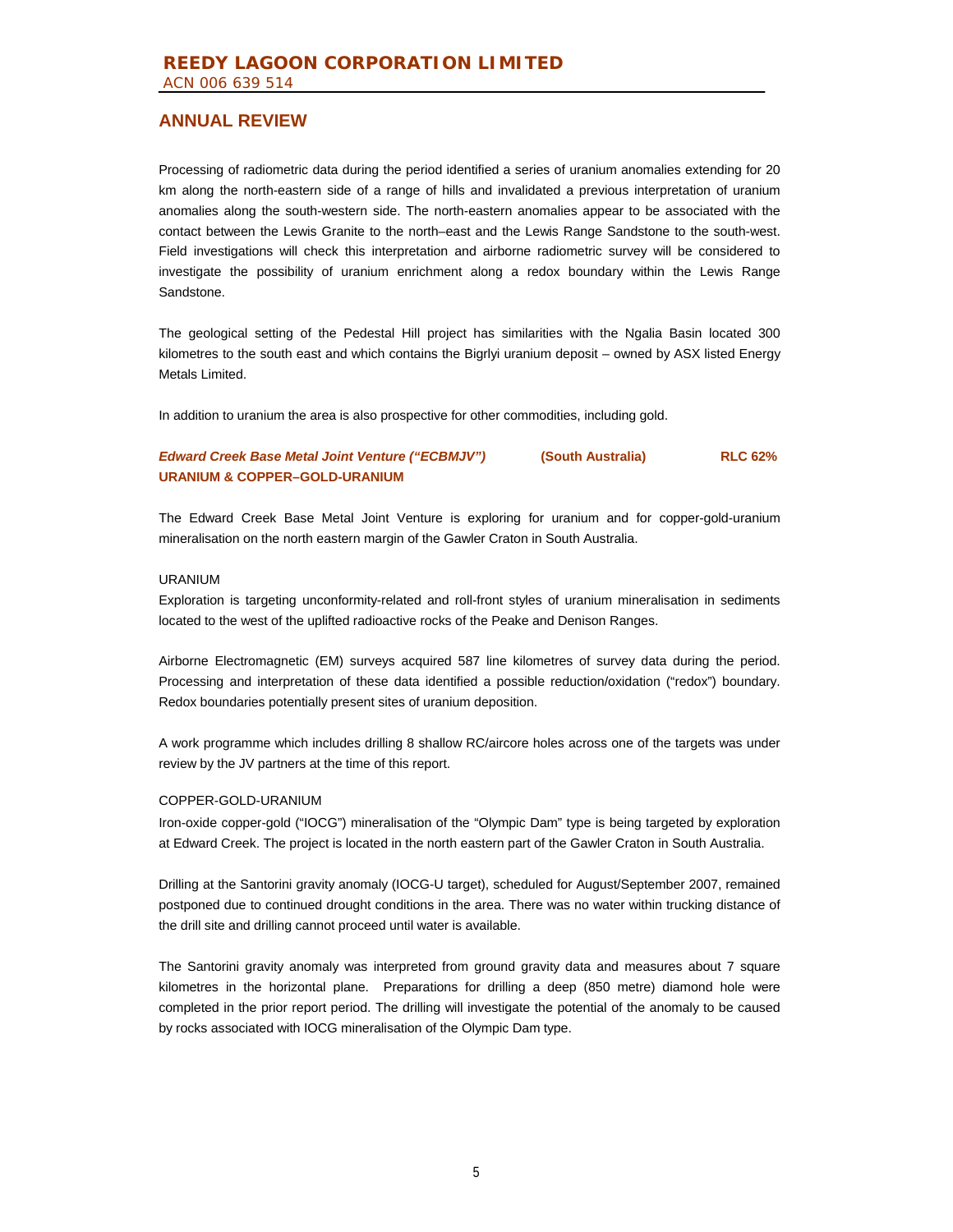

*Figure 3. Edward Creek (ECBMJV) project and Balta project locations.* 

The Edward Creek Base Metals Project is located 750 kilometres NNW from Adelaide in South Australia. It is approximately 250 kilometres north west from the Olympic Dam mine and 150 kilometres north east from Prominent Hill. The Edward Creek Base Metals Project area is secured by EL 3250, EL 3790 and EL 3886 and covers an area of 768 square kilometres.

| The Edward Creek Base Metals project is joint ventured with the following parties: |  |  |  |
|------------------------------------------------------------------------------------|--|--|--|
|                                                                                    |  |  |  |

| <b>ECBM JV Operator:</b>         | Reedy Lagoon Corporation Limited  |         |  |
|----------------------------------|-----------------------------------|---------|--|
| Participants in ECBM JV:         | Equity in ECBMJV<br>Funding share |         |  |
| Reedy Lagoon Corporation Limited | 61.99 %                           | 52.48%  |  |
| Eromanga Hydrocarbons NL         | 20.99 %                           | 26.24 % |  |
| <b>Wallaby Resources Pty Ltd</b> | 17.02%                            | 21.28%  |  |

Cash payments of \$30,000 per quarter are payable to RLC whilst the other parties elect to remain in the joint venture.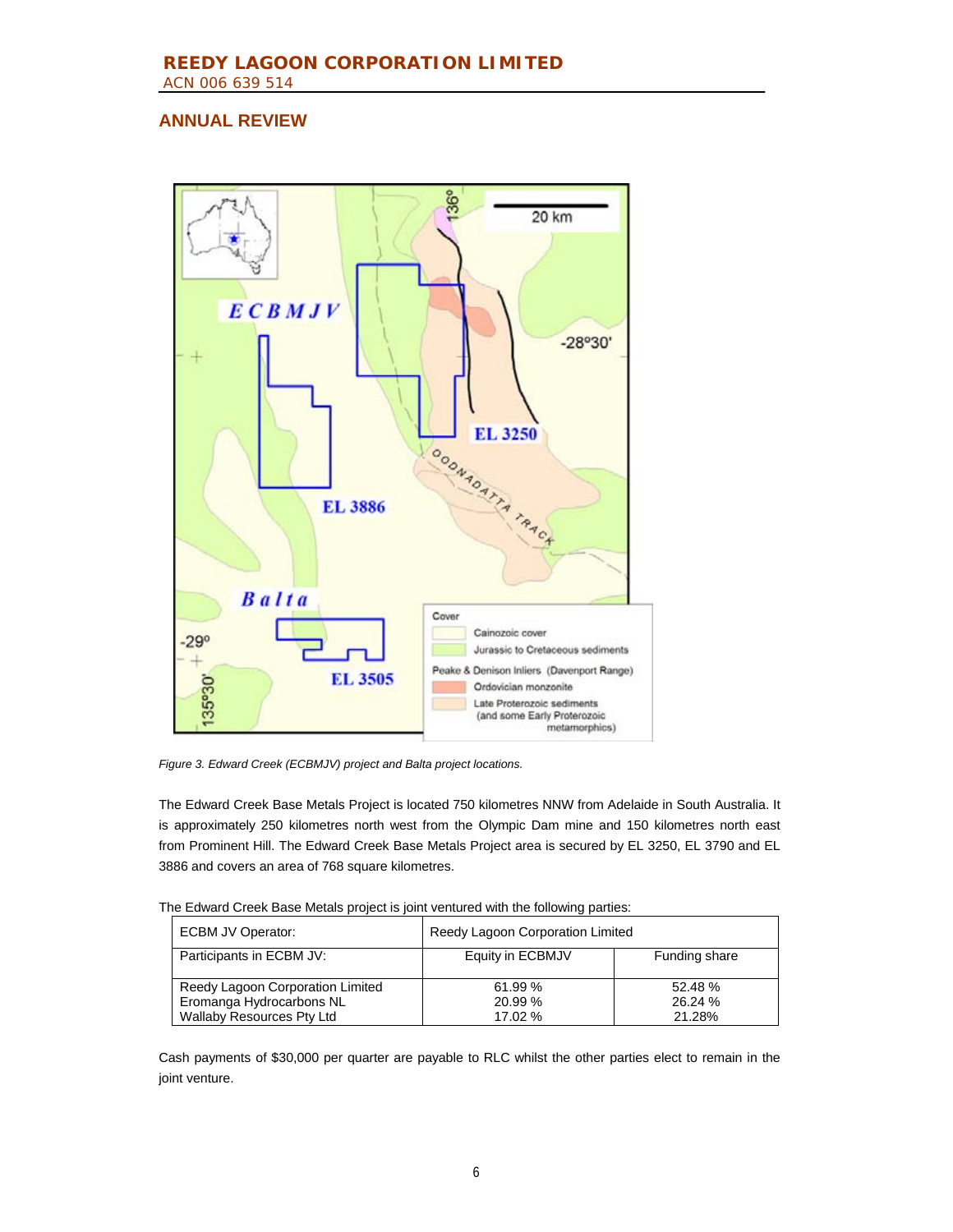RLC holds a 61.99% interest in the ECBMJV comprising a 20% interest free carried to completion of a bankable feasibility study and a 41.99% contributing interest. In order to maintain its 41.99% contributing interest RLC contributes 52.48% of ECBMJV costs, including exploration expenditure and the joint venture cash payments.

#### *Balta* **- URANIUM (Edward Creek, South Australia) RLC 100%**

The Project consists of one Exploration Licence (EL 3050) covering an area of 114 square kilometres located 25 kilometres south of the ECBMJV. Exploration is targeting unconformity-related and roll-front styles of uranium mineralisation in sediments located to the west of the uplifted radioactive rocks of the Peake and Denison Ranges.

During the period airborne EM surveys were flown and 369 line kilometres of data were acquired, processed and interpreted.

Shallow drilling (reverse circulation or aircore) is planned during the second half calendar 2008 to investigate for uranium mineralisation associated with targets interpreted from the EM data.

# **Gold Exploration**

*Chiltern Project* **GOLD (Victoria) RLC 100%**

Exploration conducted at the Chiltern Project to date has aimed to discover the source of the alluvial gold obtained from the historic Chiltern-Rutherglen Goldfield. 45 tonnes (1.4 million oz) of fine-grained gold was recovered from the alluvial placer deposits, compared with less than 3 tonnes gold from hard-rock quartz vein mineralisation. A source for the alluvial gold other than erosion from hard-rock vein mineralisation is postulated by RLC. Records of the Chiltern Goldfield include reports of prolific gold-bearing pebbles of sandstone and siltstone – hundreds of tonnes – within the placer deposits. Such records extend back 100 years, and the recorded gold grades from such material are up to and over 30 g/t gold. Study of the gold particles from Chiltern indicates high fineness and particles in the range 10 - 50 µm (generally < 20 µm). RLC considers that the auriferous sandstone/siltstone material may be derived from a gold bearing bedrock source, and that such a source is a highly prospective exploration target. Results from recent drilling however, demonstrate the difficulty in discovering such a bedrock source – if it exists.

4.2 line kilometres of Induced Polarisation ("IP") survey were completed during the period. Interpretation of the IP data identified three chargeability anomalies in the subsurface (figure 4). Such anomalies have potential to be caused by sulfide mineralisation which, in this environment, have potential to be connected with gold mineralisation.

Five RC holes dipping at 60<sup>0</sup> and each to nominal 150 metres down-hole depth for total 730.5 metres were completed in April 2008 to test the three chargeability anomalies interpreted from the IP data.

Sample assay results from the reverse circulation drilling include several low tenor gold assays. A total of 734 samples, each representing a 1 metre sample interval, were assayed. 25 (3.4%) of these samples reported 0.10 g/t gold or higher and the highest grade recovered was 1.65 g/t gold. Anomalous arsenic and lead assays were also recovered from the drill samples.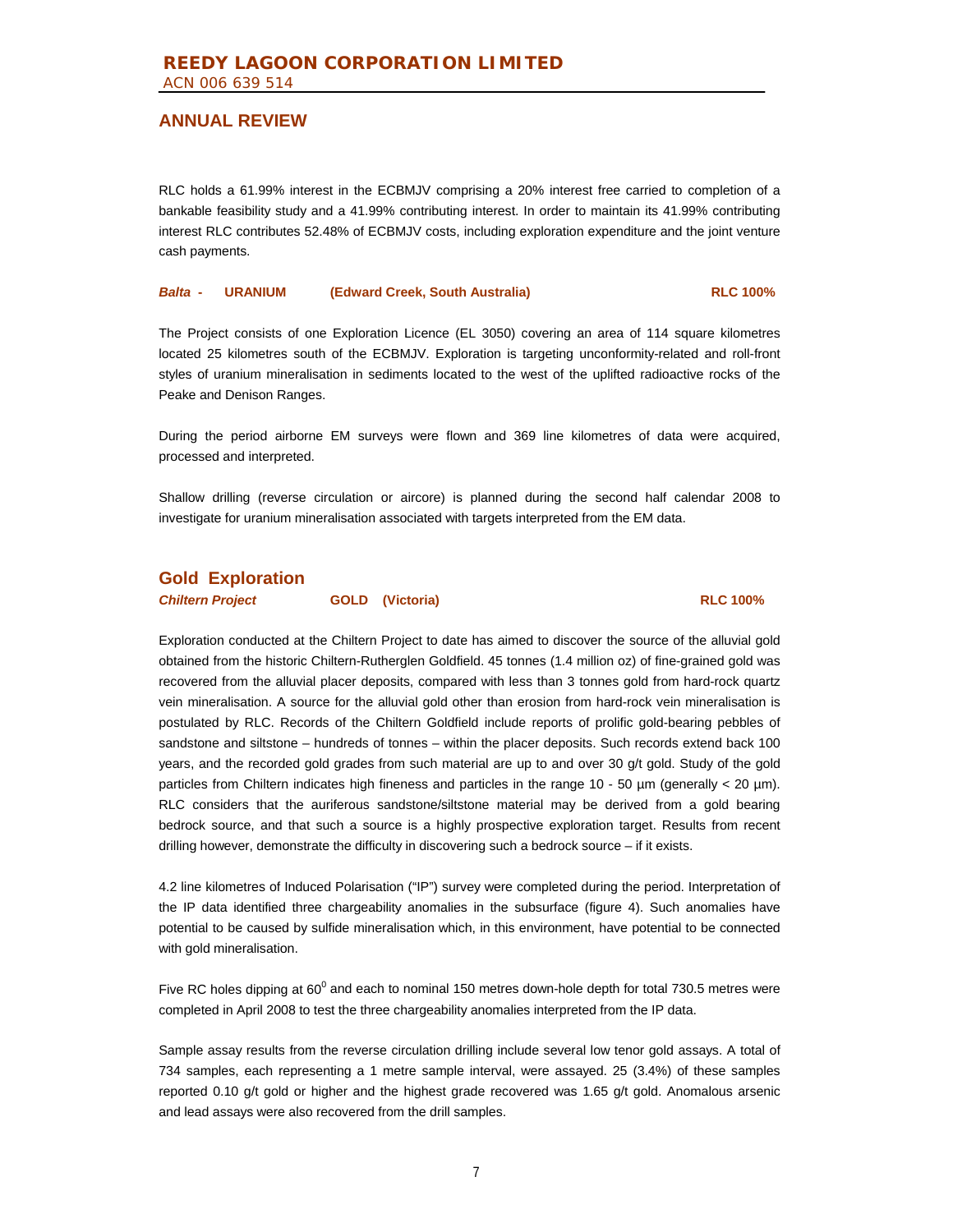

*Figure 4 IP survey lines and drilling at the Caledonian prospect.* 

The low grade and limited intersection interval for the gold mineralisation identified do not demonstrate an association between the IP anomalies drilled and economic gold mineralisation.

Flora and fauna surveys were conducted during the period. The drill sites and access routes were surveyed prior to commencement of the drill program and the areas traversed by the IP survey were surveyed to investigate the environmental impact of the completed work. No environmental impact was noted. A subsequent flora and fauna survey will be conducted as part of the monitoring RLC will undertake to measure the environmental effects of the work completed.

The Project consists of three Exploration Licences (ELs 3032, 3281 and 3376) covering an area of 237 square kilometres. RLC holds 100% equity in the three tenements through its wholly owned subsidiary, Osprey Gold Pty Ltd. Providence Gold and Minerals Pty Ltd ("PGM"), the previous holder of EL 3376, is entitled to a 1.75% gross production royalty with respect to any future production from EL 3376.

#### *Victor Gold Prospect* **- Jericho Project GOLD (Victoria) RLC 100%**

The Victor Prospect is part of the Jericho Project (EL 3208) located 160 kilometres east from Melbourne and within the Woods Point - Walhalla Goldfield. The goldfield is renowned for its high-grade structurally controlled gold deposits.

Exploration targets at the Victor Prospect, generated in prior periods, included extensions from previously mined gold mineralisation in a quartz reef system. Gold mineralisation anticipated was high grade vein style. The gold potential of Victor is demonstrated by the Cohen's Reef Mine, located within the same goldfield, which produced more than 1.4 million oz of gold.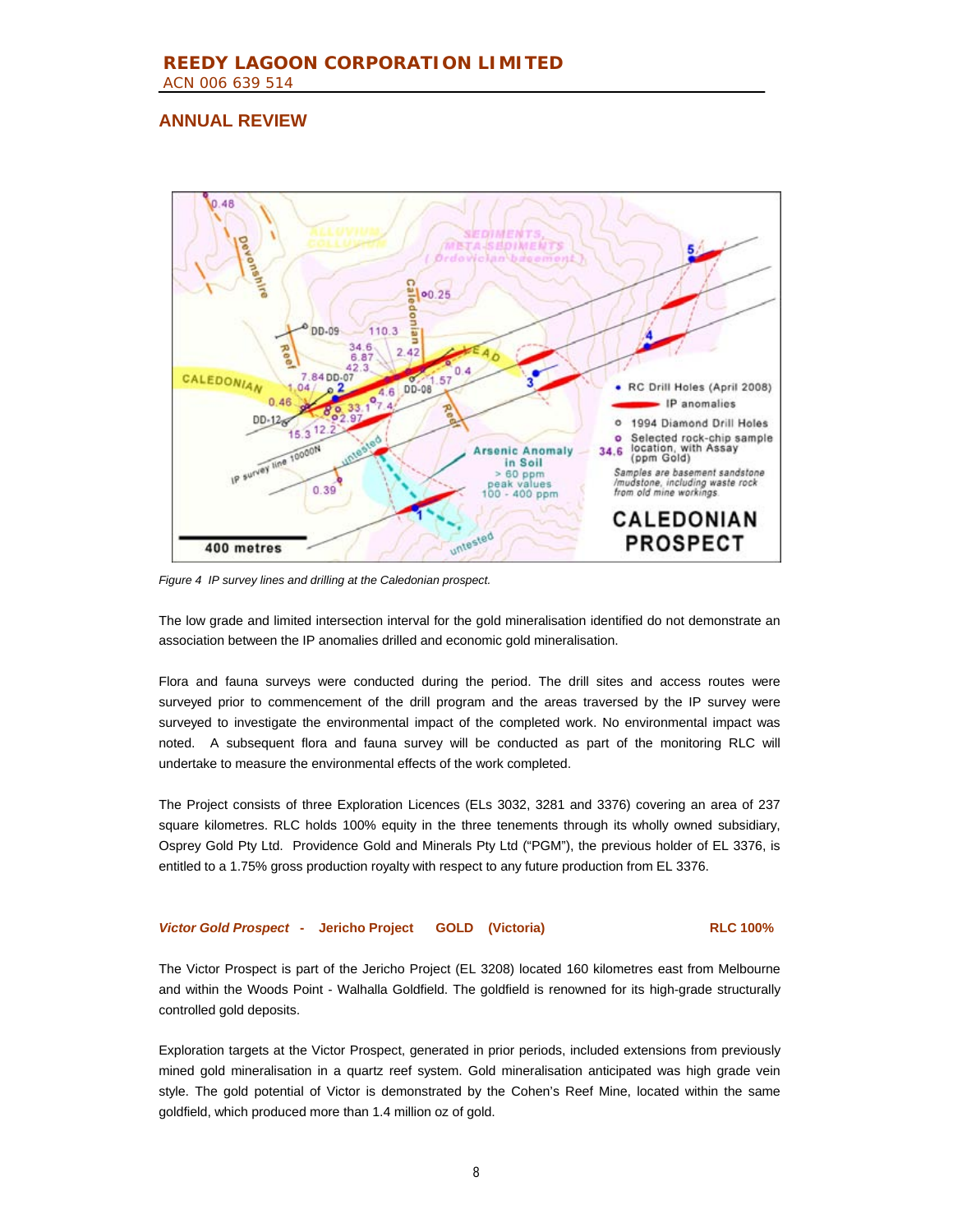The Victor quartz reef structure has more than 1 kilometre strike length within the tenement. Past mining (pre 1940) produced 24,909 oz of gold from 42,439 tonnes, an average grade of 18 g/t. The quartz vein system that was mined is reported as up to 12 metres thick although generally between 0.5 and 5 metres.

Two diamond holes had been planned to investigate extensions to the known reef structure. The first hole was drilled dipping 61° to intersect a northern extension of the reef.

 A fine-grained, totally altered, dyke was intersected between 245.3 to 246.9 metres down-hole. Below this, the drill-core is strongly fractured, with common intense shearing, for nearly 22 metres down-hole. The bottom of this strongly fractured zone comprises a 4.5 metre thick (down-hole) fault zone, interpreted to be the Victors Quartz Reef structure (262.9 to 267.4 metres down-hole). Core recovered from this interval comprises 1.7 metres of fault gouge, pug and shattered rock, with minor quartz veining. There was 2.8 metres of core loss over the interval. The interpreted reef structure intersection includes some dark carbonaceous material. Victors Quartz Reef was historically associated with very broken ground and some graphitic material, which accords with these observations of the drill-core.

The relative positions of the dyke and reef are consistent with projections from historic mine plans providing further support to the interpretation that the drilled structure is an extension to the Victors Quartz Reef. The reef and dyke are documented historically as striking at a low angle to each other, with rich gold mineralisation in the reef at and near their intersection.

Anomalous gold was identified in some of the core samples submitted for assaying and confirm the extension to the Victor reef structure. However, the grades and widths recovered do not indicate any mineable intersection has been identified by the drilling completed.

Whilst the program initially planned 2 diamond holes, slow drilling, caused by a combination of mechanical problems with the rig and adverse ground conditions, resulted in the first of the two holes taking 27 days to complete. Insufficient time remained to enable the second hole to be drilled and the drilling programme was stopped at completion of the first hole.

The Victor Prospect is part of the Jericho Project located within a water catchment area where access for exploration is restricted to the period commencing 1 November and ending 30 April.

### **Copper – Gold Exploration.**

*Diptank Joint Venture* **COPPER – GOLD (New South Wales) RLC 85 %** 

The Diptank project covered an area of 14.7 square kilometres about 100 kilometres to the south east from the township of Bourke in northern central New South Wales. Drilling investigated a zone of demagnetized rocks, which included a large (2.5 kilometre diameter) magnetic anomaly, to determine the potential for copper-gold mineralisation.

The drilling comprised nine RC holes for 898.9 metres drilled. Six of the nine holes penetrated sand and gravel cover sequences and intersected a granitic rock.

No significant base or precious metals were identified in any of the samples assayed.

Elevated Rare Earth Elements ("REE") were noted but are dominated by lighter (less valuable) elements, dominantly Ce, Y, Nd.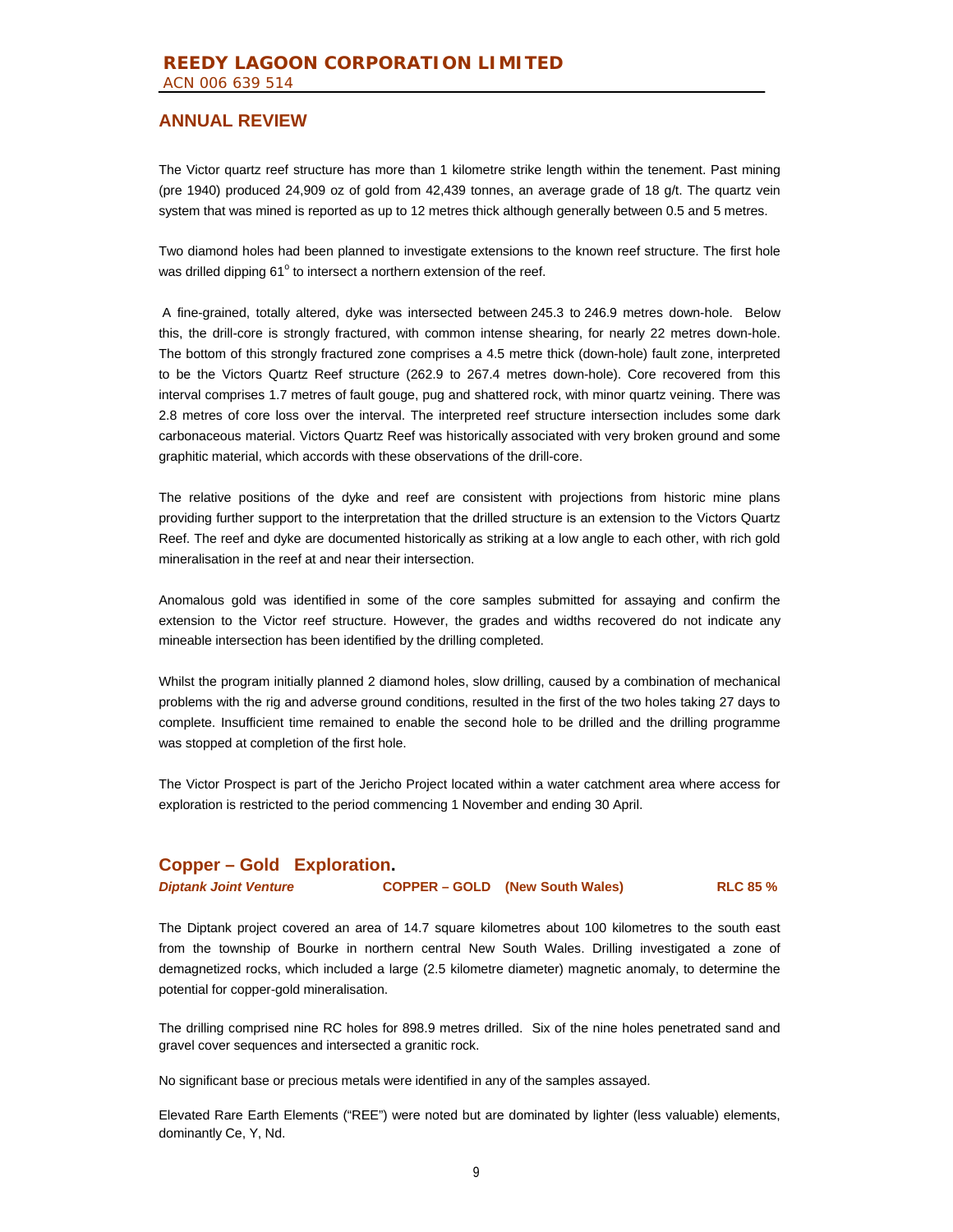The results were interpreted to be insufficient to justify continued work and the Company withdrew from the joint venture.

Exploration was conducted under the terms of the Diptank Joint Venture ("Diptank JV"). Prior to its withdrawal on 1 April 2008 RLC held an 85% interest in all minerals subject to it sole funding exploration expenditure and paying to the joint venture partner a fee of \$10,000 per quarter.

# **Concluding remarks**

The Company has a clear objective to advance its Bullamine iron project to achieve production of iron concentrates. Progress has been slower than expected with detailed targeting not achieved until the end of the report period. Targets now identified for drill testing and for which agreements are in place for both exploration and mining, should it prove viable, look promising.

Shallow drilling at the new uranium targets identified at our South Australian projects is planned. Modest expenditure on exploration drilling holds potential to discover uranium in a jurisdiction where uranium mining is supported – as attested by the recent commissioning of the Beverley uranium mine.

The recent granting of most of the tenements comprising the Tanami project will enable ground work to commence in a remote, lightly explored region considered by RLC to be highly prospective for uranium and gold.

The incident free record from our year of operations is noteworthy in that they included drilling programmes within a National Park (the Chiltern Mt Pilot National Park) and Melbourne's main water catchment (Thompson dam). Whilst our environmental management strategies apply to all our operations, few receive the level of external scrutiny applied by Parks Victoria or Melbourne Water. We believe our track record will assist in gaining access to new areas we wish to explore.

The markets for the commodities we are exploring for are predicted by many to remain robust for the next ten years. Most commodity prices are well above their levels of a few years ago. This scenario is particularly strong for iron – the contract price for which rose more than 80% this year.

Geof H Fethers Managing Director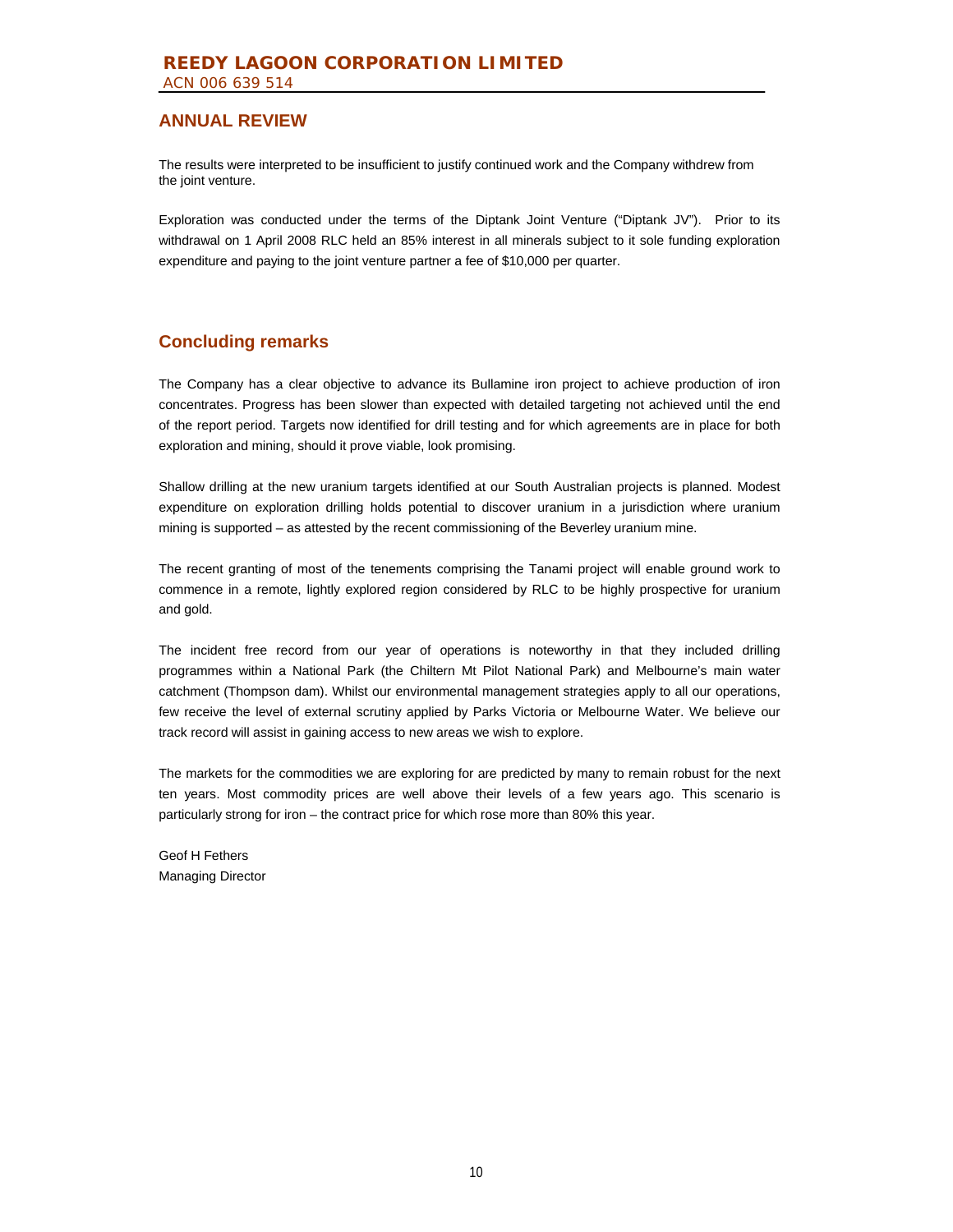# **TENEMENT SCHEDULE**

Tenements owned directly by the Group and tenements in which the Group has an interest (at 10 September 2008).

| <b>Tenement</b>                               | Area<br>(km <sup>2</sup> ) | <b>Status</b> | <b>Minimum Annual</b><br><b>Expenditure</b><br><b>Commitment</b><br>\$ | Group<br><b>Interest</b><br>(direct or indirect) |
|-----------------------------------------------|----------------------------|---------------|------------------------------------------------------------------------|--------------------------------------------------|
| <b>Western Australian Tenements</b>           |                            |               |                                                                        |                                                  |
| E70/2719 Bulla JV<br><b>Bullamine project</b> | 134                        | Current       | 46,000                                                                 | 100% (iron) $1$                                  |
| E70/2720 Bulla JV<br><b>Bullamine project</b> | 149                        | Current       | 51,000                                                                 | 100% (iron) <sup>1</sup>                         |
| E70/2846<br><b>Bullamine project</b>          | 47                         | Current       | 20,000                                                                 | 100%                                             |
| E 70/3152<br><b>Bullamine project</b>         | 99                         | Current       | 34,000                                                                 | 100%                                             |
| E 70/3153<br><b>Bullamine project</b>         | 56                         | Current       | 20,000                                                                 | 100%                                             |
| ELA 70/3462<br><b>Bullamine project</b>       | 184                        | Application   | 63,000                                                                 | 100%                                             |
| E 80/3706<br>Tanami (Lewis Range)             | 225                        | Current       | 70,000                                                                 | $90%^{2}$                                        |
| E 80/3707<br>Tanami (Lewis Range)             | 225                        | Current       | 70,000                                                                 | 90% <sup>2</sup>                                 |
| E 80/3708<br>Tanami (Lewis Range)             | 225                        | Current       | 70,000                                                                 | $90\%^{2}$                                       |
| ELA 80/3939<br>Tanami (Lewis Range)           | 84                         | Application   | 26,000                                                                 | $90\%^{2}$                                       |
| E80/3860<br>Tanami (Bloodwood)                | 641                        | current       | 200,000                                                                | 100%                                             |
| <b>Northern Territory Tenements</b>           |                            |               |                                                                        |                                                  |
| ELA 24885<br>Tanami (Pedestal Hill)           | 272                        | Application   | 17,750                                                                 | 100%                                             |
| <b>South Australian Tenements</b>             |                            |               |                                                                        |                                                  |
| EL 3250<br><b>Edward Creek project</b>        | 440                        | Current       | 150,000                                                                | $62\% \; \frac{384}{3}$                          |
| EL 3505<br><b>Edward Creek project</b>        | 114                        | Current       | 140,000                                                                | $100\%^{4}$                                      |
| EL 3886<br><b>Edward Creek project</b>        | 244                        | Current       | 55,000                                                                 | $62\%$ <sup>3&amp;4</sup>                        |
| <b>Victorian Tenements</b>                    |                            |               |                                                                        |                                                  |
| EL 3208<br>Jericho Project                    | 20                         | Current       | 21,000                                                                 | 100%                                             |
| EL 3032<br>Chiltern project                   | 99                         | Current       | 48,600                                                                 | 100%                                             |
| EL 3281<br>Chiltern project                   | 10                         | Current       | 18,300                                                                 | 100%                                             |
| EL 3376<br>Chiltern project                   | 139                        | Current       | 53,400                                                                 | $100\%$ <sup>5</sup>                             |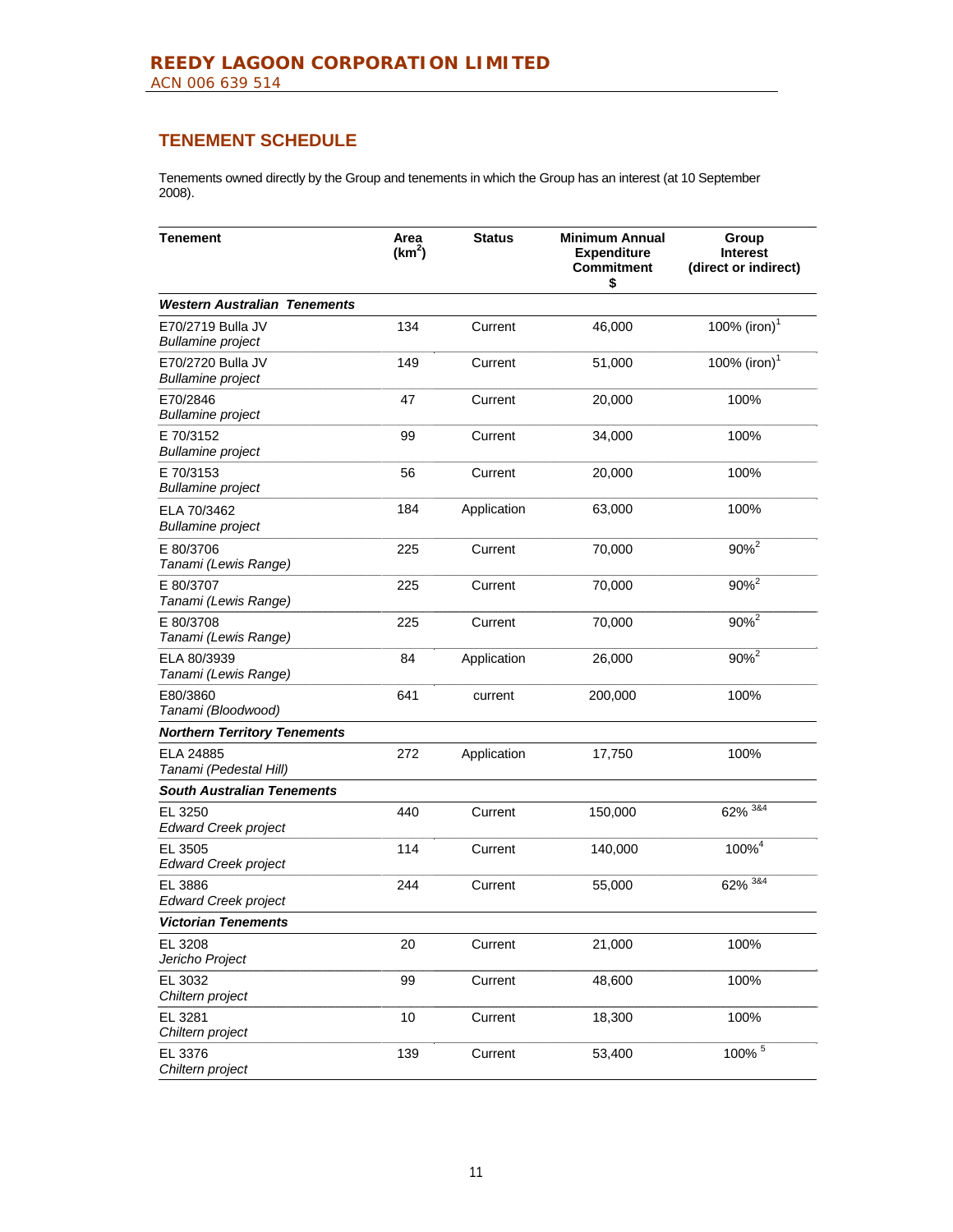# **TENEMENT SCHEDULE**

Notes to the tenement schedule.

- *1. E70/2719 and E70/2720 are registered in the name of Washington Resources Limited (Washington) and are subject to a joint venture agreement, the Bulla JV, which provides RLC with 100% interest in iron resources).*
- *2. E 80/3706, E80/3707, E80/3708 and ELA 80/3939 are subject to a joint venture agreement, U308 Joint Venture Agreement which provides RLC with 90% interest in mineral resources within the tenements.*
- *3. EL 3250 and EL 3886 are subject to a joint venture agreement, the Edward Creek Base Metals Joint Venture ("ECBMJV") which reduces RLC's interest in base metal uranium and gold resources within the tenements to 62%. Reedy Lagoon is the manager of the ECBMJV. RLC has a 20% free carry in the ECBMJV and that part of RLC's share of exploration expenditure until completion of a bankable feasibility study is paid by the remaining joint venture parties.*
- *4. EL 3250, EL 3505 and EL 3886 are subject to a joint venture agreement, the Diamond Farm Out Agreement, which transfers all RLC's interest in diamonds in these tenements to DiamondCo Limited.*
- *5. EL 3376 is subject to an agreement with Providence Gold & Minerals ("PGM") which entitles PGM to a*  payment calculated by multiplying the achieved sale price of any minerals produced from EL 3376 by *1.75% (gross production royalty).*
- *6. Minimum expenditure requirements for these tenement applications will be set if the tenements are granted and at the time of grant of the tenement. The amounts shown are anticipated amounts based on guidelines provided by the relevant state mines department.*

Tenement expenditure is dependent upon exploration results and available cash resources. Expenditure commitments are also impacted upon and may be reduced where access to areas has been restricted by the existence of Native Title claims. At the date of this report claims for Native Title in respect of areas of all RLC's granted tenements except EL's 3032, 3281, 3376, E70/2719 and E70/2720 , E70/2846, E70/3152 and E70/3153 have been made under the Native Title Act. EL 24885 is on Aboriginal Freehold land and there is no guarantee that the owners will give their consent and thereby allow the Company's planned programme to proceed.

Exploration Licence 3505 includes land that is within the Woomera Prohibited Area. All exploration and mining activities within the Woomera Prohibited Area are subject to an agreement with the Commonwealth of Australia.

Exploration Licence 3208 incorporates land that is Reserved Forest set aside under Section 50 of the Forest Act 1958 as part of the Thomson River Forest Reserve (Gaz 1984 P235). The Licence area is within the Thomson Catchment and is subject to a Land Use Determination pursuant to section 23 of the Soil Conservation and Land Utilization Act 1958. The objective of the Land Use Determination is to provide management guidelines to maintain acceptable quality, quantity and perenniality of water harvested from the catchments. To protect the integrity of the water supply within the Thomson storage, earthworks are required to be kept to a minimum and any effluent and waste disposal will be in accordance with guidelines approved by the Department of Natural Resources and Environment in consultation with Melbourne Water.

Exploration Licences 3281 and 3376 cover or include areas which comprise part of the Chiltern – Mt Pilot National Park. Exploration and mining activities within this Park may only continue with the consent of the Minister for Sustainability and Environment under Section 40 of the National Parks Act, 1975. Where the gaining of such consents prevents or postpones exploration the expenditure requirements may be reduced.

The Statutory expenditure requirement is subject to negotiation with the relevant state department, and expenditure commitments may be varied between tenements, or reduced subject to reduction of exploration area and/or relinquishment of non-prospective tenements.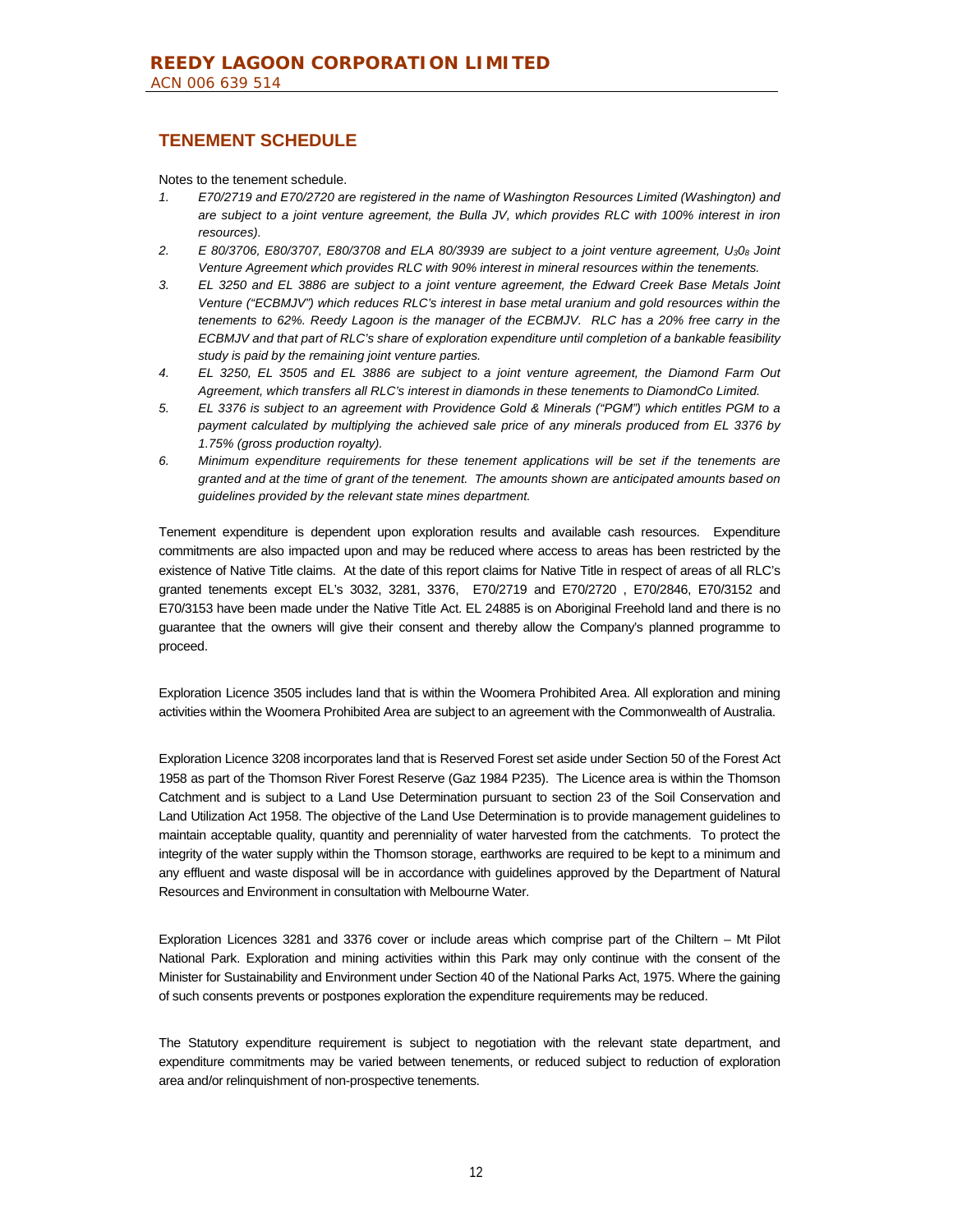In March 2003, the Australian Stock Exchange (ASX) Corporate Governance Council (Council) published Principles of Good Governance and Best Practice Recommendations. The Listing Rules of ASX require Australian-listed companies to report on the extent to which they have complied with the Best Practice Recommendations during the reporting period. Where a company has not followed all the recommendations, it must identify the recommendations that have not been followed and give reasons for not adhering to them. If a recommendation has been followed for only part of the period, the company must state the period during which it has been followed.

In August 2007, following a major review of the operation of the Principles and Recommendations since they were issued, a second edition of the Corporate Governance Principles and Recommendations was published by the Council. However, Reedy Lagoon Corporation Limited (RLC or the Company) is not required to report on its compliance with the revised Principles and Recommendations until it issues its 2009 annual report in relation to the financial year, 1 July 2008 to 30 June 2009.

This Statement outlines the main corporate governance practices of the Company.

As recognised by the Council, corporate governance is "the framework of rules, relationships, systems and processes within and by which authority is exercised and controlled in corporations." It encompasses the mechanisms by which companies, and those in control, are held to account. Corporate governance influences how the objectives of the company are set and achieved, how risk is monitored and assessed and how performance is optimised. There is no single model of good corporate governance. Corporate governance practices will evolve in the light of the changing circumstances of a company and must be tailored to meet those circumstances.

#### **ROLE OF THE BOARD AND MANAGEMENT**

The board is responsible to shareholders for the overall corporate governance of the Company. This responsibility includes:

- determining and periodically reviewing the Company's strategic direction and operational policies;
- establishing goals for management and tracking the roll-out and achievements of these goals;
- reviewing and approving the Company's Business Plan and complementary annual/revised budgets prepared by management;
- approving all significant business transactions including any acquisitions, divestments, resource development and significant capital expenditure;
- approving capital raisings in any form;
- monitoring business risk exposures and risk management systems;
- considering and approving financial and other obligatory reporting, including continuous disclosure reporting;
- timely reporting to shareholders and other stakeholders.

A strategic balance is maintained between the responsibilities of the Chairman (in his non-executive capacity), the Managing Director and the other Executive Director.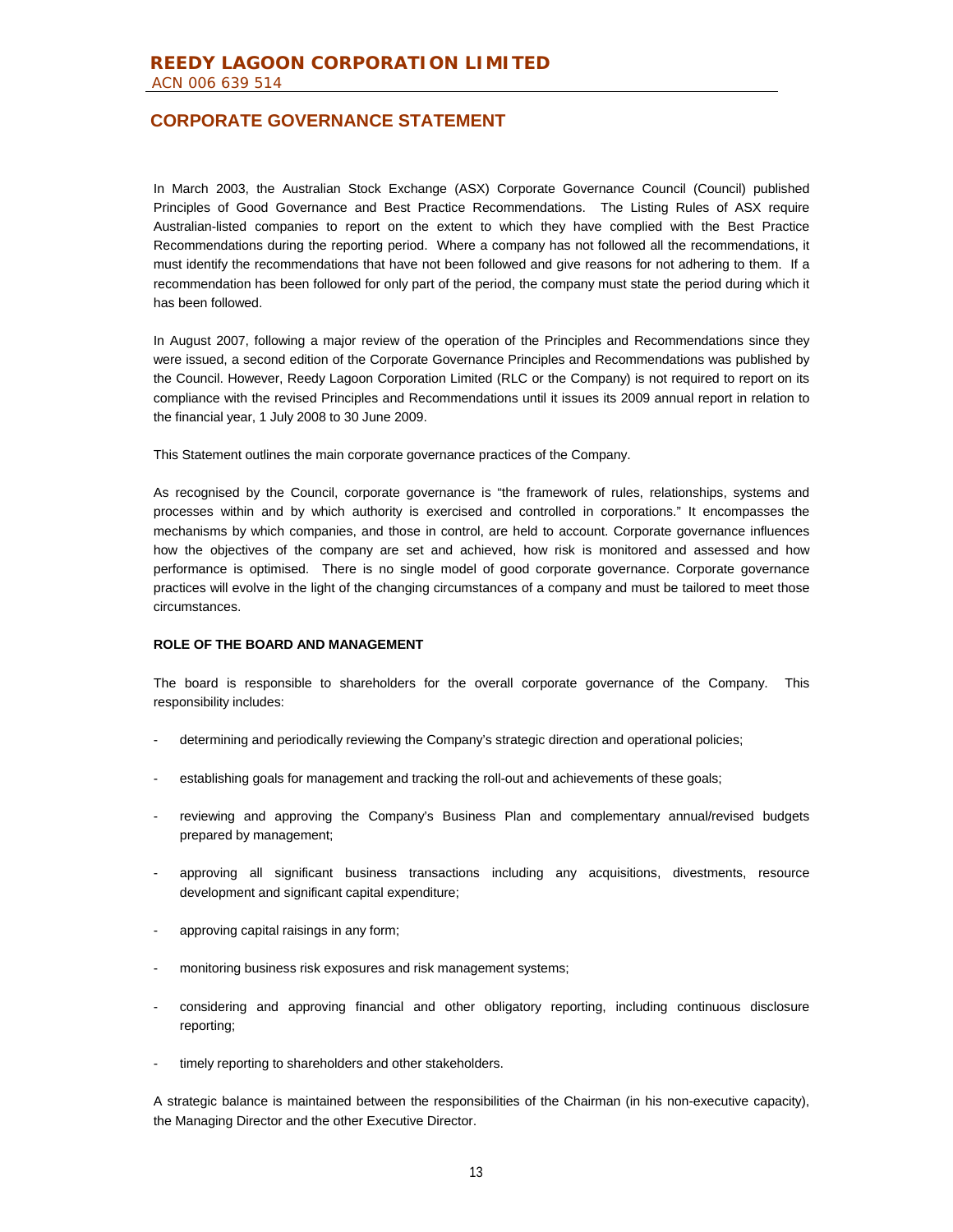As Non-Executive Chairman, the specific executive responsibilities of Mr J M Hamer are:

- ensuring the efficient organisation and conduct of the Board's function,
- oversee the Company's strategy in relation to exploration,
- evaluate, in conjunction with the Managing Director, opportunities that may arise in the minerals industry from time to time,
- consider exploration and development orientated capital expenditure and recommend appropriate courses of action; and
- overseeing that membership of the Board is skilled and appropriate for the Company's needs.

The Managing Director, (being Mr G Fethers during the whole financial period), is accountable to the board for the management of the Company within the policy and authority levels prescribed by the board from time to time. He is responsible for the day-to-day management of the Company's principal business operations and elsewhere and has the authority to approve non-planned capital expenditure, business transactions and personnel appointments within predetermined limits set by the board.

The Managing Director's specific responsibilities include:

- preparing the Company's strategic and annual operating plan and, following its adoption by the board, ensuring that business development is in accordance with that plan,
- evaluating mining projects and formulating strategies to acquire, farm-in or obtain interests in suitable projects and divest non essential projects in which the Company has an interest,
- engaging appropriately qualified contractors to undertake exploration programmes approved by the board.
- interfacing with analysts, brokers, investors and the Company's appointed advisers regarding the Company's performance, a role shared with the Non-Executive Chairman, and
- responding to written or telephonic shareholder enquiries.
- maintain overall management of the Company's reporting, statutory accounting, auditing, treasury, taxation and insurance covers with his specific responsibilities including:
	- preparing program and other expenditure budgets for the approval of the board and monitoring the financial performance of the Company against approved budgets,
	- ensuring that appropriate financial reports are provided to the board at each of its meetings and, on a quarterly, biannual and annual basis, to the Board and, in conjunction with the Company Secretary, also to the ASX, and
	- monitoring the Company's risk management framework to ensure that established policies, guidelines, procedures and controls are implemented.

In the capacity of Company Secretary, Mr D Coleman is responsible for ensuring that the board also receives relevant information and reports (notably on auditing, taxation and legal matters) at its regular meetings and otherwise as appropriate. In conjunction with the Managing Director, he is responsible for the lodgement of statutory financial statements and ASX/ASIC reporting, including any correspondence in relation to ASX reporting and of a non-routine nature from ASIC.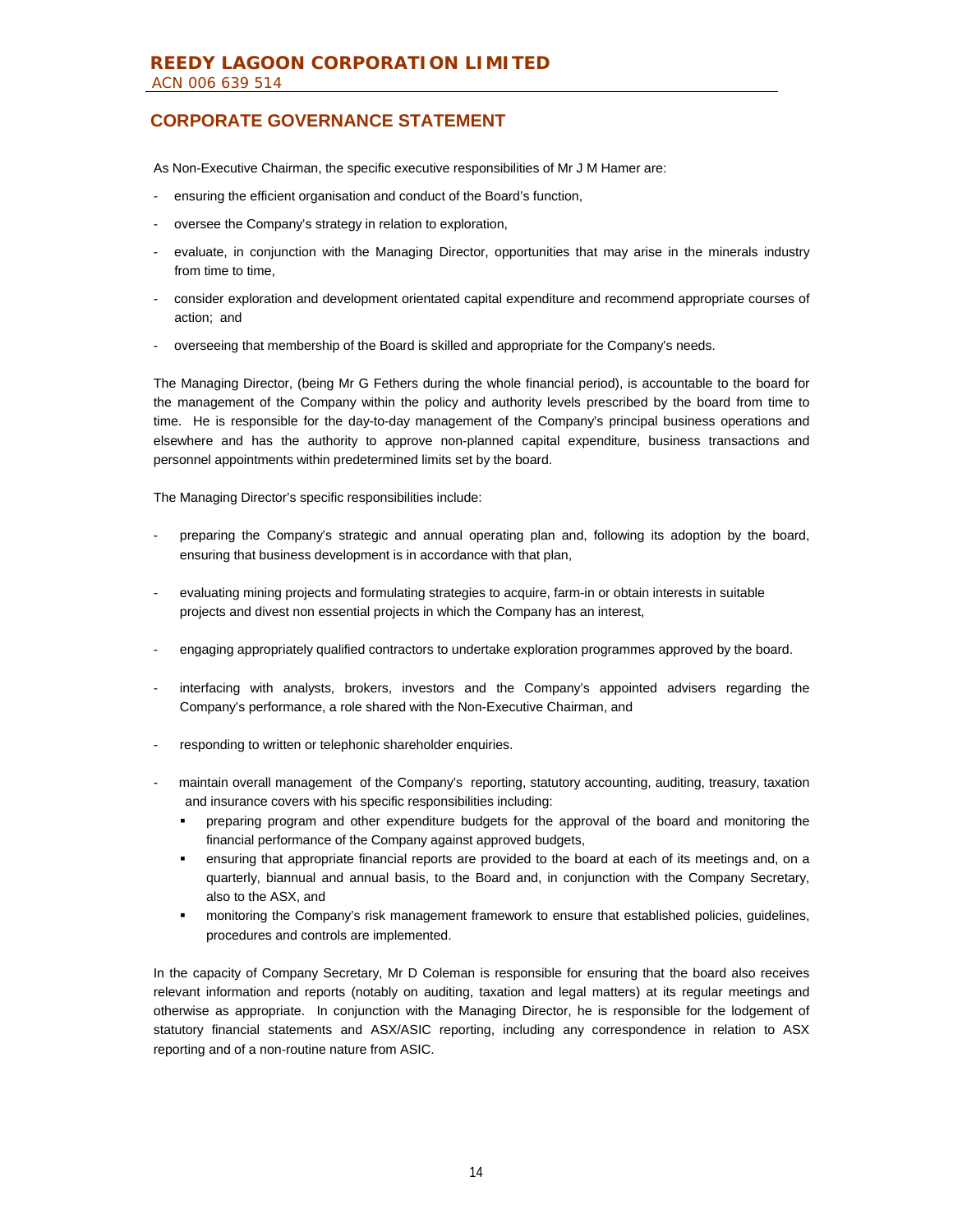#### **COMPOSITION OF THE BOARD**

The Company since the end of the last financial period has, at all times, had three non-executive directors (Messrs Hamer, Lewis and Griffin), considered by the board to be independent in terms of the Council's definition of independent director, and two executive directors including the Managing Director. The names and qualifications of the directors of the Company in office at the date of this statement are set out in the Directors Report on page 18 hereof.

As the board has at all times during the year comprised a majority of independent directors, its composition complies with recommendation 2.1 of the ASX Corporate Governance Guidelines. In addition the board has adopted and implemented a number of measures to ensure that independent judgement is achieved and maintained in respect of its decision-making processes, which include the following:

- directors are entitled to seek independent professional advice at the Company's expense, subject to the prior approval of the non-executive Chairman; and
- directors having a conflict of interest in relation to a particular item of business must absent themselves from the board meeting before commencement of discussion and the taking of a vote on the matter.

The board does not intend to establish an audit committee in accordance with recommendation 4.2 of the ASX Corporate Governance Guidelines. Instead the board will discharge its responsibilities in respect of audit. The Company does not have a nomination committee and consequently does not comply with recommendations 2.4 and 2.5 of the ASX Corporate Governance Guidelines. The board is of a size, composition and physical location which is conducive to making the relevant decisions itself efficiently and expeditiously.

The board is of the view that it is adequately structured to meet the needs and governance of the Company having more non-executive than executive directors, an independent non-executive Chairman and with each current director bringing a range of different and complementary skills and experience to the Company as indicated in the Directors' Report on page 18.

#### **ETHICAL AND RESPONSIBLE DECISION MAKING**

It continues to be the policy of the Company for directors, officers and employees to observe high standards of conduct and ethical behaviour in all of the Company's activities. This includes dealings with suppliers, business partners, regulatory authorities and the general communities in which it operates. Officers and employees of the Company are expected to:

- comply with the law,
- act honestly and with integrity and objectivity,
- not place themselves in situations which result in divided loyalties,
- use the Company's assets responsibly and in the interests of the Company and,
- be responsible and accountable for their actions.
- -

It is Company policy that directors notify the Company Secretary on a timely basis before buying or selling securities in the Company. The board recognises that it is the individual responsibility of each director and employee in possession of market sensitive information to ensure that he/she complies with the spirit and the letter of insider trading laws. Notification to the Company Secretary and, through him, the board and market, as provided for under the Listing Rules of ASX, does not constitute board endorsement of any such transaction. It is a policy of the board that its members and the Company Secretary not trade shares in the Company whilst in possession of price sensitive information and, if not in possession of such information, other than during the month following the announcement of half yearly or annual results, the publication of an ASX quarterly report or the close of a prospectus relating to equity securities.

The Trading Policy is available on the Company's website (www.reedylagoon.com.au) and will be provided to any shareholder on request to the Company Secretary.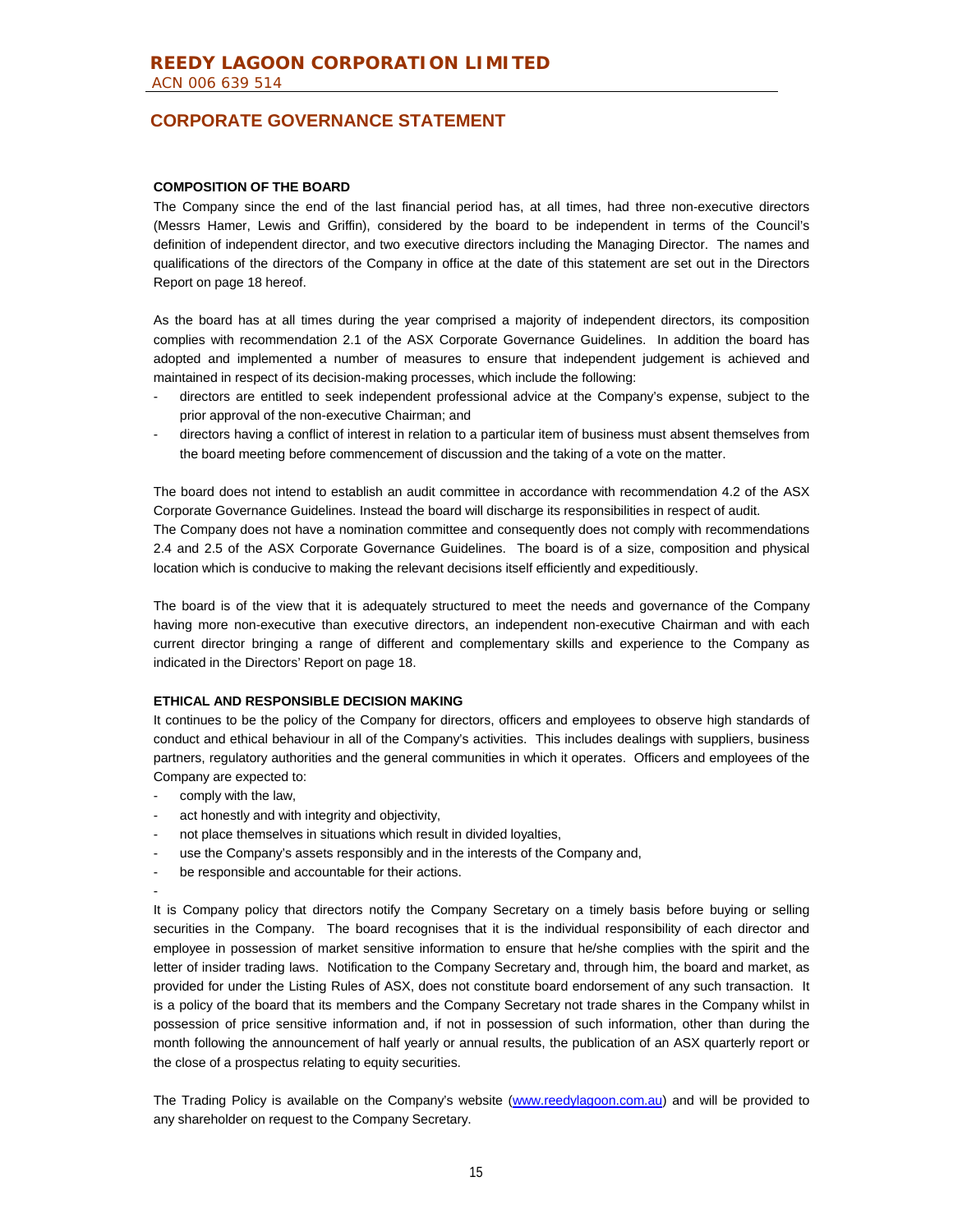#### **INTEGRITY OF FINANCIAL REPORTING**

The Company's Managing Director declares in writing to the board (in accordance with section 295A of the Corporations Act 2001 that, in his opinion, the consolidated financial statements of RLC and its controlled entities for each half and full financial year present a true and fair view of the group's financial position and performance and are in accordance with prevailing accounting standards.

The objectives of the board are to:

- ensure the integrity of external financial reporting,
- ensure that controls are established, maintained and adhered to in order to safeguard the Company's financial and physical resources,
- ensure that systems or procedures are in place and operational so that the Company complies with relevant statutory and regulatory requirements,
- assess financial risks arising from the Company's operations, and consider the adequacy of measures taken to moderate those risks, and
- liaise with external auditors periodically.

#### **CONTINUOUS DISCLOSURE TO ASX**

The board is responsible for monitoring compliance with ASX Listing Rule disclosure requirements and approves each proposed announcement to ASX before it is released. The Company Secretary is responsible, under the ASX Listing Rules, for all communications with ASX. The Non-Executive Chairman, Managing Director and Company Secretary periodically discuss issues relating to the Company's continuous disclosure obligations. The Company's Disclosure and Communications Policy is available on the Company's website (www.reedylagoon.com.au) and will be provided to any shareholder on request to the Company Secretary.

#### **COMMUNICATION WITH SHAREHOLDERS**

It is the policy of the Company to ensure that shareholders have equal and timely access to material information concerning the Company.

All documents which are released publicly are made available on the Company's website (www.reedylagoon.com.au). The website provides information on the Company's mineral projects as well as ASX releases and audited financial statements.

The board encourages full participation of shareholders at the Annual General Meeting to ensure a high level of accountability and identification with the Group's strategy and goals.

RLC's external auditor is required by law to attend the AGM to answer questions relevant to, inter alia, the conduct of the audit and the preparation and content of the auditor's report, and does attend.

#### **RISK MANAGEMENT**

The board is responsible for the oversight of the Group's risk management and control framework. The Company has implemented a policy framework designed to ensure that the Group's risks are identified and that controls are adequate, in place and functioning effectively. Responsibility for aspects of control and risk management is delegated to the pertinent individual within the Group with the Managing Director having ultimate responsibility to the board for the risk management and control framework.

Areas of significant business risk are highlighted in the annual strategic plan presented to the board by the Managing Director.

Arrangements put in place by the Board to monitor risk management include reporting to each board meeting in respect of operations and the financial position of the Group.

The Company's Managing Director reports in writing to the board that:

- the declaration given in accordance with section 295A of the Corporations Act 2001 is founded on a sound system of risk management and internal compliance and control which implements the policies adopted by the board; and
- the Company's risk management and internal compliance and control framework is operating efficiently and effectively in all material respects.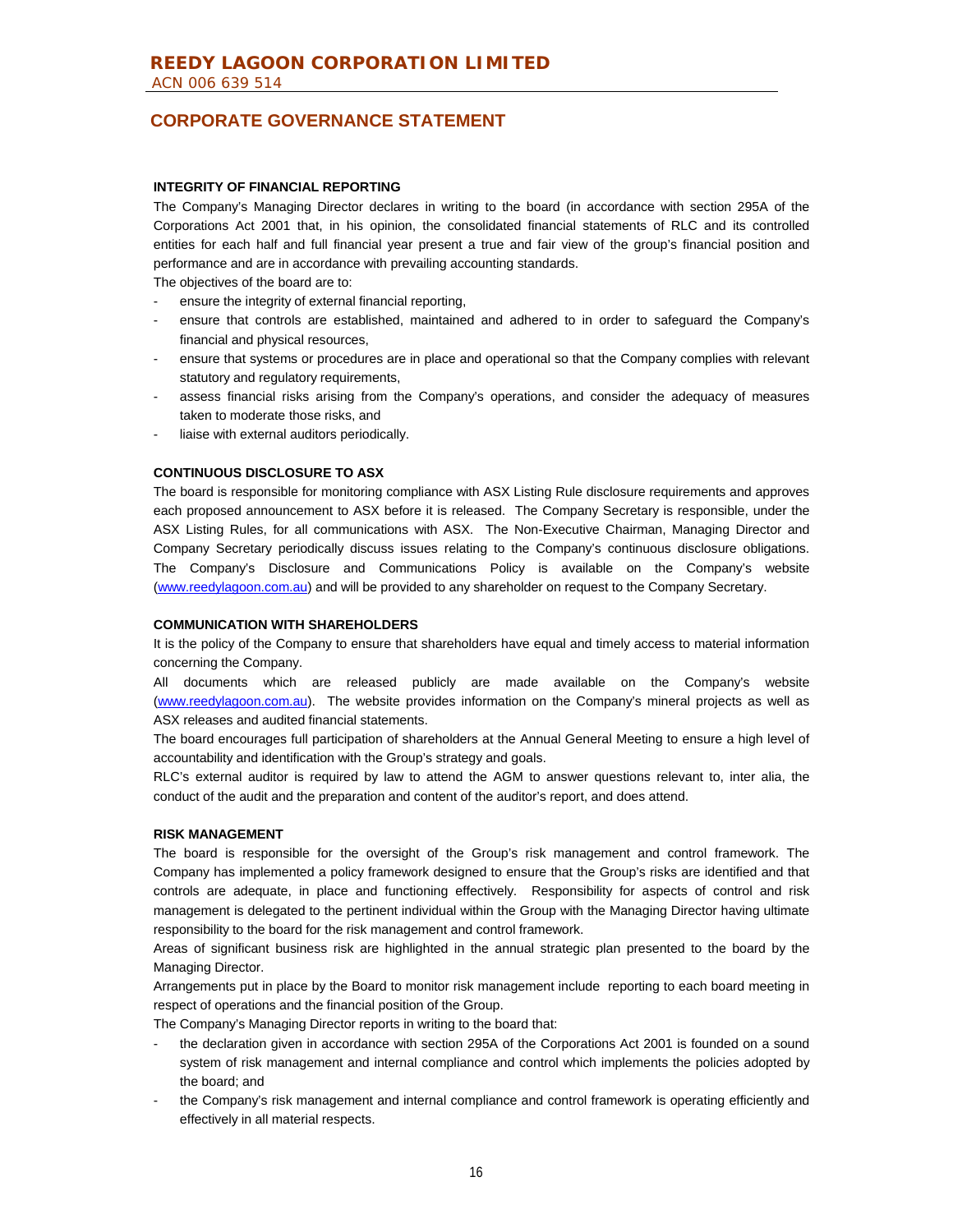### **PERFORMANCE**

The board is responsible for the appointment of the Managing Director and conducts an ongoing review of his performance.

#### **REMUNERATION**

Details of the remuneration of the directors are disclosed in the Remuneration Report set out on pages 20 to 23.

#### **INTERESTS OF STAKEHOLDERS**

The board has responsibility for protecting, guiding and monitoring the business affairs of the Company in the interests and for the benefit of stakeholders.

To fulfil this role, the board is responsible for the strategic direction of the business, establishing goals for management and monitoring the achievement of goals. Responsibility for day-to-day activities of the entity is delegated to the Managing Director. The Company's board and management jointly strive to achieve best practice in meeting their responsibilities for the business and affairs of the Company.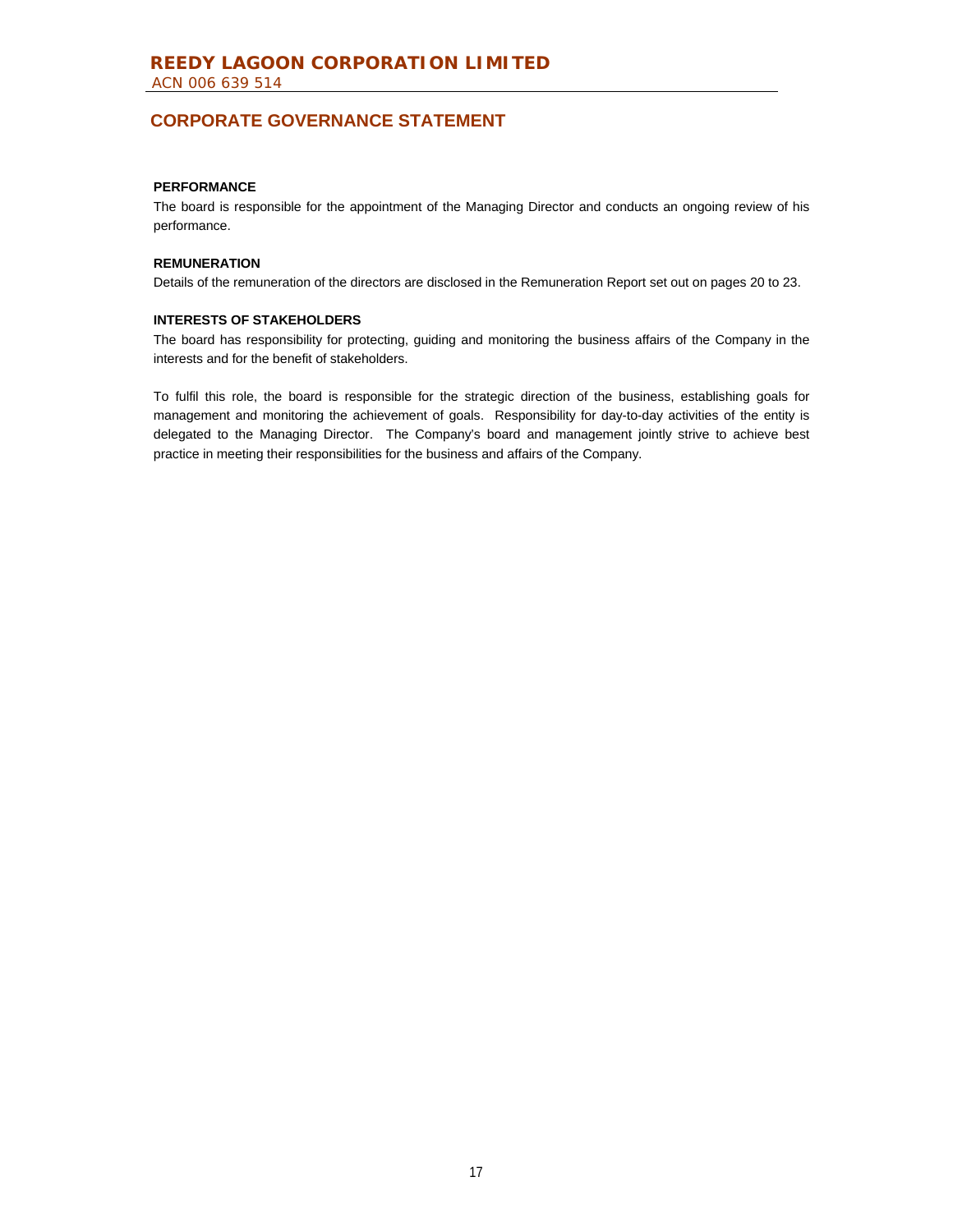The Directors present their report, together with the financial report of Reedy Lagoon Corporation Limited and its wholly owned subsidiary for the year ended 30 June 2008 and the auditor's report thereon.

### **A. DIRECTOR PROFILES**

The Names and particulars of Directors of the Company at any time during or since the financial year and are:

| <b>Director</b>        | <b>Particulars</b>                                                                                                                                                                                                                                                                                                                                                                                                                                                                                                                                                                                                                                                                                                                                                                                                                                                                                                                                                                                                                                                                                                                                                                                                                                                                                                                            |
|------------------------|-----------------------------------------------------------------------------------------------------------------------------------------------------------------------------------------------------------------------------------------------------------------------------------------------------------------------------------------------------------------------------------------------------------------------------------------------------------------------------------------------------------------------------------------------------------------------------------------------------------------------------------------------------------------------------------------------------------------------------------------------------------------------------------------------------------------------------------------------------------------------------------------------------------------------------------------------------------------------------------------------------------------------------------------------------------------------------------------------------------------------------------------------------------------------------------------------------------------------------------------------------------------------------------------------------------------------------------------------|
| Jonathan M.            | <b>Chairman - Non Executive:</b>                                                                                                                                                                                                                                                                                                                                                                                                                                                                                                                                                                                                                                                                                                                                                                                                                                                                                                                                                                                                                                                                                                                                                                                                                                                                                                              |
| Hamer BA,              | Aged 53; Appointed 9 May 2007                                                                                                                                                                                                                                                                                                                                                                                                                                                                                                                                                                                                                                                                                                                                                                                                                                                                                                                                                                                                                                                                                                                                                                                                                                                                                                                 |
| LLB.                   | A partner of Mallesons Stephen Jaques practising in the areas of corporate and finance law.<br>Jonathan has been advising RLC since 1988 on a range of legal and commercial issues,<br>including in its various joint venture agreements and capital raisings.                                                                                                                                                                                                                                                                                                                                                                                                                                                                                                                                                                                                                                                                                                                                                                                                                                                                                                                                                                                                                                                                                |
| <b>Geof H. Fethers</b> | <b>Managing Director:</b>                                                                                                                                                                                                                                                                                                                                                                                                                                                                                                                                                                                                                                                                                                                                                                                                                                                                                                                                                                                                                                                                                                                                                                                                                                                                                                                     |
| <b>B.Sc., M</b>        | Aged 51, Founding Director                                                                                                                                                                                                                                                                                                                                                                                                                                                                                                                                                                                                                                                                                                                                                                                                                                                                                                                                                                                                                                                                                                                                                                                                                                                                                                                    |
| <b>AusIMM</b>          | Manages the operations of RLC. He is a geologist with over 25 years exploration<br>experience. He was employed by De Beers Australia Exploration Limited (formerly<br>Stockdale Prospecting Limited) from 1980 to 1985. He founded RLC in 1986. He co-<br>founded, with Hugh Rutter, Osprey in 1989 and Flagstaff GeoConsultants Pty Ltd in<br>1996. He holds a Bachelor of Science (Hons.) (Geology) degree from The University of<br>Melbourne and is a Member of the Geological Society of Australia and the Australian<br>Institute of Mining and Metallurgy (CPGeo).                                                                                                                                                                                                                                                                                                                                                                                                                                                                                                                                                                                                                                                                                                                                                                     |
| <b>Hugh Rutter</b>     | <b>Exploration Director</b>                                                                                                                                                                                                                                                                                                                                                                                                                                                                                                                                                                                                                                                                                                                                                                                                                                                                                                                                                                                                                                                                                                                                                                                                                                                                                                                   |
| <b>B.Sc., M.Sc.,</b>   | Aged 66: Appointed 24 August 2000.                                                                                                                                                                                                                                                                                                                                                                                                                                                                                                                                                                                                                                                                                                                                                                                                                                                                                                                                                                                                                                                                                                                                                                                                                                                                                                            |
| D.I.C., F.A.I.G.       | A geophysicist and mineral explorer with more than 40 years experience in the mining<br>industry. He has provided geophysical services to a wide range of companies since<br>establishing himself as a Consulting Geophysicist in 1981. Hugh jointly manages the<br>exploration activities of RLC and has contributed to RLC's exploration activities since<br>1988 as a consultant. Prior to his consulting work, he spent 10 years with Western<br>Mining Corporation Limited ("WMC") before joining The Broken Hill Proprietary Company<br>Ltd ("BHP") as Chief Geophysicist in 1976. At WMC, his activities included initial<br>participation in and significant contribution to the discovery of the Olympic Dam Mine,<br>participation in the development of the Wilga Deposit and redevelopment of the Stawell<br>Gold Mine. He helped establish BHP's geophysical exploration and research group and<br>contributed as a member of the Exploration Management Committee.<br>He holds a<br>Bachelor of Science (Geology) degree from Durham University, a Master of Science<br>(Geophysics) degree from University of London and a Diploma from Imperial College,<br>London. He is a past President and Honorary member of the Australian Society of<br>Exploration Geophysicists and member of the Australian Institute of Geoscience |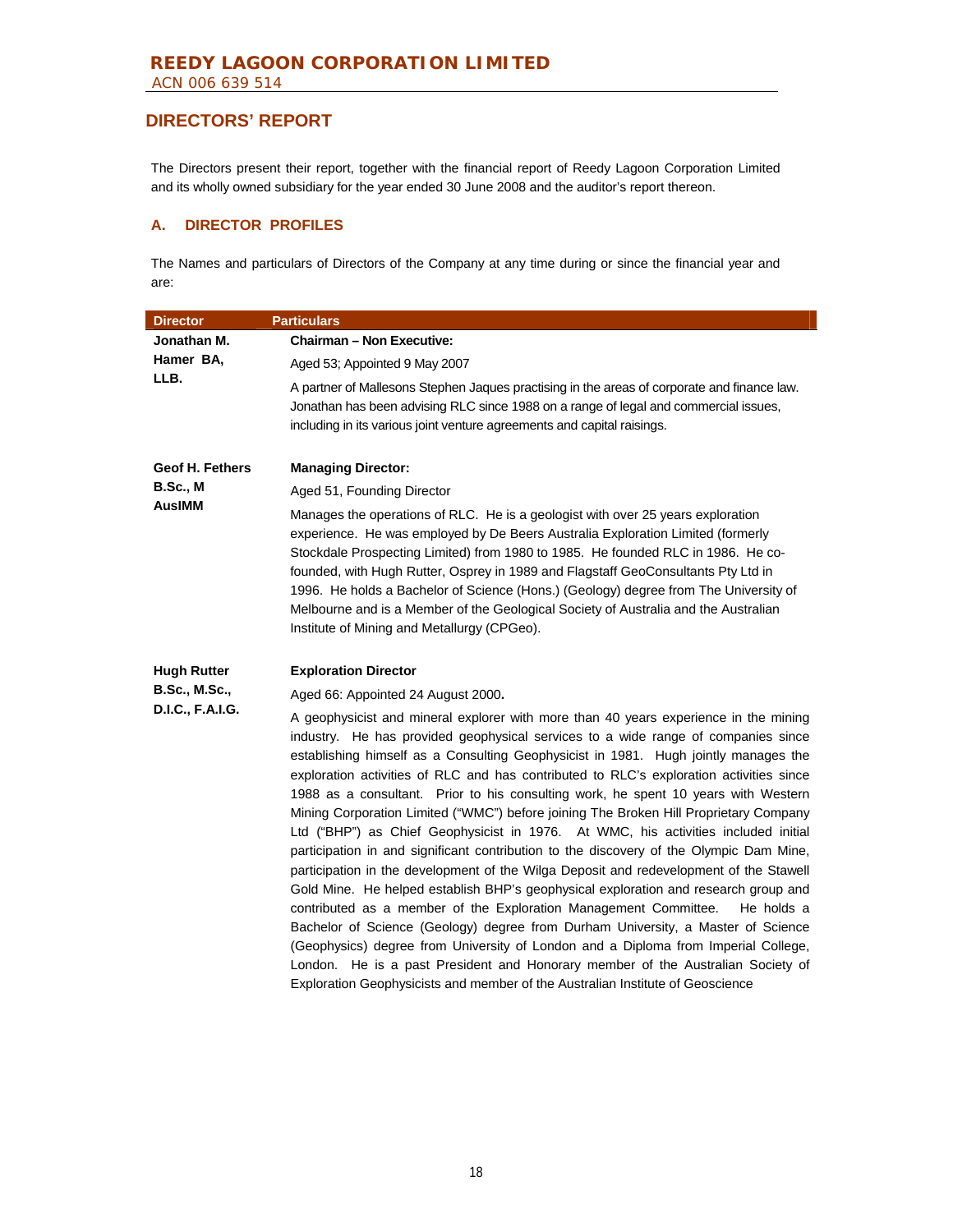| <b>Philip H. Lewis</b><br><b>B</b> Ec, LLB        | <b>Non executive Director:</b><br>Aged 50 : Appointed 9 May 2007.<br>Has over eighteen years experience in investment banking, including having worked<br>from 1990 to 2005 with a major global investment bank. Over that time Philip advised a<br>number of Australia's leading corporates on a range of merger and acquisition and<br>capital markets activities including in the mining sector. Prior to becoming an investment<br>banker, Philip practiced law.                                                                                                                                                                                                                                                                                                                                                                                                                                                                                                                                                                                                                                                                                                                                                                                                                    |
|---------------------------------------------------|-----------------------------------------------------------------------------------------------------------------------------------------------------------------------------------------------------------------------------------------------------------------------------------------------------------------------------------------------------------------------------------------------------------------------------------------------------------------------------------------------------------------------------------------------------------------------------------------------------------------------------------------------------------------------------------------------------------------------------------------------------------------------------------------------------------------------------------------------------------------------------------------------------------------------------------------------------------------------------------------------------------------------------------------------------------------------------------------------------------------------------------------------------------------------------------------------------------------------------------------------------------------------------------------|
| <b>Adrian C. Griffin</b><br><b>B.Sc. M AusIMM</b> | <b>Non-Executive Director:</b><br>Aged 55, ; Appointed 9 May 2007<br>Has extensive mining and exploration experience including mine planning, grade control and<br>exploration methods in iron ore gained whilst with BHP and 20 years' experience managing<br>public companies. Adrian is a geologist and the Chairman and Managing Director of<br>Washington Resources Limited. He is also Chairman of Empire Resources Limited and non-<br>executive director of Hodges Resources Limited, and Northern Uranium Limited which has<br>extensive uranium projects to the north of RLC's Pedestal Hill project. In the 1980s, Adrian<br>was operations manager for a number of public companies involved in the mining and<br>production of gold and base metals throughout Australia and southeast Asia. In 1988, he<br>managed the commissioning of underground production at the Bellevue gold mine in Western<br>Australia. He began consulting to the mining industry in 1990 and has held board positions<br>with a number of public companies since then. His management experience is broad,<br>encompassing as it does exploration, financing, development, commissioning and the<br>production of a wide range of mineral commodities. Adrian is a member of the Australasian |
|                                                   | Institute of Mining and Metallurgy and the Geological Society of Australia.                                                                                                                                                                                                                                                                                                                                                                                                                                                                                                                                                                                                                                                                                                                                                                                                                                                                                                                                                                                                                                                                                                                                                                                                             |

### **Directorships of other listed companies**

Directorships of other listed companies held by directors in the 3 years immediately before the end of the financial year are as follows:

| <b>Name</b> | Company                         | <b>Period of directorship</b> |
|-------------|---------------------------------|-------------------------------|
| A C Griffin | Dwyka Resources Limited         | 1/12/2005 to 30/10/2007       |
|             | <b>Empire Resources Limited</b> | since 3/02/2004               |
|             | Northern Uranium Limited        | since 12/06/2006              |
|             | <b>Hodges Resources Limited</b> | since 17/08/2005              |
|             | Washington Resources Limited    | since 7/09/2004               |
| P H Lewis   | Keybridge Capital Limited       | since 26/10/2006              |

The Names and particulars of the Secretary of the Company at any time during or since the financial year and are:

| Company<br><b>Secretary</b> | <b>Particulars</b>                                                                                                                                                                                                                                                                                                                                                                                                                                                                                                                                                                                                           |
|-----------------------------|------------------------------------------------------------------------------------------------------------------------------------------------------------------------------------------------------------------------------------------------------------------------------------------------------------------------------------------------------------------------------------------------------------------------------------------------------------------------------------------------------------------------------------------------------------------------------------------------------------------------------|
| <b>Dermot Coleman</b>       | Aged 64,                                                                                                                                                                                                                                                                                                                                                                                                                                                                                                                                                                                                                     |
| <b>B.A., LLB.</b>           | Has been employed in the mineral exploration industry since 1977. As a qualified lawyer, he<br>was a director and company secretary of De Beers for more than 15 years, until mid-2001<br>and has worked since then as a consultant. Much of his work involved negotiating joint<br>venture arrangements and establishing overseas exploration ventures. Reflecting the<br>importance of access to land for exploration, Dermot also has 20 years experience with<br>Native Title and Aboriginal land rights issues and was for 4 years, a councillor of the Perth<br>based Association of Mining and Exploration Companies. |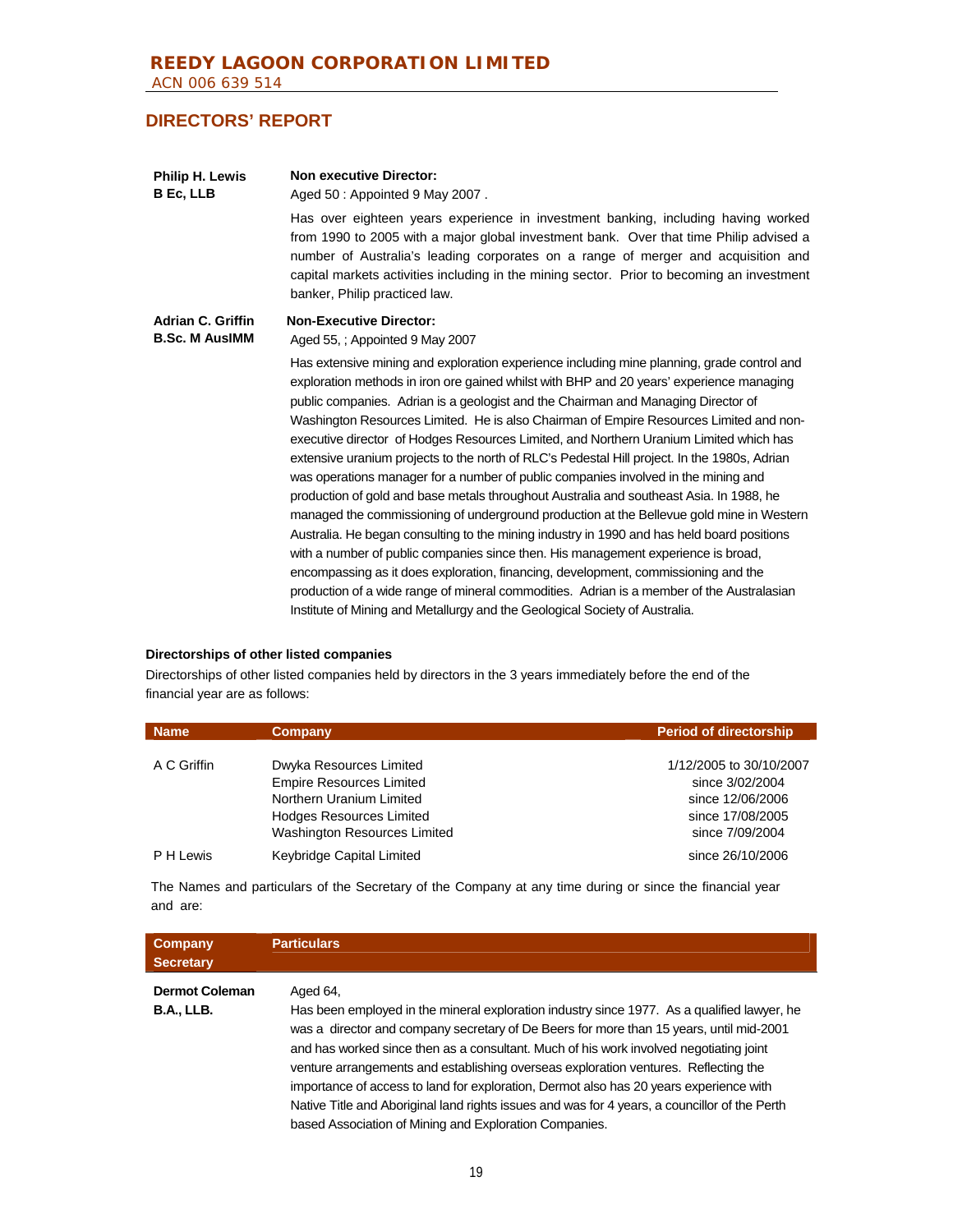### **B. REMUNERATION REPORT (AUDITED)**

This remuneration report outlines the Director and Executive remuneration arrangements of the Company in accordance with the Corporations act 2001 and its Regulations. It also provides the remuneration disclosures required by paragraphs AUS25.4 and AUS 25.7.2 of AASB 124 Related Party Disclosures which have been transferred to the Remuneration Report in accordance with the Corporations Regulation 2M 6.04

This report outlines the remuneration arrangements in place for the Directors (both Executive and Non Executive) and Executives of the Company.

This report is audited as the entity has transferred the disclosures from the financial statements.

For the purposes of this report the term 'Senior executive ' encompasses the Managing Director, Executive Directors and Secretary of the Company and its subsidiary.

#### **Board Policy for determining remuneration of Directors and Executives**

Currently, the Company does not have a separate remuneration committee. Because of the size of the board and the operations of the Company, the Directors are of the view that there is no need for a separate remuneration committee.

The Board as a whole reviews the remuneration packages and policies applicable to the Chairman, Senior Executives and Non-Executive Directors on an annual basis. Remuneration levels are set to attract or retain, as appropriate, qualified and experienced Directors and Senior Executives. From time to time and as required, the Board will seek independent professional advice on the appropriateness of remuneration packages.

The current nature and amount of remuneration payable to Chairman, Senior Executives and Non-Executive Directors is not dependent upon the satisfaction of a performance condition. Instead part of the remuneration takes the form of options which will have value if the Company's share price increases.

### **Directors' Interests**

The relevant interest of each Director in the shares and options issued by the Company as notified by the Directors at the date of the report is:

| Table 6 – 2008 Directors interests in securities |  |  |
|--------------------------------------------------|--|--|

|              | <b>Director</b> | <b>Shares held by director</b> | Shares held on behalf of<br>director or by director<br>controlled entities | <b>Options over unissued</b><br>shares |
|--------------|-----------------|--------------------------------|----------------------------------------------------------------------------|----------------------------------------|
| G.H. Fethers |                 | 5,010                          | 6,742,770                                                                  | 3,300,900                              |
| H. Rutter    |                 | 93,890                         | 625,900                                                                    | 1,450,900                              |
| J Hamer      |                 |                                | 18.780                                                                     | 3,300,000                              |
| P Lewis      |                 | 813.670                        | $\overline{\phantom{0}}$                                                   | 3,100,000                              |
| A Griffin    |                 | 100.000                        | $\overline{\phantom{0}}$                                                   | 100,000                                |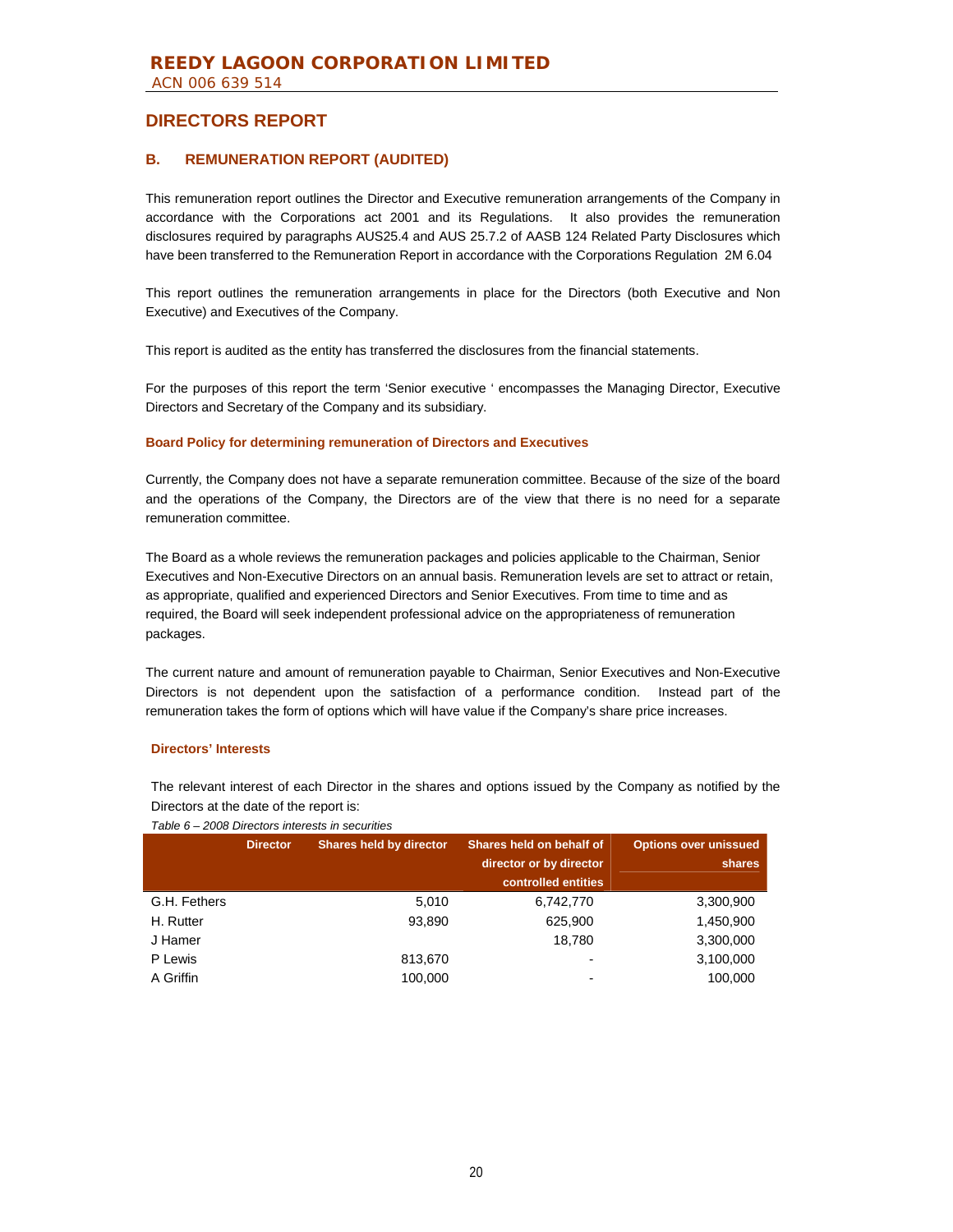### **B. REMUNERATION REPORT (AUDITED)**

#### **Remuneration of Directors and Senior Executives for the year ended 30 June 2008**

The Directors and the five identified key management executives received the following amounts as compensation for their services as Directors and executives of the Company during the year:

| , avit i                   |                              | $\sim$ 2000 Director & Executive remaineration |              |                                 |                    |                            |              |                                         |
|----------------------------|------------------------------|------------------------------------------------|--------------|---------------------------------|--------------------|----------------------------|--------------|-----------------------------------------|
|                            | Short-term employee benefits |                                                |              | Post-<br>employment<br>benefits | Other<br>long-term | Share-<br>based<br>payment |              | $%$ of<br>remuneration<br>consisting of |
|                            | Salary                       | Non-                                           |              | Super-                          | employee           | <b>Options</b>             |              | options &                               |
|                            | & fees                       | monetary                                       | <b>Other</b> | annuation                       | benefits           | & rights                   | <b>Total</b> | rights                                  |
| 2008                       | $\mathcal{L}$                | $\mathbb{S}$                                   | \$           | $\$\$                           | $\mathbb{S}$       | \$                         | \$           | %                                       |
| Non-executive              |                              |                                                |              |                                 |                    |                            |              |                                         |
| <b>Directors</b>           |                              |                                                |              |                                 |                    |                            |              |                                         |
| J M Hamer                  | 36,696                       |                                                |              | 3,304                           |                    | 4,054                      | 44,054       | 10.0%                                   |
| P Lewis                    | 58,348                       |                                                |              | 1,652                           | -                  | 1,351                      | 61,351       | 2.2%                                    |
| A Griffin                  | 20,000                       |                                                |              |                                 | ۰                  | 1,351                      | 21,351       | 6.7%                                    |
| <b>Executive Directors</b> |                              |                                                |              |                                 |                    |                            |              |                                         |
| <b>G</b> Fethers           | 132,000                      |                                                |              | 11,880                          | ۰.                 | 6,757                      | 150,637      | 4.5%                                    |
| <b>H</b> Rutter            | 96,000                       |                                                |              | $\qquad \qquad \blacksquare$    | -                  | 6,757                      | 102,757      | 6.6%                                    |
| <b>Secretary</b>           |                              |                                                |              |                                 |                    |                            |              |                                         |
| D Coleman                  | 8,256                        |                                                |              | 744                             | ۰.                 | 1,351                      | 10,351       | 12.7%                                   |
|                            |                              |                                                |              |                                 |                    |                            |              |                                         |

*Table 1 – 2008 Director & Executive remuneration* 

#### **Securities issued to Directors and Executives**

The following table summarises the value of securities issued/granted, exercised or lapsed during the annual reporting period to the identified Directors and Executives:

|           | <b>Value of options</b><br>granted<br>at the grant date (i) | <b>Value of options</b><br>exercised<br>at the exercise date | <b>Value of options</b><br>lapsed<br>at the date of lapse | <b>Total</b> |
|-----------|-------------------------------------------------------------|--------------------------------------------------------------|-----------------------------------------------------------|--------------|
|           | S                                                           | \$                                                           |                                                           | \$           |
| J Hamer   | 4,054                                                       | $\blacksquare$                                               |                                                           | 4,054        |
| P Lewis   | 1,351                                                       |                                                              |                                                           | 1,351        |
| A Griffin | 1,351                                                       |                                                              |                                                           | 1,351        |
| G Fethers | 6,757                                                       |                                                              | (ii)                                                      | 6,757        |
| H Rutter  | 6,757                                                       | ۰                                                            | (ii)                                                      | 6,757        |
| D Coleman | 1,351                                                       |                                                              |                                                           | 1,351        |

#### *Table 2 - 2008 Options Grants, Exercise and Lapse*

(i) Details of option grants are set out in table 3 below. Options granted vested with the recipient on issue. The value of options granted during the period is recognised in compensation over the vesting period of the grant, in accordance with Australian accounting standards.

(ii) Details of options lapsed during the year are set out in table 4 below. The options were deemed to have no value at the date of grant.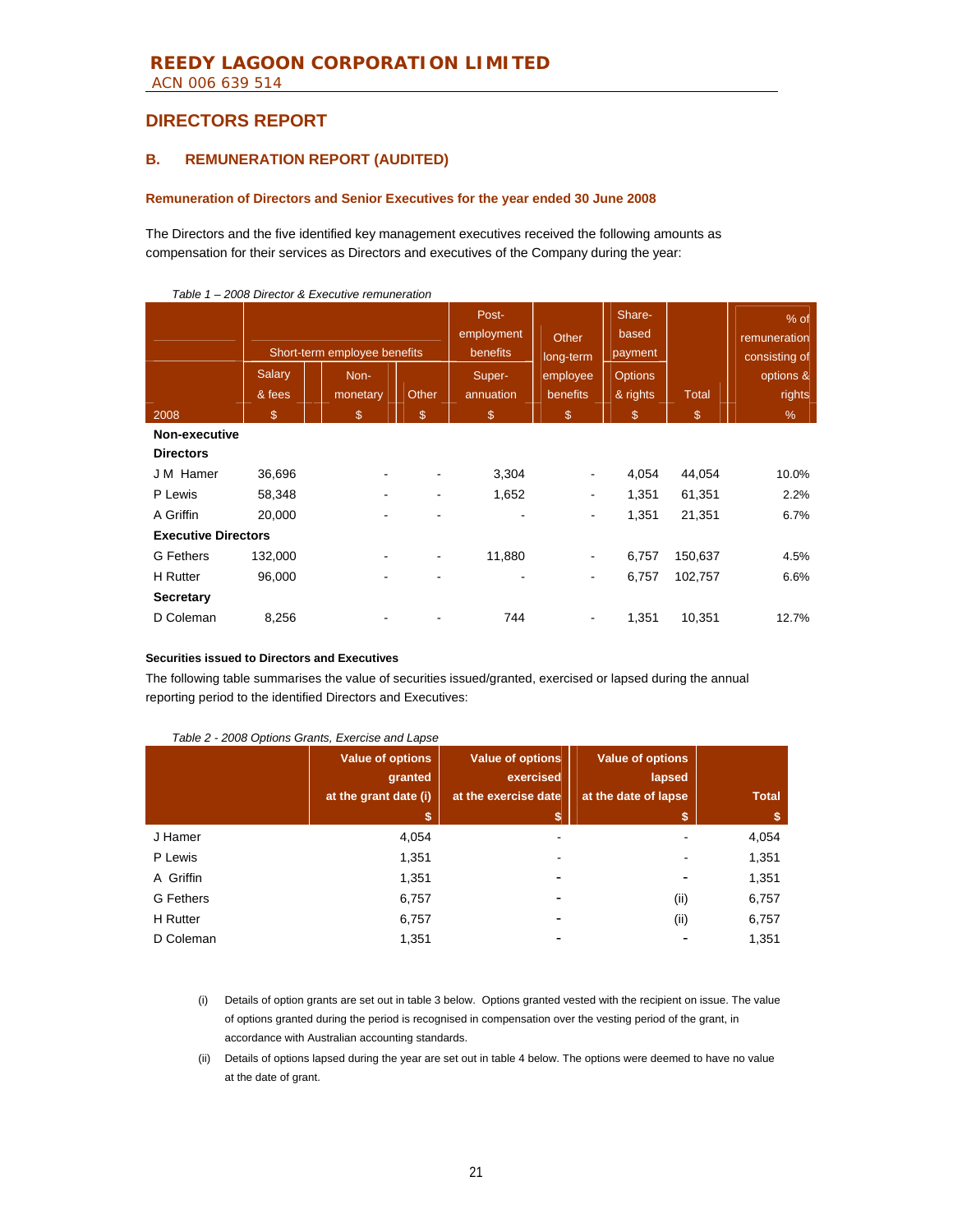### **B. REMUNERATION REPORT (AUDITED)**

The options granted during the year and fair value attributed to the options grant is set out in table 3 below :-

| <b>Issued to</b>                                 | <b>Exercise</b><br><b>Price</b> | <b>Expiry Date</b> | <b>Number of</b><br><b>Options granted</b><br>(i) | <b>Number of</b><br><b>Options Vested</b><br>during the year | <b>Fair Value of</b><br><b>Options</b><br>granted and<br>vested |  |  |  |
|--------------------------------------------------|---------------------------------|--------------------|---------------------------------------------------|--------------------------------------------------------------|-----------------------------------------------------------------|--|--|--|
| <b>Directors</b>                                 |                                 |                    |                                                   |                                                              |                                                                 |  |  |  |
| G Fethers                                        | \$0.20                          | 31-Dec-10          | 500,000                                           | 500,000                                                      | \$6,757                                                         |  |  |  |
| <b>H</b> Rutter                                  | \$0.20                          | 31-Dec-10          | 500,000                                           | 500,000                                                      | \$6,757                                                         |  |  |  |
| A Griffin                                        | \$0.20                          | 31-Dec-10          | 100,000                                           | 100,000                                                      | \$1,351                                                         |  |  |  |
| J Hamer                                          | \$0.20                          | 31-Dec -10         | 300,000                                           | 300,000                                                      | \$4,054                                                         |  |  |  |
| P Lewis                                          | \$0.20                          | $31 - Dec -10$     | 100,000                                           | 100,000                                                      | \$1,351                                                         |  |  |  |
| <b>Secretary</b>                                 |                                 |                    |                                                   |                                                              |                                                                 |  |  |  |
| D Coleman (Sec)                                  | \$0.20                          | 31-Dec-10          | 100.000                                           | 100.000                                                      | \$1,351                                                         |  |  |  |
| \$21.621<br>Aggregate Value of Securities issued |                                 |                    |                                                   |                                                              |                                                                 |  |  |  |

*Table 3 – 2008 Options Grant, Vesting and Fair Value* 

(i) each option converts to one ordinary share on exercise

The securities issued to Directors are options the exercise price of which was set at a premium to the value of the underlying share at the time of issue. Accordingly, the issue of the option is not dependent on the satisfaction of a performance hurdle but the amount, if any, ultimately realised, is dependent upon the value of the underlying share at the time of exercise of the option.

The valuation of the options granted and vested during the year employed a Black Scholes options pricing model using the following key data inputs, in addition to the exercise price and term to expiry noted above.

| <b>Series</b>                 | 20 cents: 31-Dec-10  |
|-------------------------------|----------------------|
| Deemed date of grant          | 22 November 2007     |
| <b>Underlying Share Price</b> | $14.0 \text{ cents}$ |
| Volatility                    | Range $-30\%$ to 40% |
| <b>Risk Free Rate</b>         | 6.39%                |
| Dividend Rate                 | Nil                  |
| Employee exit rate            | 0                    |
|                               |                      |

*Table 4 – 2008 Director held options lapsed* 

| <b>Expiry Date</b> | <b>Exercise Price</b> | <b>Number of Shares</b> |
|--------------------|-----------------------|-------------------------|
| 31 December 2007   | \$0.50                | 813.670                 |

At the date of this report, the aggregate of options over unissued ordinary shares of the Company held by directors and executives is follows;

| <b>Expiry Date</b> | <b>Exercise Price</b> | <b>Number of Shares</b> |
|--------------------|-----------------------|-------------------------|
| 31 December 2008   | \$0.50                | 876,260                 |
| 30 November 2009   | \$0.30                | 2,600,000               |
| 31 December 2009   | \$0.50                | 876.260                 |
| 31 December 2010   | \$0.20                | 1,850,000               |
| 31 March 2012      | \$0.50                | 2.500.000               |
| 30 April 2012      | \$0.30                | 6,000,000               |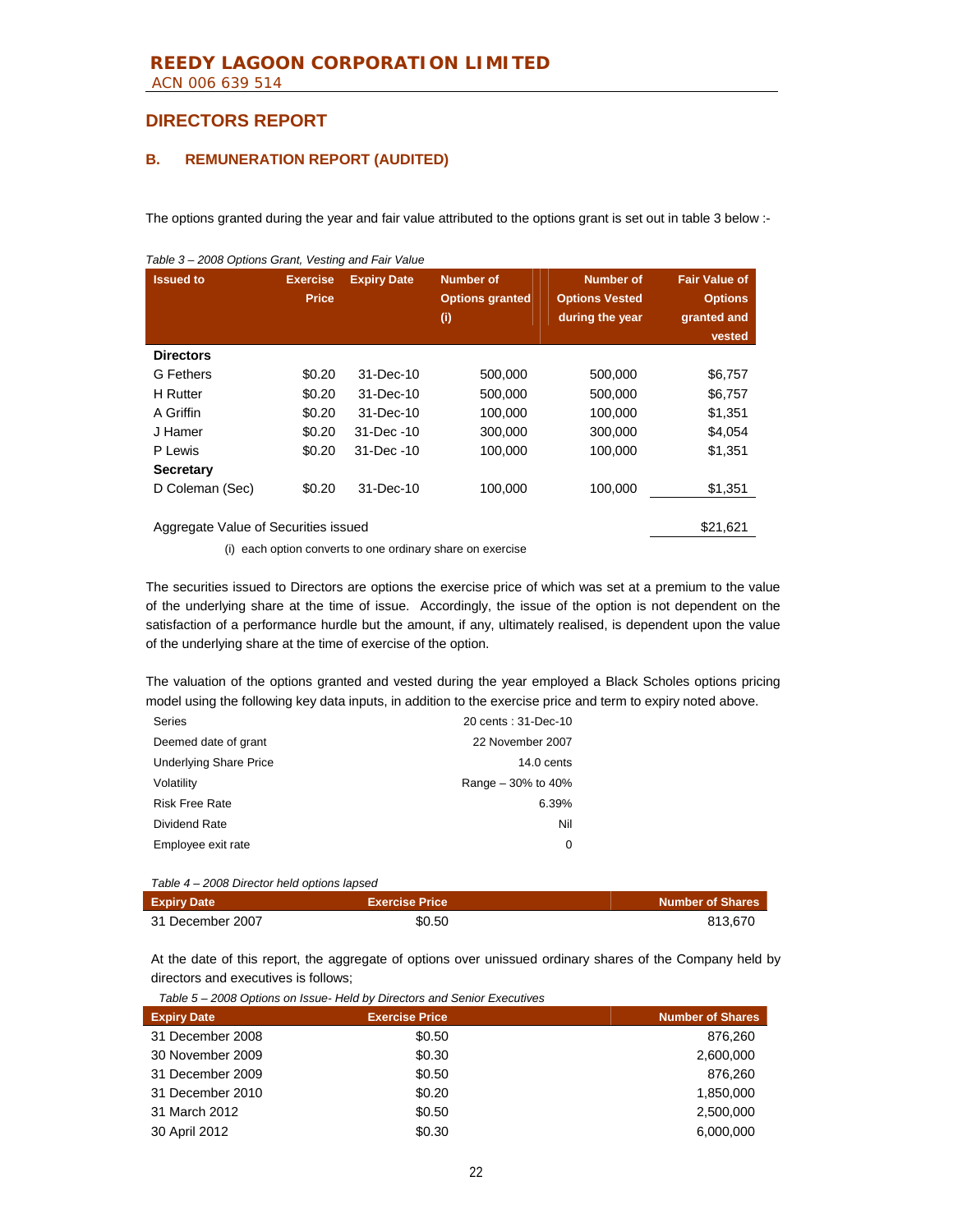–

### **B. REMUNERATION REPORT (AUDITED)**

#### **Details of Employment and Service Contracts**

Executive and Non-Executive Directors have been engaged under service contracts the details of which are summarised below.

- ¾ Mr G Fethers is employed as the Company's Executive Managing Director under a contract of employment which commenced on 1 May 2007. The contract does not have any fixed term and may be terminated by the Company or Mr Fethers on reasonable notice. No payments or retirement benefits are payable on termination.
- $\triangleright$  In respect of the payments to Mr H Rutter detailed in table 1, Geophysical Exploration Consultants Pty Ltd ("Geophysical"), a company associated with Mr. Rutter, and RLC have entered a Consultancy Agreement. Under the Consultancy Agreement Geophysical provides geological, geophysical and management services to RLC for an annual fee of \$96,000 to be paid in monthly instalments of \$8,000. The agreement commenced on 1 May 2007 with a term of 12 months, which may be renewed on an annual basis. 7 days notice is required to be given by the non-defaulting party if seeking to terminate the agreement due to default by the other party. Where a party given notice does not remedy the default termination occurs upon the expiry of the notice given by the other party. The term of the agreement automatically renews for successive Contract Years unless written notice of termination is given by either party at least 6 months before the end of the then current Contract Year. There are no termination payments provided under the agreement.
- ¾ In respect of the payments to Mr P Lewis detailed in table 1, Lewcorp Pty. Ltd ("Lewcorp"), of which P. H. Lewis is a director and shareholder, and RLC have entered a Consultancy Agreement. Under the Consultancy Agreement Lewcorp provides corporate advisory and other services as required from time to time by the Company. The agreement provides for a fixed annual retainer of \$40,000. The agreement is renewable annually on 1 July each year and has been renewed by the Company until 30 June 2009. There are no termination payments provided under the agreement.

#### **Details of Related Party Contracts**

Entities related to Directors have also entered into service agreements with the Company, the details of which a summarised below.

- $\triangleright$  With Chromite Pty. Ltd, of which G.H. Fethers is a director and shareholder, for the provision of field exploration services and staff other than G Fethers. The agreement provides for services on an as required basis at commercially applicable rates, may be terminated without notice and no termination payments are applicable.
- $\triangleright$  With Cropten Pty Ltd, of which Messrs. Fethers and Rutter are shareholders and directors, for the provision of office space, equipment and secretarial services to the Company at normal commercial rates. The agreement may be terminated without notice and no termination payments are applicable.
- ¾ With Flagstaff GeoConsultants Pty Ltd, of which Messrs. Fethers and Rutter are shareholders and H Rutter is a director, for the provision of geological and geophysical services not provided by G Fethers or H Rutter. The agreement provides for services on an as required basis at commercially applicable rates. The agreement may be terminated without notice and no termination payments are applicable.
- Mallesons, a firm of which Mr J M Hamer is a partner, provided professional legal services to the Company during the financial year in respect of agreements and other matters on an as required basis. Fees were levied on normal commercial professional fee terms and during the financial period amounted to \$ 17,882 (excl. GST).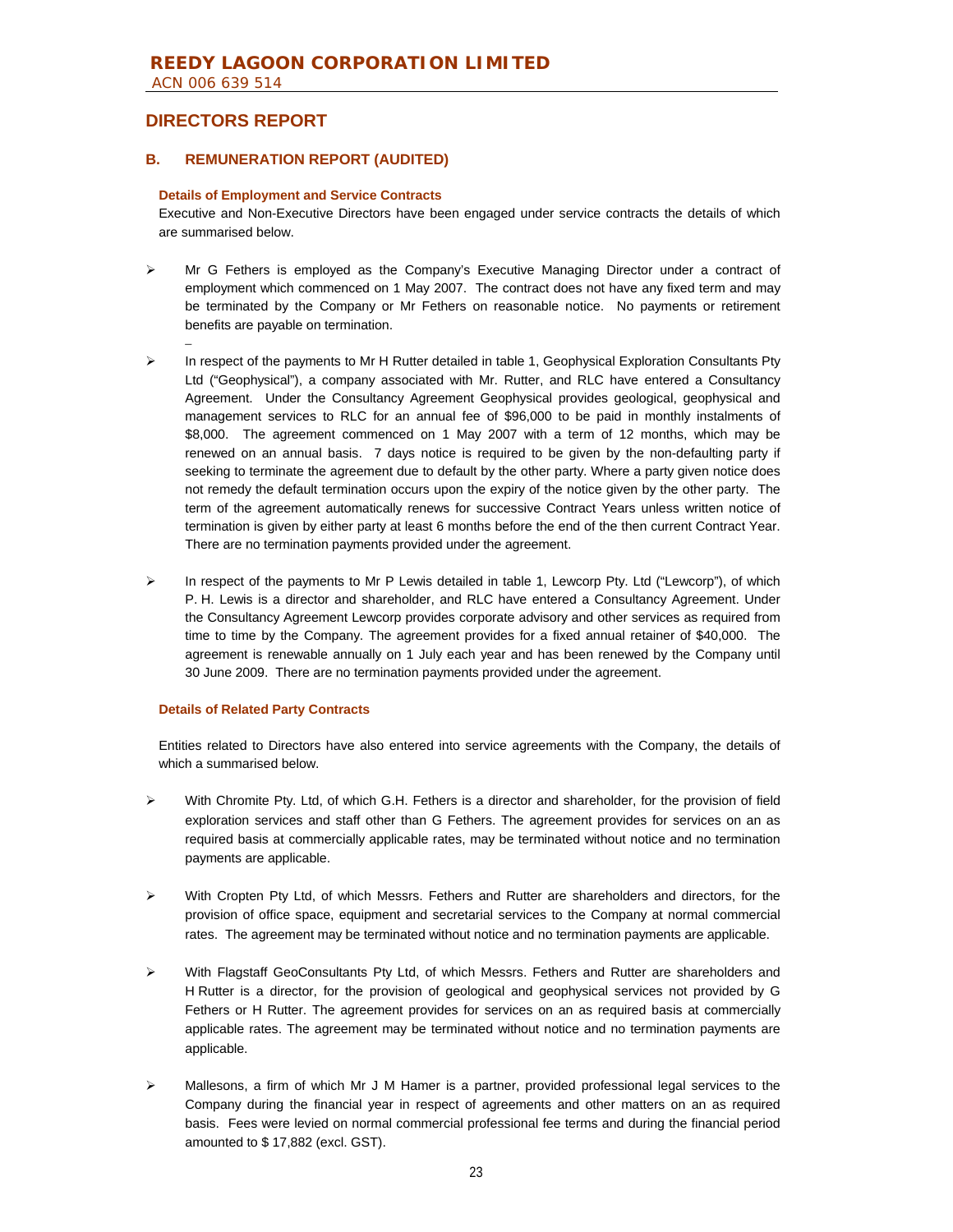### **C. PRINCIPAL ACTIVITIES AND REVIEW OF OPERATIONS**

#### **Principal Activity**

The principal activities of the consolidated entity during the course of the financial year were the exploration for minerals.

There were no significant changes in the nature of the activities of the Company during the year.

#### **Result of Operations**

The net loss of the Consolidated group after income tax for the year was \$1,415,536 (2007: loss \$1,494,016). Further commentary on the operations of the Company during the year is included in the Annual Review on pages 2 to 10 of the Annual Report.

### **Dividends**

No amount has been paid or declared by way of a dividend during the year and the directors do not recommend the payment of any dividend.

#### **State of Affairs**

Significant changes in the state of affairs of the Company during the financial year were as follows:

the issue of 1,000,000 fully paid ordinary shares at \$0.20 per share during the year as the final instalment for the acquisition of the 90% interest in the  $U_3O_8$  Tanami Uranium Joint Venture on 31 March 2007.

#### **Environmental Regulation**

The Company's operations are subject to environmental regulations under State legislation in relation to its exploration activities.

In addition, the Company is a member of the Minerals Council of Australia ("MCA") and a signatory to "Enduring Value". The purpose of "Enduring Value" is to assist companies to contribute to the growth and prosperity of current and future generations.

The directors are not aware of any breaches of regulations during the period covered by this report.

#### **Events Subsequent to Balance Date**

There has not arisen, in the interval between the end of the year and the date of this report, any item, transaction or event of a material and unusual nature likely, in the opinion of the directors of the Company to affect significantly the operations of the Company, the results of those operations or the state of affairs of the Company in future financial years

#### **Likely Developments**

At the date of this report, there are no future developments of the Company, which warrant disclosure.

#### **Indemnification and Insurance of Officers and Auditors**

During the financial year, the Company paid a premium in respect of a contract insuring the directors of the Company (as named above), the Company Secretary, Mr. D Coleman, and all executive officers of the Company and of any related body corporate against a liability incurred in such capacity of director, secretary or executive officer to the extent permitted by the Corporations Act 2001. The contract of insurance prohibits disclosure of the nature of the liability and the amount of the premium.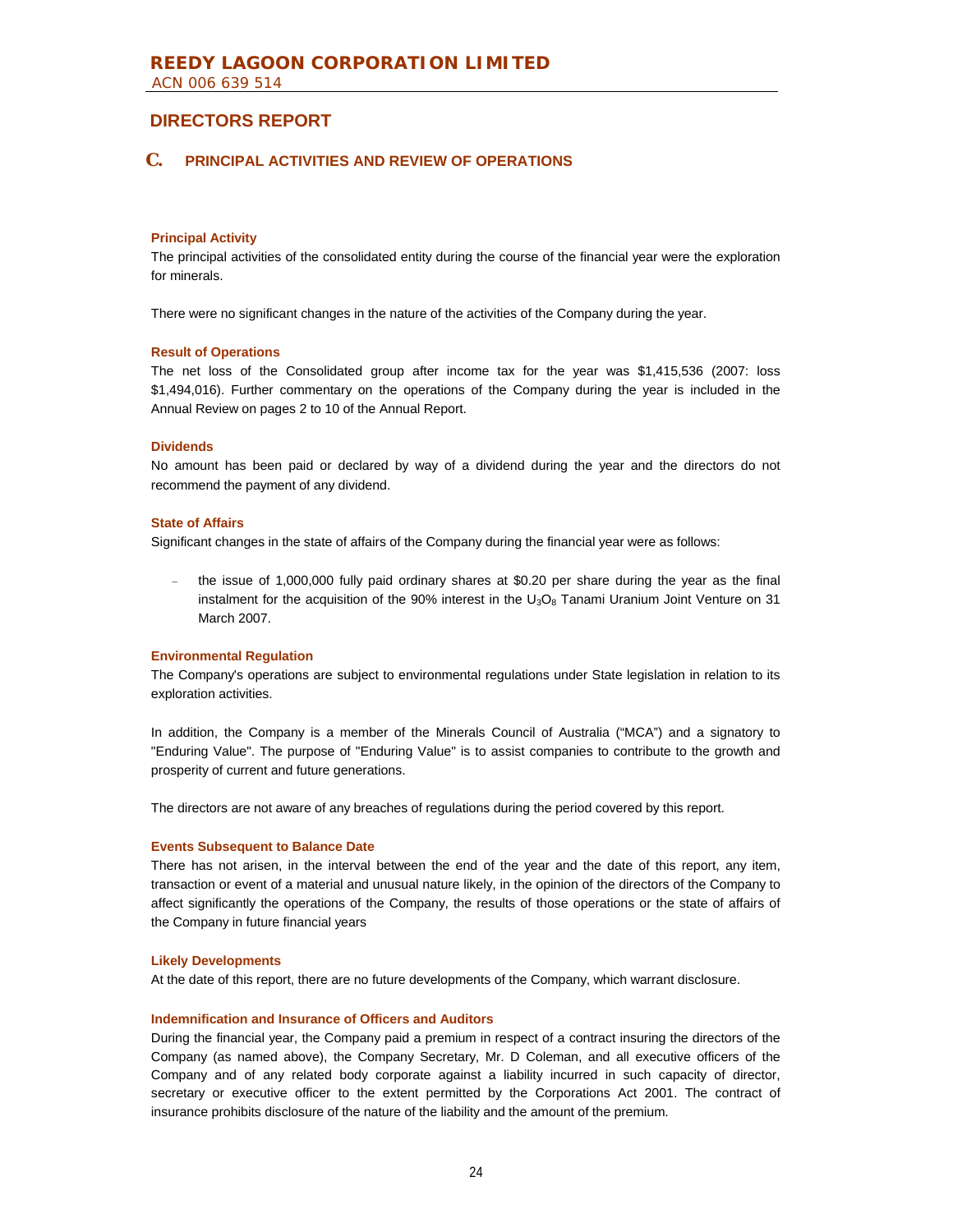### **C. PRINCIPAL ACTIVITIES AND REVIEW OF OPERATIONS**

The Company has not otherwise, during or since the financial year, except to the extent permitted by law, indemnified or agreed to indemnify an officer or auditor of the Company or of any related body corporate against a liability incurred as such an officer or auditor.

### **Directors' Meetings**

The following table sets out the numbers of meetings of the Company's Directors held during the year ended 30 June 2008, and the number of meetings attended by each director.

|               | А |   |
|---------------|---|---|
| G. H. Fethers | 4 |   |
| H. Rutter     | 4 |   |
| J M Hamer     | 4 |   |
| P H Lewis     | 4 | 3 |
| A C Griffin   | 4 | 3 |

*A- number of meetings held during the time the director held office during the year*

#### *B - number of meetings attended*

#### **Non Audit Services**

The Directors are satisfied that the provision of non-audit services by the auditor (or by another person or firm associated with or on behalf of the auditor) is compatible with the general standard of auditors independence imposed by the Corporations Act 2001.

Details of amounts paid or payable to the auditor (or associated firms) for non-audit services provided during the year are set out on page 38 of the financial report.

#### **Auditor's Independence Declaration**

The auditor's independence Declaration is included on page 26 of the financial report

#### **Proceedings on behalf of the Company**

No person has applied for leave of Court to bring proceedings on behalf of the Company or intervene in any proceedings to which the Company is a party for the purpose of taking responsibility on behalf of the Company for all or any part of those proceedings.

#### **ASX Listing Rule 4.10.19**

The Directors confirm that monies held in the form of the cash and assets in a form readily convertible to cash that the Company had at the time of admission to ASX on 22 June 2007 were used during the financial period in a way consistent with its business objectives specified at the time of admission.

Signed in accordance with a resolution of directors made pursuant to s.298(2) of the Corporations Act 2001.

On behalf of the Directors

G.H. FETHERS DIRECTOR 12 September 2008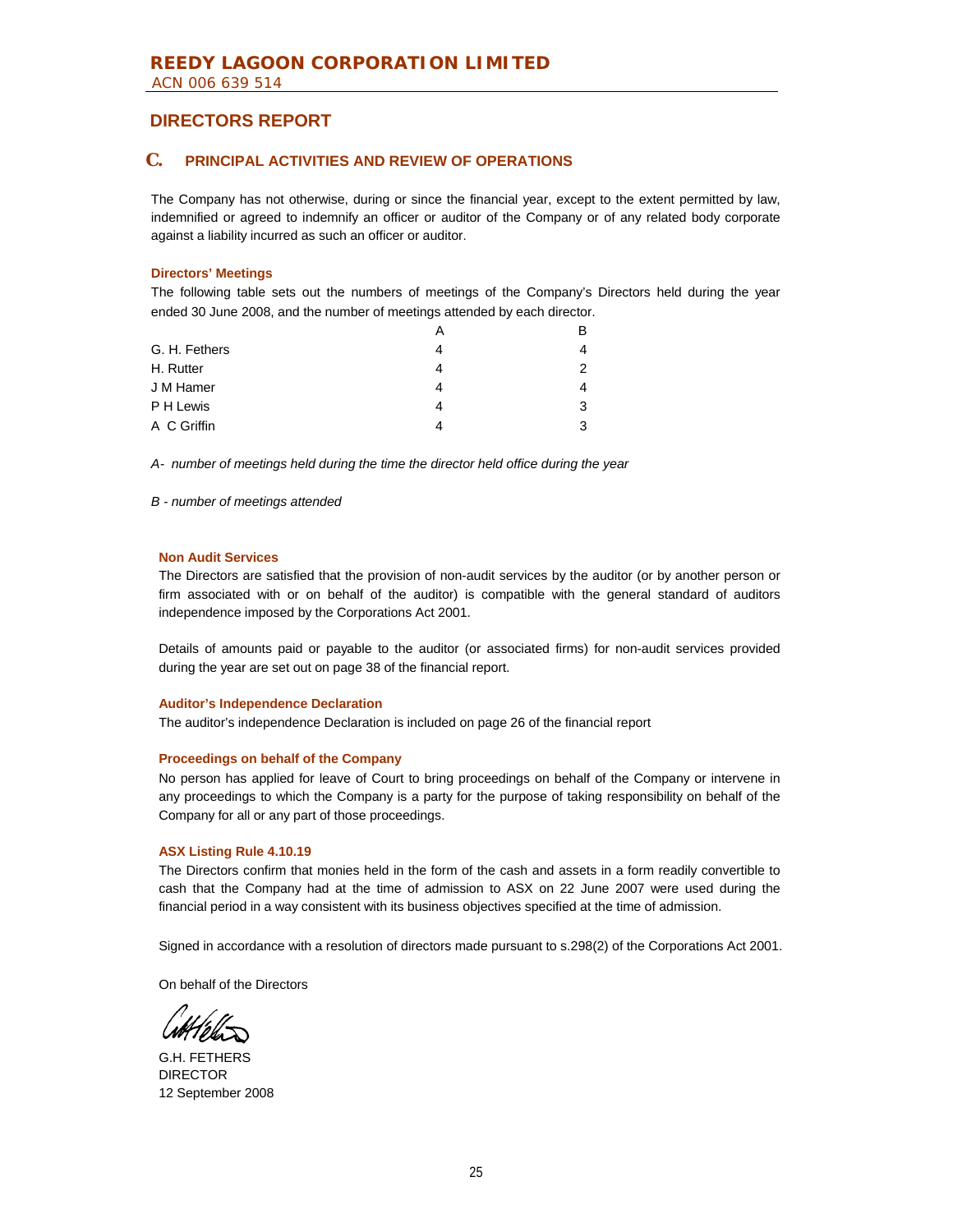# **AUDITOR'S INDEPENDENCE DECLARATION**



### **UNDER SECTION 307C OF THE CORPORATIONS ACT 2001 TO THE DIRECTORS OF REEDY LAGOON CORPORATION LIMITED**

I declare that, to the best of my knowledge and belief, during the year ended 30 June 2008 there have been:

- i. no contraventions of the auditor's independence requirements as set out in the *Corporations Act 2001* in relation to the audit; and
- ii. no contraventions of any applicable code of professional conduct in relation to the audit.

**NEXIA ASR**  ABN 16 847 721 257

**George S Dakis Partner** 

Melbourne 12 September 2008

"value beyond numbers" nexia asr abn 16 847 721 257 level 14 / 440 Collins Street Melbourne Australia 3000 telephone +61 3 9608 0100 facsimile +61 3 9670 8325 email theteam@nexiaasr.com.au website www.nexiaasr.com.au

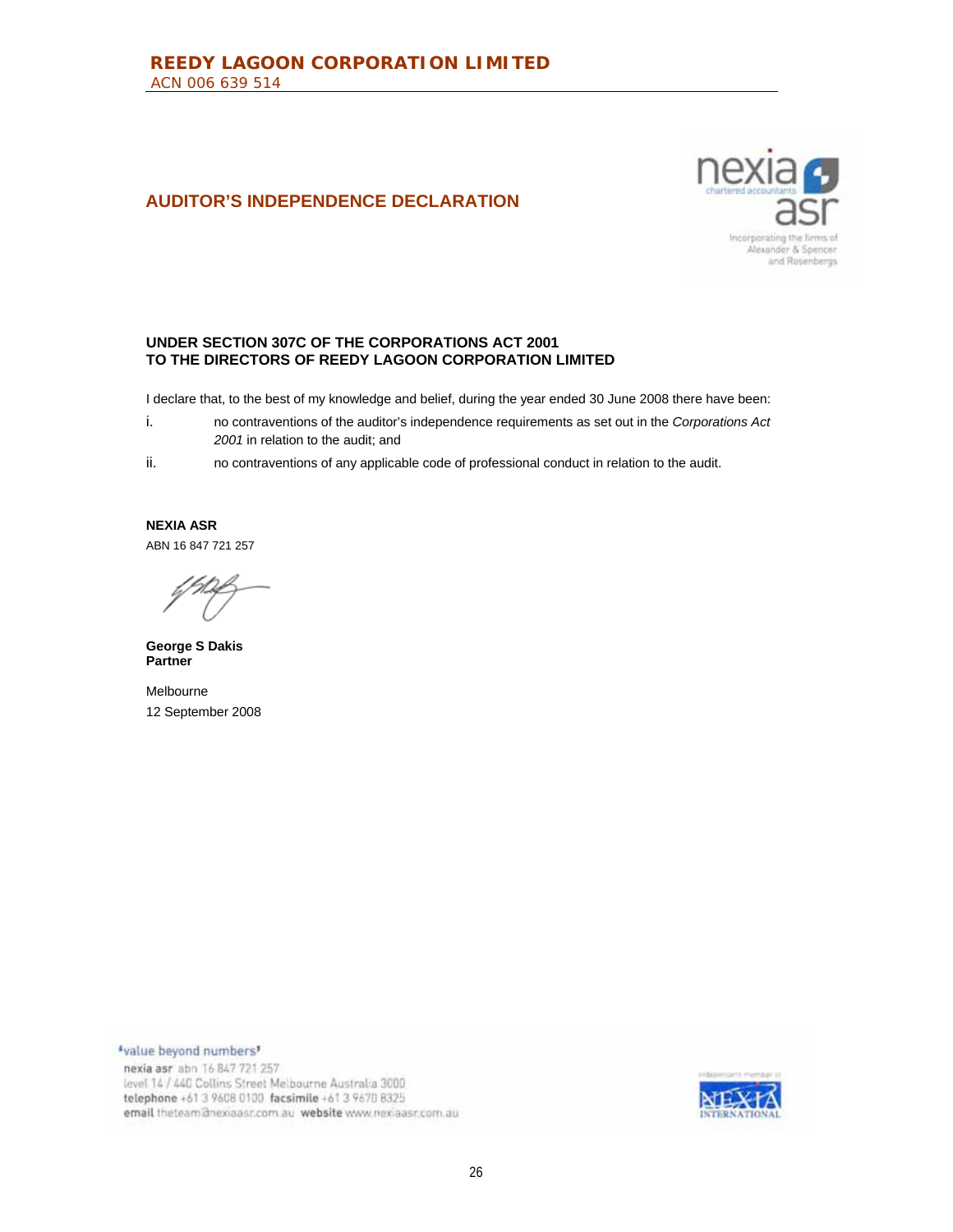# **DIRECTORS DECLARATION**

The Directors of the Company declare that:

- 1. the financial statements and notes, as set out on pages 30 to 53, are in accordance with the *Corporations Act 2001* and:
	- a. comply with Accounting Standards and the Corporations Regulations 2001; and
	- b. give a true and fair view of the financial position as at 30 June 2008 and of the performance for the year ended on that date of the Company and consolidated group;
- 2. the Managing Director, acting as chief executive officer and chief finance officer, has declared that:
	- a. the financial records of the Company for the financial year have been properly maintained in accordance with section 286 of the *Corporations Act 2001*;
	- b. the financial statements and notes for the financial year comply with the Accounting Standards; and
	- c. the financial statements and notes for the financial year give a true and fair view;
- 3. in the Directors' opinion there are reasonable grounds to believe that the Company will be able to pay its debts as and when they become due and payable.

Signed in accordance with a resolution of Directors made pursuant to s.298(2) of the Corporations Act 2001.

Cottleton

G. H. FETHERS Managing Director

12 September 2008 Melbourne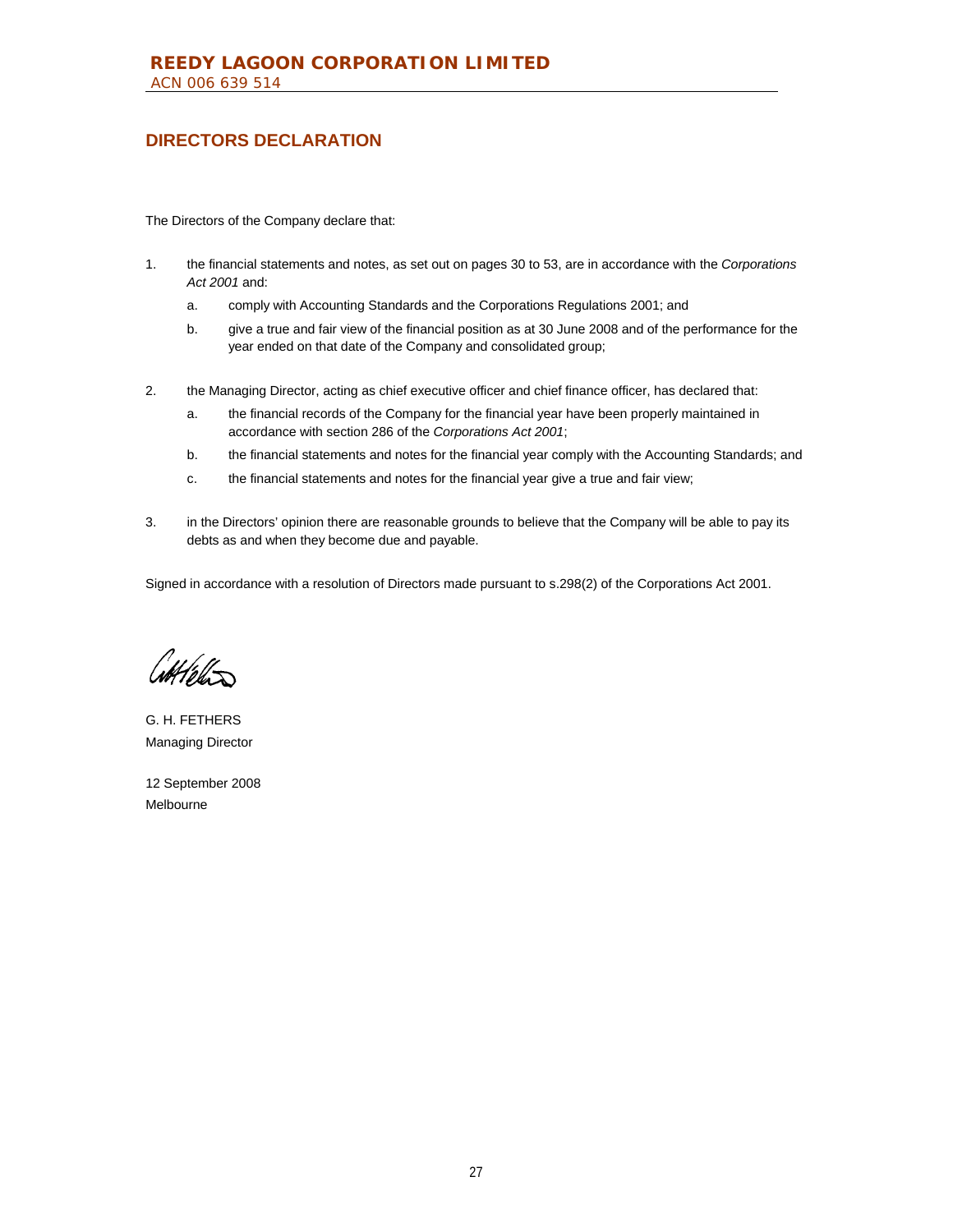### **INDEPENDENT AUDIT REPORT TO THE MEMBERS OF REEDY LAGOON CORPORATION LIMTED**



#### **Report on the Financial Report**

We have audited the accompanying financial report of Reedy Lagoon Corporation Limited (the Company) and Reedy Lagoon Corporation Limited and Controlled Entities (the consolidated entity), which comprises the balance sheet as at 30 June 2008, and the income statement, statement of changes in equity and cash flow statement for the year ended on that date, a summary of significant accounting policies and other explanatory notes and the directors' declaration of the consolidated entity comprising the Company and the entities it controlled at the year's end or from time to time during the financial year.

#### *Directors' Responsibility for the Financial Report*

The directors of the Company are responsible for the preparation and fair presentation of the financial report in accordance with Australian Accounting Standards (including the Australian Accounting Interpretations) and the *Corporations Act 2001*. This responsibility includes establishing and maintaining internal control relevant to the preparation and fair presentation of the financial report that is free from material misstatement, whether due to fraud or error; selecting and applying appropriate accounting policies; and making accounting estimates that are reasonable in the circumstances. In Note 3, the directors also state, in accordance with Accounting Standard AASB 101: Presentation of Financial Statements, that compliance with the Australian equivalents to International Financial Reporting Standards (IFRS) ensures that the financial report, comprising the financial statements and notes, complies with IFRS.

The directors also are responsible for preparation and presentation of the remuneration disclosures contained in the directors' report in accordance with the Corporations Regulations 2001.

#### *Auditor's Responsibility*

Our responsibility is to express an opinion on the financial report based on our audit. We conducted our audit in accordance with Australian Auditing Standards. These Auditing Standards require that we comply with relevant ethical requirements relating to audit engagements and plan and perform the audit to obtain reasonable assurance whether the financial report is free from material misstatement and that the remuneration disclosures in the directors' report comply with Accounting Standard AASB 124.

An audit involves performing procedures to obtain audit evidence about the amounts and disclosures in the financial report. The procedures selected depend on the auditor's judgment, including the assessment of the risks of material misstatement of the financial report, whether due to fraud or error. In making those risk assessments, the auditor considers internal control relevant to the entity's preparation and fair presentation of the financial report in order to design audit procedures that are appropriate in the circumstances, but not for the purpose of expressing an opinion on the effectiveness of the entity's internal control. An audit also includes evaluating the appropriateness of accounting policies used and the reasonableness of accounting estimates made by the directors, as well as evaluating the overall presentation of the financial report and the remuneration disclosures in the directors' report.

We believe that the audit evidence we have obtained is sufficient and appropriate to provide a basis for our audit opinion.

"value beyond numbers" nexia asr abn 16 847 721 257 level 14 / 440 Collins Street Melbourne Australia 3000 telephone +61 3 9608 0100 facsimile +61 3 9670 8325 email theteam@nexiaasr.com.au website www.nexiaasr.com.au

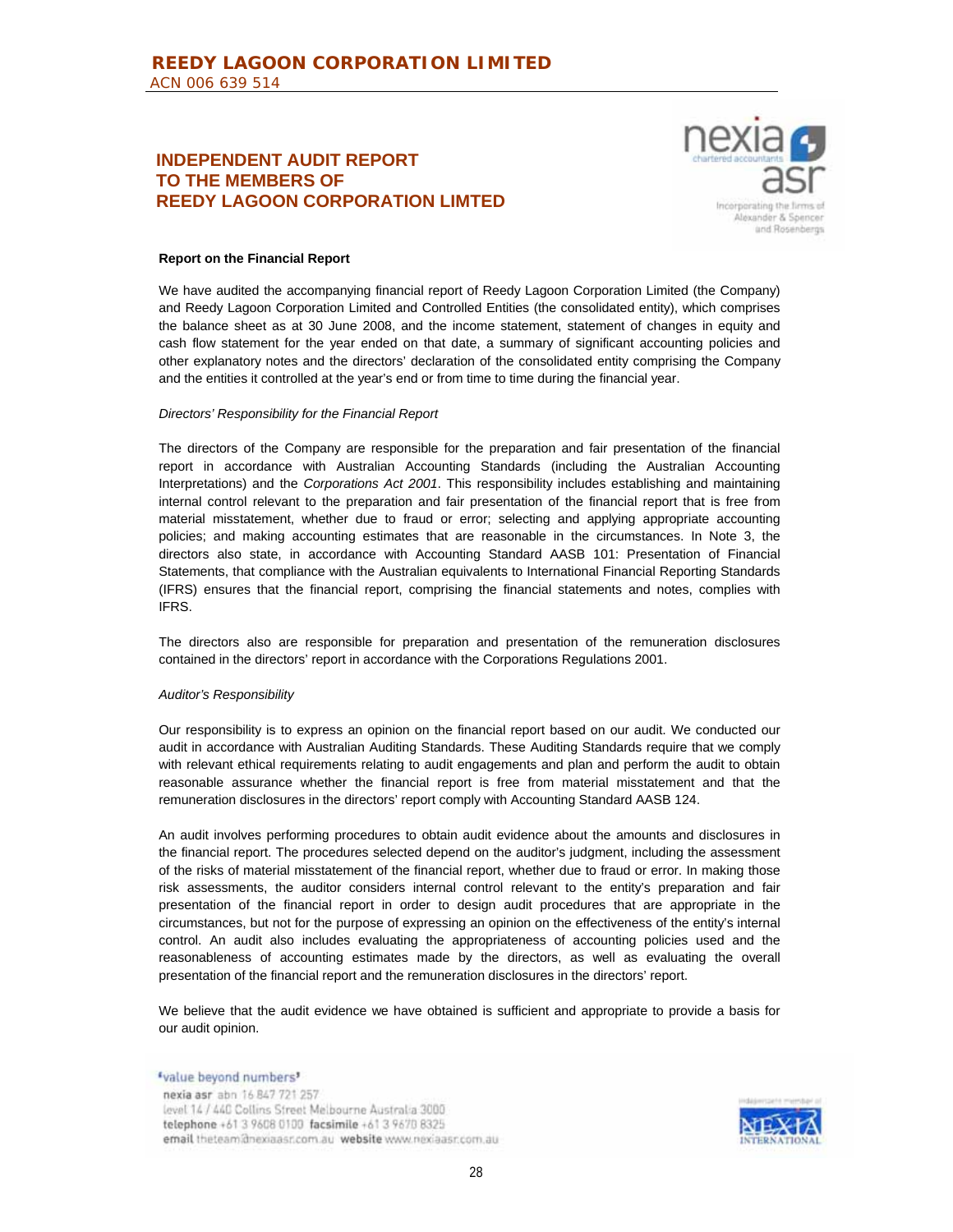# **INDEPENDENT AUDIT REPORT TO THE MEMBERS OF REEDY LAGOON CORPORATION LIMTED**



#### *Independence*

In conducting our audit, we have complied with the independence requirements of the *Corporations Act 2001*. We confirm that the independence declaration required by the *Corporations Act 2001*, provided to the directors of Reedy Lagoon Corporation Limited on 11 September 2008, would be in the same terms if provided to the directors as at the date of this auditor's report.

#### *Auditor's Opinion*

#### In our opinion:

- a. the financial report of Reedy Lagoon Corporation Limited and Reedy Lagoon Corporation Limited and Controlled Entities is in accordance with the *Corporations Act 2001*, including:
	- i. giving a true and fair view of the Company's and consolidated entity's financial position as at 30 June 2008 and of their performance for the year ended on that date; and
	- ii. complying with Australian Accounting Standards (including the Australian Accounting Interpretations) and the Corporations Regulations 2001;
- b. the financial report also complies with International Financial Reporting Standards as disclosed in Note 3; and
- c. the remuneration disclosures that are contained in pages 20 to 23 of the directors' report comply with Accounting Standard AASB 124.

**Nexia ASR**  ABN 16 847 721 257

**George S Dakis**  Partner

Melbourne 12 September 2008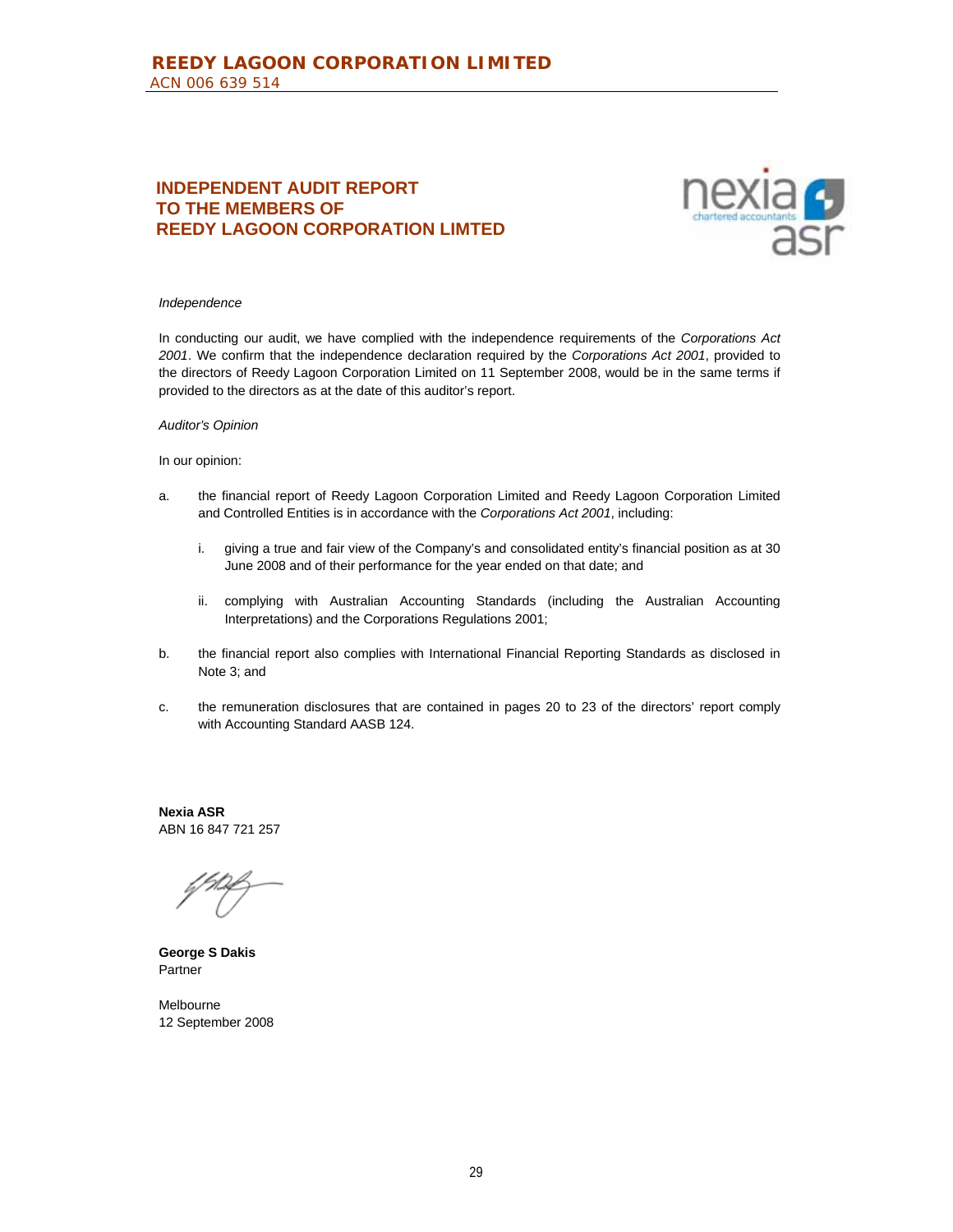# **INCOME STATEMENT FOR THE YEAR ENDED 30 JUNE 2008**

|                                                  |                | <b>Consolidated</b> |             | Company                     |             |  |
|--------------------------------------------------|----------------|---------------------|-------------|-----------------------------|-------------|--|
|                                                  | <b>Note</b>    | 2008                | 2007        | 2008                        | 2007        |  |
|                                                  |                | \$                  | \$          | \$                          | \$          |  |
| Other revenue from ordinary activities           | $\overline{4}$ | 334,775             | 721,898     | 334,775                     | 537,475     |  |
| Total revenue                                    |                | 334,775             | 721,898     | 334,775                     | 537,475     |  |
| <b>Expenses related to ordinary activities</b>   |                |                     |             |                             |             |  |
| Corporate Administration costs                   |                | (118, 912)          | (79, 312)   | (118, 912)                  | (79, 312)   |  |
| Employee and directors benefits expense          |                | (335,051)           | (134, 832)  | (335,051)                   | (134, 832)  |  |
| <b>Exploration expenditure</b>                   |                | (949, 203)          | (201, 740)  | (949, 203)                  | (201, 740)  |  |
| Other expenses from ordinary activities          |                | (77, 697)           | (250,030)   | (77, 697)                   | (250, 030)  |  |
| Depreciation expense                             |                | (4,683)             |             | (4,683)                     |             |  |
| Exploration assets acquisition costs written off |                | (264, 765)          | (1,550,000) | (264, 765)                  | (1,550,000) |  |
| (Loss) before income tax                         |                | (1,415,536)         |             | $(1,494,016)$ $(1,415,536)$ | (1,678,439) |  |
| Income tax expense                               | 9(a)           |                     |             |                             |             |  |
| (Loss) for the year                              |                | (1,415,536)         | (1,494,016) | (1,415,536)                 | (1,678,439) |  |
| <b>Earnings per share</b>                        |                |                     |             |                             |             |  |
| Basic (cents per share)                          |                | (2.96)              | (7.04)      |                             |             |  |
| Diluted (cents per share)                        |                | (2.25)              | (5.82)      |                             |             |  |

Notes to the financial statements are included on pages 34 to 53.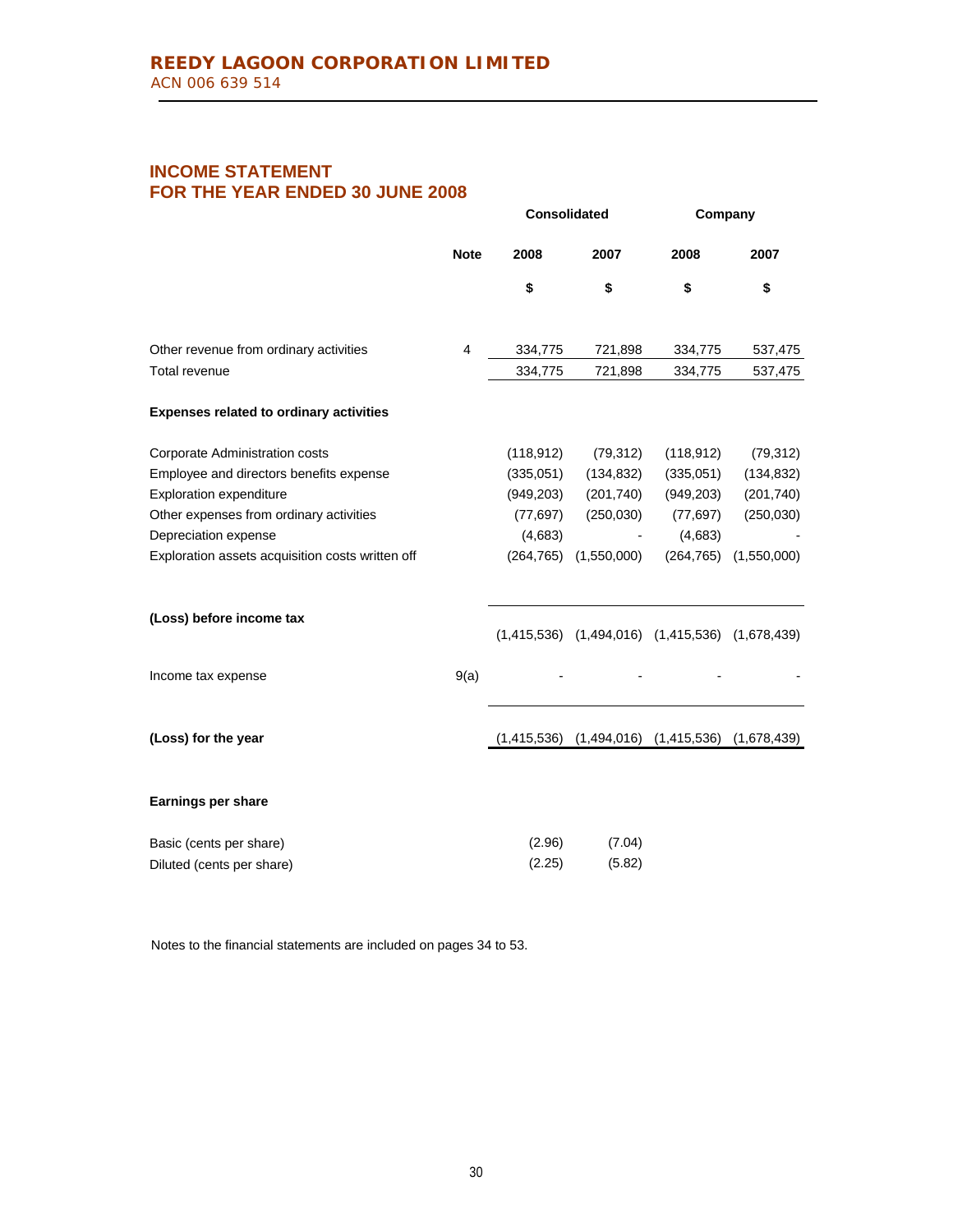# **BALANCE SHEET AS AT 30 JUNE 2008**

|                                  |             | <b>Consolidated</b> |             | Company        |             |
|----------------------------------|-------------|---------------------|-------------|----------------|-------------|
|                                  | <b>Note</b> | 2008                | 2007        | 2008           | 2007        |
|                                  |             | \$                  | \$          | \$             | \$          |
| <b>ASSETS</b>                    |             |                     |             |                |             |
| <b>Current Assets</b>            |             |                     |             |                |             |
| Cash and cash equivalents        | 10          | 2,718,434           | 3,866,623   | 2,718,434      | 3,866,623   |
| Trade and other receivables      | 11          | 42,615              | 61,385      | 42,615         | 61,385      |
| Other current assets             | 12          | 47,718              | 46,667      | 47,718         | 46,667      |
| <b>Total Current Assets</b>      |             | 2,808,767           | 3,974,675   | 2,808,767      | 3,974,675   |
| <b>Non Current Assets</b>        |             |                     |             |                |             |
| Property Plant & Equipment       | 13          | 26,012              |             | 26,012         |             |
| <b>Total Assets</b>              |             | 2,834,779           | 3,974,675   | 2,834,779      | 3,974,675   |
| <b>LIABILITIES</b>               |             |                     |             |                |             |
| <b>Current Liabilities</b>       |             |                     |             |                |             |
| Trade and other payables         | 14          | 72,283              | 21,643      | 72,283         | 21,643      |
| <b>Total Current Liabilities</b> |             | 72,283              | 21,643      | 72,283         | 21,643      |
| <b>Non Current Liabilities</b>   |             |                     |             |                |             |
| <b>Total Liabilities</b>         |             | 72,283              | 21,643      | 72,283         | 21,643      |
| <b>Net Asset (Deficiency)</b>    |             | 2,762,496           | 3,953,032   | 2,762,496      | 3,953,032   |
| <b>Equity</b>                    |             |                     |             |                |             |
| Issued capital                   | 15          | 13,606,028          | 13,406,028  | 13,606,028     | 13,406,028  |
| Reserves                         | 17          | 145,000             | 120,000     | 145,000        | 120,000     |
| Retained earnings                |             | (10, 988, 532)      | (9,572,996) | (10, 988, 532) | (9,572,996) |
| <b>Total Equity/(deficiency)</b> |             | 2,762,496           | 3,953,032   | 2,762,496      | 3,953,032   |

Notes to the financial statements are included on pages 34 to 53.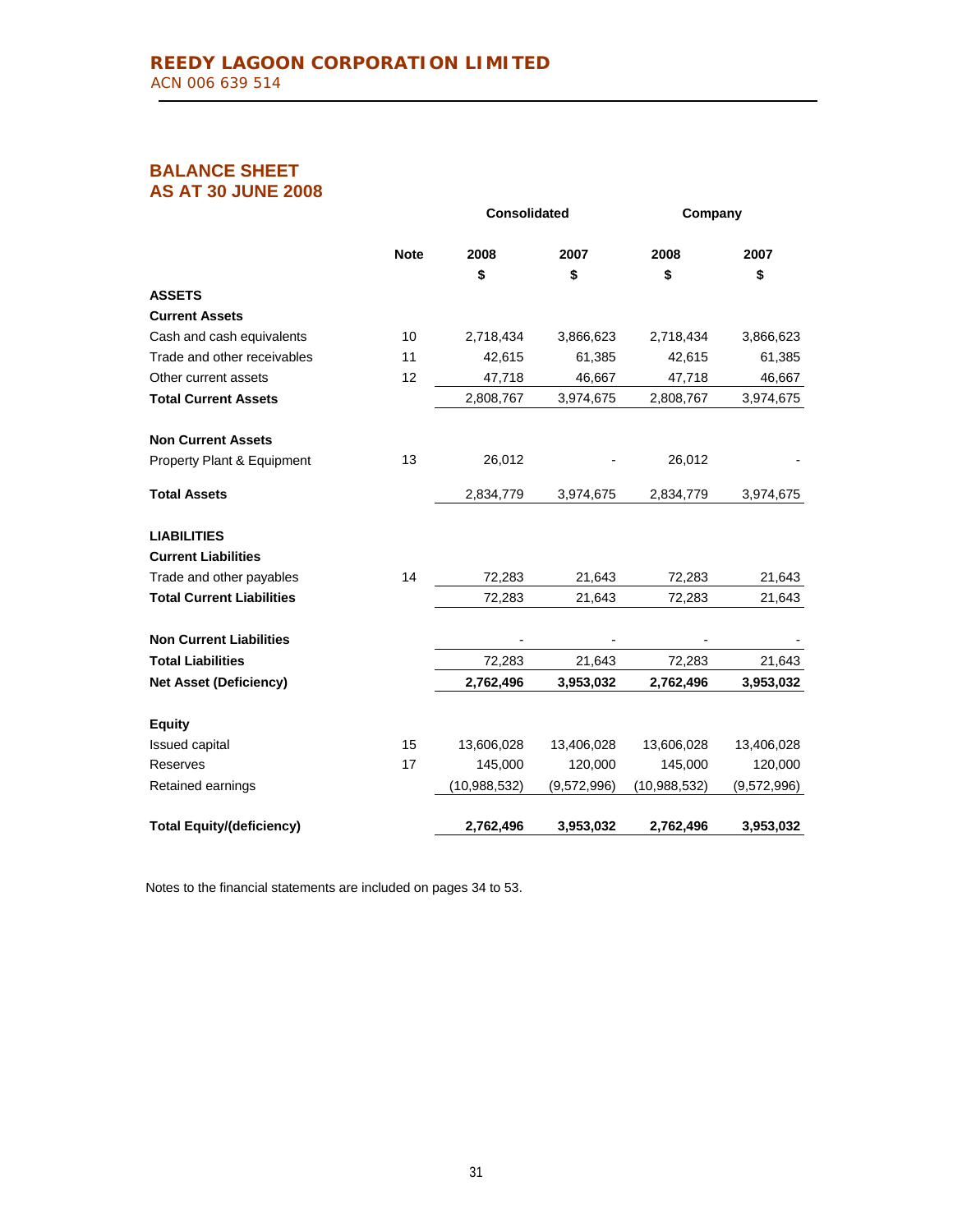# **STATEMENT OF CHANGES IN EQUITY FOR THE YEAR ENDED 30 JUNE 2008**

#### **Consolidated**

|                                            | Fully paid<br>ordinary<br>shares<br>\$ | Equity-<br>settled<br>employee<br>benefits<br>reserve<br>\$ | Retained<br>earnings<br>\$ | Total<br>S           |
|--------------------------------------------|----------------------------------------|-------------------------------------------------------------|----------------------------|----------------------|
| Balance at 1 July 2006                     | 7,768,957                              |                                                             | (8,078,980)                | (310, 023)           |
| (Loss) for the period                      |                                        |                                                             | (1,494,016)                | (1,494,016)          |
| Total recognised income and expense        |                                        |                                                             | (1,494,016)                | (1,494,016)          |
| Issue of options under share option plan   |                                        | 120,000                                                     |                            | 120,000              |
| Issue of shares for placement              | 500,000                                |                                                             |                            | 500,000              |
| Issue of shares under prospectus           | 4,000,000                              |                                                             |                            | 4,000,000            |
| Share Issue costs                          | (382, 929)                             |                                                             |                            | (382, 929)           |
| Issue of shares for acquisitions           | 1,520,000                              |                                                             |                            | 1,520,000            |
| Balance at 30 June 2007                    | 13,406,028                             | 120,000                                                     | (9,572,996)                | 3,953,032            |
| Balance at 1 July 2007                     | 13,406,028                             | 120,000                                                     | (9,572,996)                | 3,953,032            |
| (Loss) for the period                      |                                        |                                                             | (1,415,536)                | (1, 415, 536)        |
| Total recognised income and expense        |                                        |                                                             | (1,415,536)                | (1,415,536)          |
| Issue of options under share option plan   |                                        | 25,000                                                      |                            | 25,000               |
| Issue of shares                            | 200,000                                |                                                             |                            | 200,000              |
| Balance at 30 June 2008                    | 13,606,028                             | 145,000                                                     | (10,988,532)               | 2,762,496            |
| Company                                    | Fully paid<br>ordinary<br>shares<br>\$ | Equity-<br>settled<br>employee<br>benefits<br>reserve<br>\$ | Retained<br>earnings<br>\$ | Total<br>\$          |
| Balance at 1 July 2006                     | 7,768,957                              |                                                             | (7,894,557)                | (125,600)            |
| (Loss) for the period                      |                                        |                                                             | (1,678,439)                | (1,678,039)          |
| Total recognised income and expense        |                                        |                                                             | (1,678,439)                | (1,678,039)          |
| Issue of options under share option plan   |                                        | 120,000                                                     |                            | 120,000              |
| Issue of shares for placement              | 500,000                                |                                                             |                            | 500,000              |
| Issue of shares under prospectus           | 4,000,000                              |                                                             |                            | 4,000,000            |
| Share Issue costs                          | (382, 929)                             |                                                             |                            | (382, 929)           |
| Issue of shares for acquisitions           | 1,520,000                              |                                                             |                            | 1,520,000            |
| Balance at 30 June 2007                    | 13,406,028                             | 120,000                                                     | (9,572,996)                | 3,953,032            |
| Balance at 1 July 2007                     | 13,406,028                             | 120,000                                                     | (9,572,996)                | 3,953,032            |
| (Loss) for the period                      |                                        |                                                             | (1,415,536)                | (1,415,536)          |
| Total recognised income and expense        |                                        |                                                             | (1,415,536)                | (1,415,536)          |
| Issue of options under share option plan   |                                        |                                                             |                            |                      |
|                                            |                                        | 25,000                                                      |                            | 25,000               |
| Issue of shares<br>Balance at 30 June 2008 | 200,000<br>13,606,028                  | 145,000                                                     | (10,988,532)               | 200,000<br>2,762,496 |

Notes to the financial statements are included on pages 34 to 53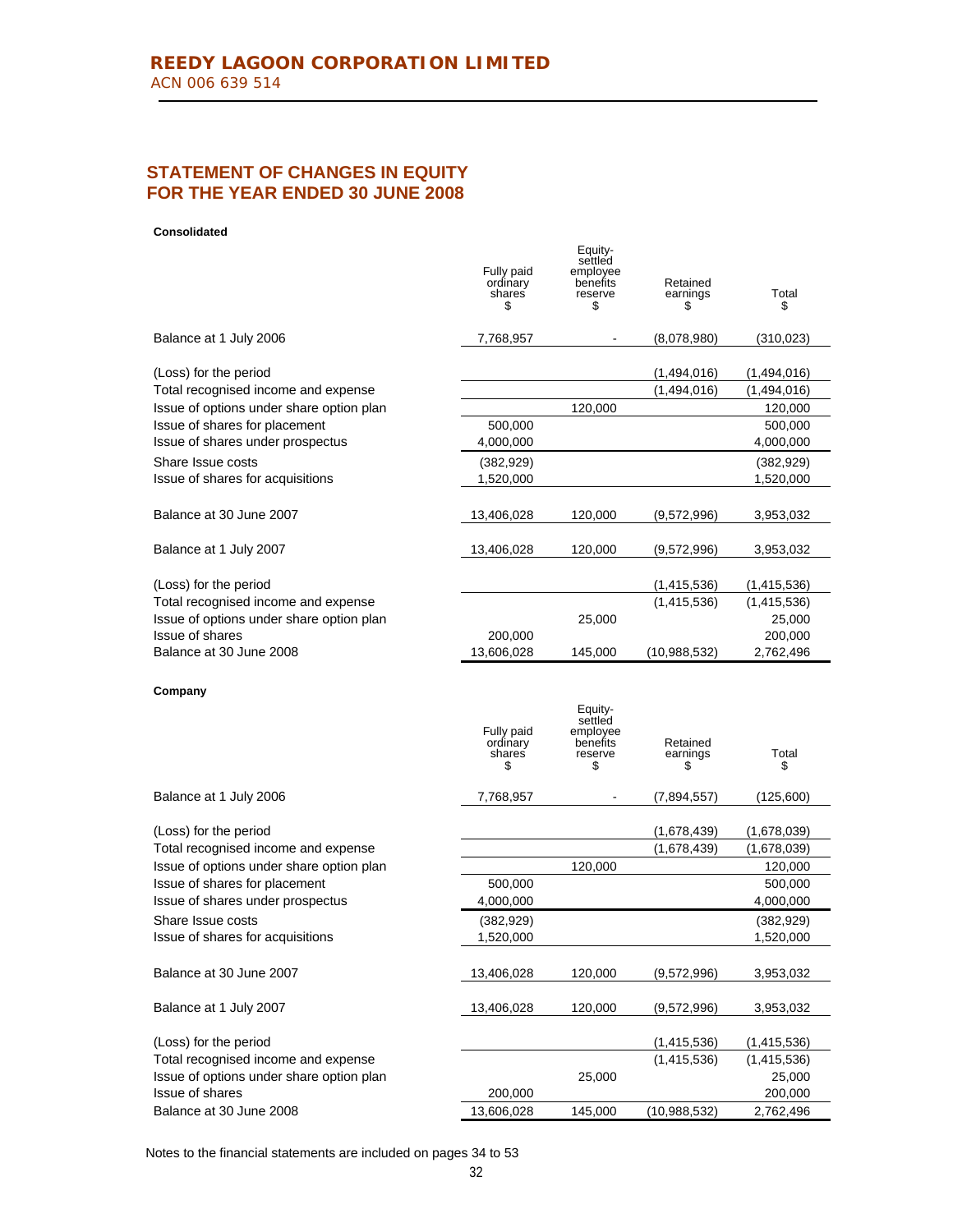# **CASH FLOW STATEMENT FOR THE YEAR ENDED 30 JUNE 2008**

|                                                  |             |               | <b>Consolidated</b> | Company       |            |
|--------------------------------------------------|-------------|---------------|---------------------|---------------|------------|
|                                                  | <b>Note</b> | 2008          | 2007                | 2008          | 2007       |
|                                                  |             | \$            | \$                  | \$            | \$         |
| Cash flow from operating activities              |             |               |                     |               |            |
| Receipts from customers                          |             | 135,771       | 132,000             | 135,771       | 132,000    |
| Payments to suppliers and employees              |             | (426, 479)    | (769, 547)          | (426, 479)    | (769, 547) |
| Payments for exploration activities              |             | (1,053,093)   |                     | (1,053,093)   |            |
| Interest received                                |             | 211,346       | 28,971              | 211,346       | 28,971     |
| June 2006 GST                                    |             | 79,726        |                     | 79,726        |            |
| Net cash provided by/(used in) operating         |             |               |                     |               |            |
| activities                                       | 18(b)       | (1,052,729)   | (608, 576)          | (1,052,729)   | (608, 576) |
| Cash flows from investing activities             |             |               |                     |               |            |
| Payments for acquisition of exploration projects |             | (64, 765)     | (30,000)            | (64, 765)     | (30,000)   |
| Investment in de-consolidated subsidiary         |             |               | (50,000)            |               | (50,000)   |
| Payments for property, plant and equipment       |             | (30, 695)     |                     | (30, 695)     |            |
| Net cash provided by/(used in) investing         |             |               |                     |               |            |
| activities                                       |             | (95, 460)     | (80,000)            | (95, 460)     | (80,000)   |
| Cash flows from financing activities             |             |               |                     |               |            |
| Proceeds from share issues                       |             |               | 4,500,000           |               | 4,500,000  |
| Payment of Share issue costs                     |             |               | (374, 588)          |               | (374, 588) |
| Repayment of loans                               |             |               | (27, 703)           |               | (27, 703)  |
| Proceeds from loans                              |             |               |                     |               |            |
| Net cash provided by/(used in) financing         |             |               |                     |               |            |
| activities                                       |             |               | 4,097,709           |               | 4,097,709  |
|                                                  |             |               |                     |               |            |
| Net (decrease)/increase in cash held             |             | (1, 148, 189) | 3,409,133           | (1, 148, 189) | 3,409,133  |
| Cash at beginning of year                        |             | 3,866,623     | 457,490             | 3,866,623     | 457,490    |
| Cash at end of year                              | 18(a)       | 2,718,434     | 3,866,623           | 2,718,434     | 3,866,623  |

Notes to the financial statements are included on pages 34 to 53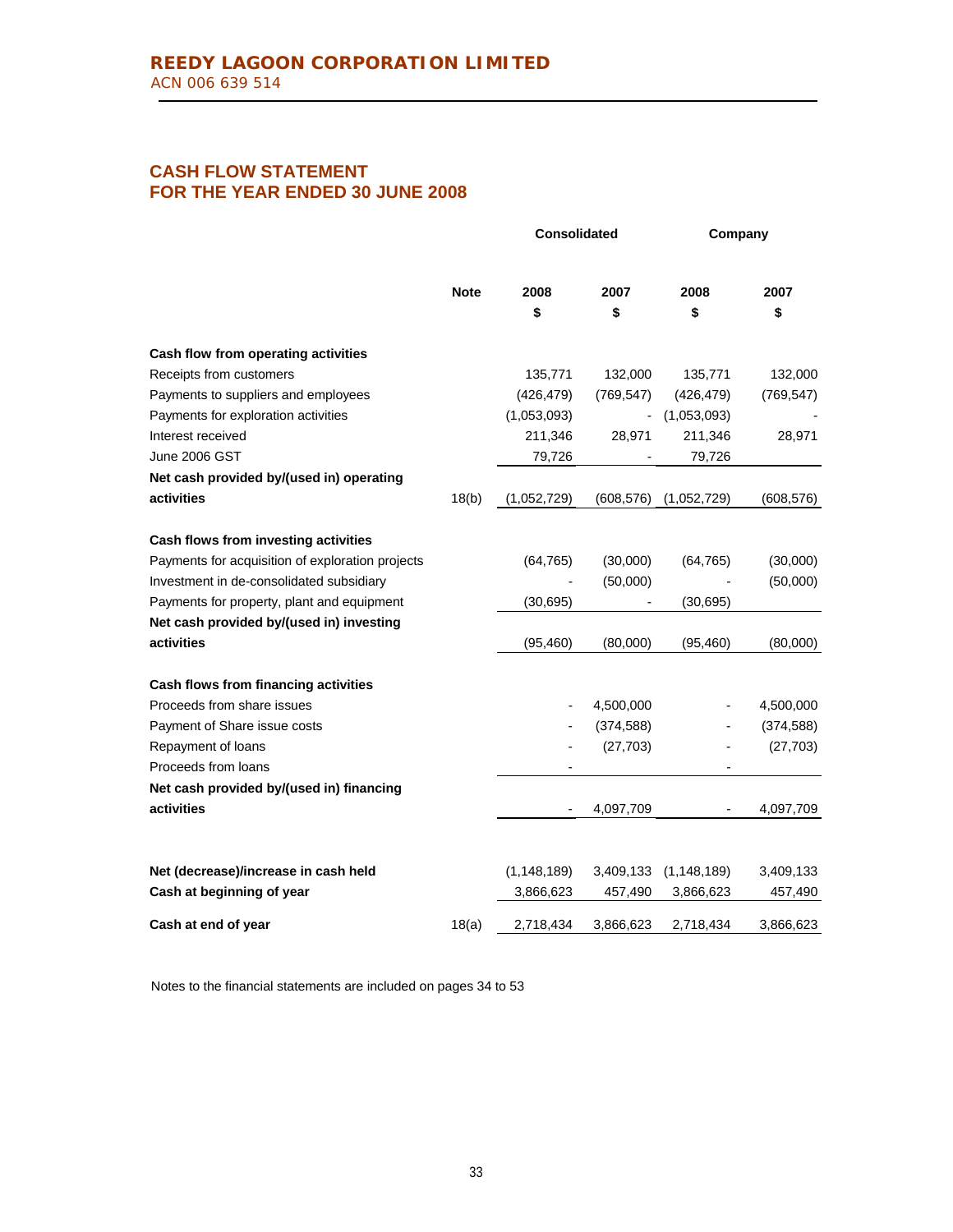### **1. GENERAL INFORMATION**

Reedy Lagoon Corporation Limited ("the Company" or "RLC") is a listed public company, incorporated in Australia with mineral projects in Victoria, NSW, Northern Territory, Western and South Australia.

Reedy Lagoon Corporation Limited's registered office and its principal place of business is at:

Suite 2, 337A Lennox Street Richmond, Vic, 3121

### **2. STATEMENT OF SIGNIFICANT ACCOUNTING POLICIES**

The financial report is a general purpose financial report which has been prepared in accordance with Australian equivalents to International Financial Reporting Standards (AIFRS), Urgent Issues Group Consensus Views, other authoritative pronouncements of the Australian Accounting Standards Board and the Corporations Act 2001.

It has been prepared in accordance with the historical cost convention, and except where stated does not take into account changing money values or fair values of non-current assets.

These accounting policies have been consistently applied and, except where there is a change in accounting policy, are consistent with those of the previous year.

### **(a) Principles of Consolidation**

The consolidated accounts comprise the accounts of Reedy Lagoon Corporation Limited and its controlled entities. A list of controlled entities is contained in Note 24 to the financial statements. All inter-company balances and transactions between entities in the consolidated group, including any unrealised profits or losses, have been eliminated on consolidation. Where controlled entities have entered or left the consolidated group during the year, their operating results have been included from the date control was obtained or until the date control ceased. Outside interests in the equity and results of the entities that are controlled are shown as a separate item in the consolidated financial report.

#### **(b) Income tax**

The change for current income tax expenses is based on the profit for the year adjusted for the year adjusted for any non-assessable or disallowed items. It is calculated using tax rates that have been enacted or are substantively enacted by the balance sheet date.

Deferred tax is accounted for using the balance sheet liability method in respect of temporary differences arising between the tax bases of assets and liabilities and their carrying amounts in the financial statements. No deferred income tax will be recognised from the initial recognition of an asset or liability, excluding a business combination, where there is no effect on accounting or taxable profit or loss.

Deferred tax is calculated at the tax rates that are expected to apply to the period when the asset is realised or liability is settled. Deferred tax is credited in the income statement except where it relates to items that may be credited directly to equity, in which case the deferred tax is adjusted directly against equity.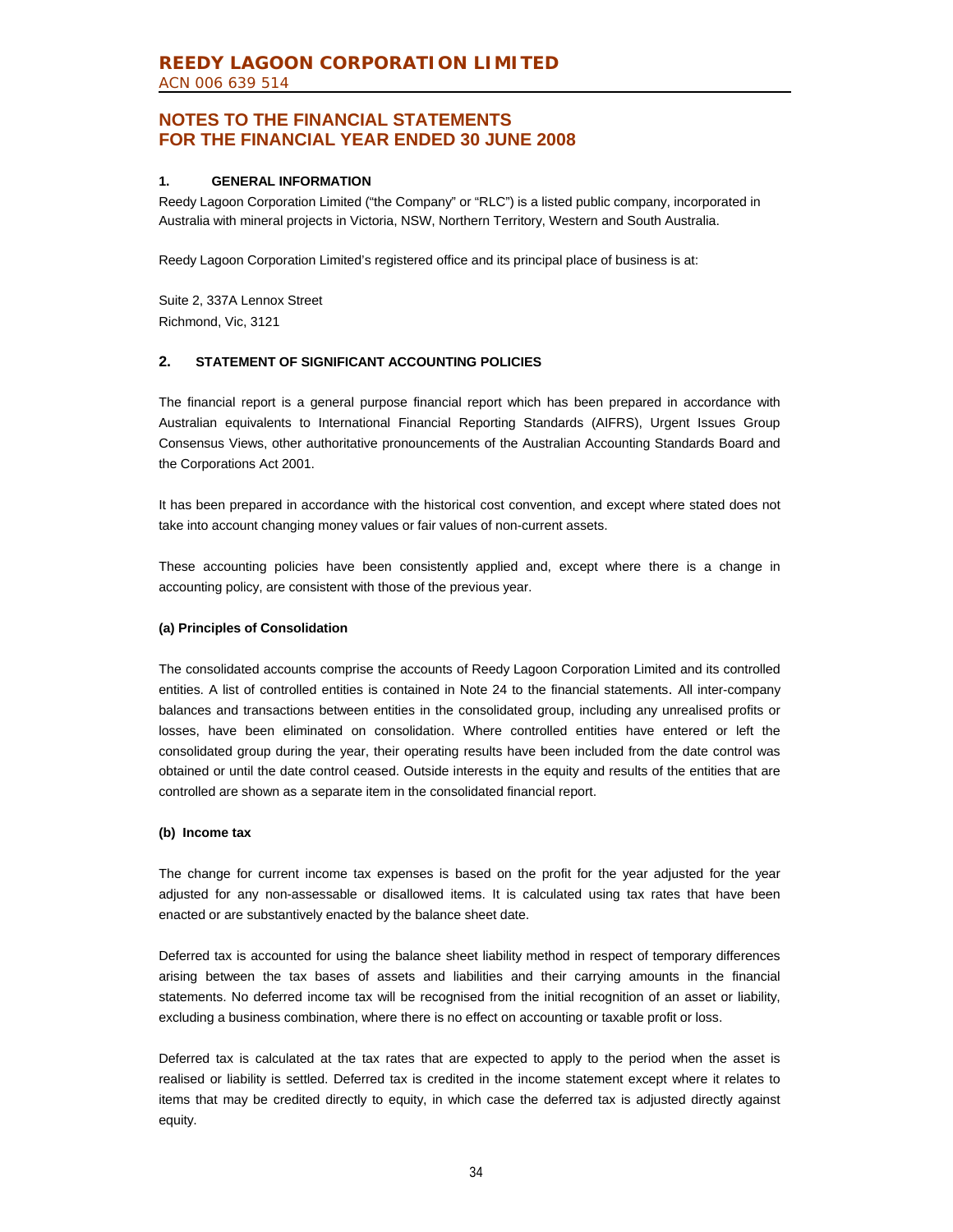Deferred income tax assets are recognised to the extent that it is probable that future tax profits will be available against which deductible temporary differences can be utilised.

The amount of benefits brought to account or which may be realised in the future is based on the assumption that no adverse change will occur in income taxation legislation and the anticipation that the consolidated group will derive sufficient future assessable income to enable the benefit to be realised and comply with the conditions of deductibility imposed by the law.

#### **(c) Goods and Services Tax**

Revenues, expenses and assets are recognised net of the amount of goods and services tax (GST), except where the amount of GST incurred is not recoverable from the Australian Tax Office (ATO). In these circumstances the GST is recognised as part of the cost of acquisition of the asset or as part of an item of the expense. Receivables and payables are stated with the amount of GST included. The net amount of GST recoverable from, or payable to, the ATO is included as a current asset or liability in the statement of financial position.

Cash flows are included in the statement of cash flows on a gross basis. The GST components of cash flows arising from investing and financing activities, which are recoverable from, or payable to the ATO, are classified as operating cash flows.

#### **(d) Exploration, Evaluation and Development Expenditure**

Expenditure incurred on the acquisition of exploration properties and exploration, evaluation and development costs are written off as incurred where the activities in the areas of interest have not yet reached a stage that permits reasonable assessment of the existence of economically recoverable reserves. Once it is determined that the costs can be recouped through sale or successful development and exploitation of the area of interest then the on-going costs are accumulated and carried forward for each area of interest.

Amortisation is not charged on costs carried forward in respect of areas of interest in the development phase until production commences. When production commences, carried forward exploration, evaluation and development costs are amortised over the life of the area according to the rate of depletion of the economically recoverable reserves.

Accumulated costs in relation to an abandoned area are written off in full against profit in the year in which the decision to abandon the area is made. Each area of interest is also reviewed annually and accumulated costs written off to the extent that they will not be recoverable in the future.

Restoration costs are provided for at the time of the activities that give rise to the need for restoration. If this occurs prior to commencement of production, the costs are included in deferred exploration and development expenditure. If it occurs after commencement of production, restoration costs are provided for and charged to the statement of financial performance as an expense.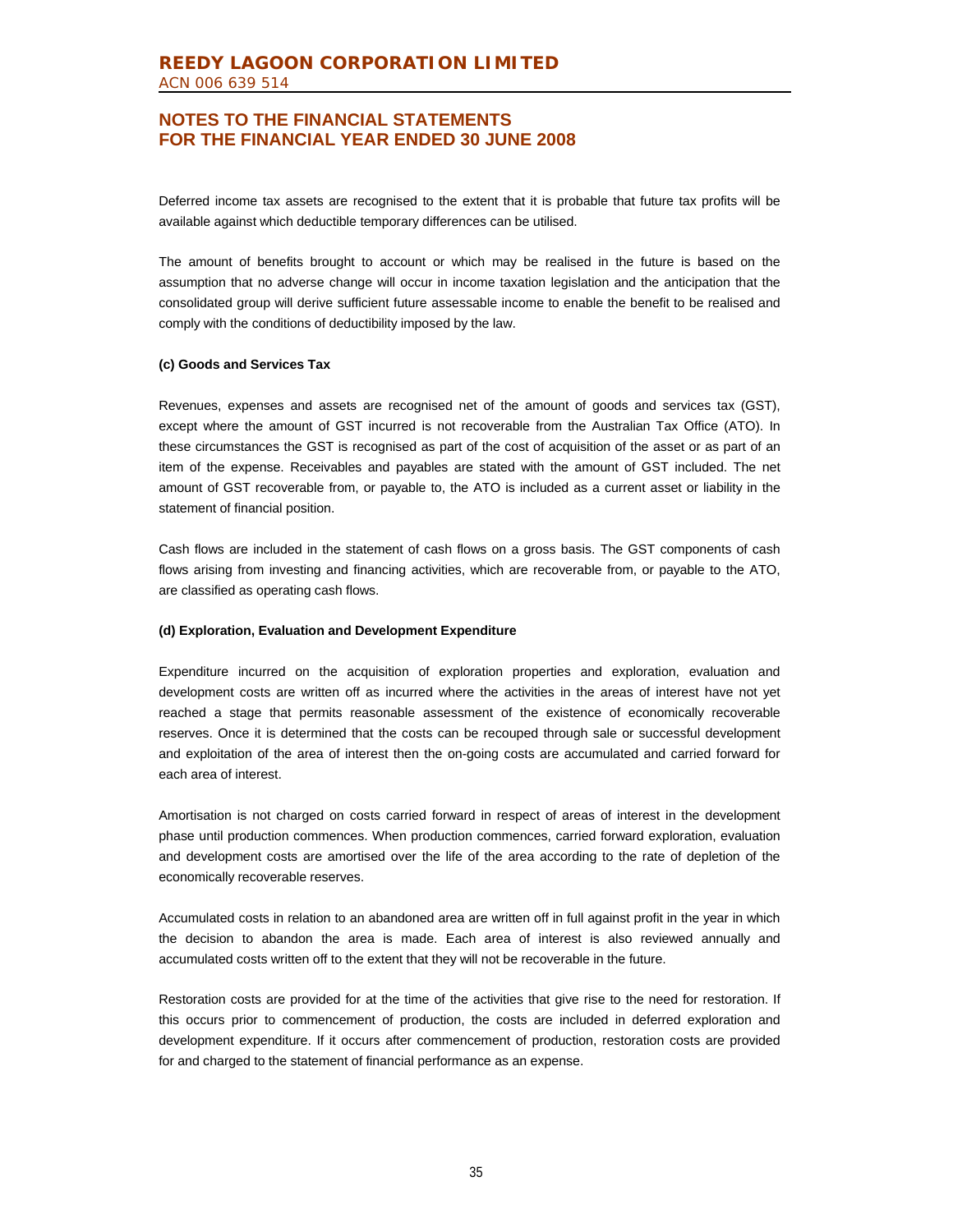#### **(e) Cash assets**

Cash assets are carried at face value of the amounts deposited. The carrying value of cash assets approximates net fair value.

#### **(f) Other receivables**

Other receivables are stated at cost less allowance for doubtful receivables.

#### **(g) Revenue Recognition**

#### *Rendering of services*

Revenue from the rendering of a service is recognised upon the delivery of the service to the customers or in accordance with contractual rights.

#### *Interest revenue*

Interest revenue is accrued on a time basis, by reference to the principal outstanding and at the effective interest rate applicable, which is the rate that exactly discounts estimated future cash receipts through the expected life of the financial asset to that asset's net carrying amount.

#### **(h) Payables**

Liabilities are recognised for amounts to be paid in the future for goods or services received. Trade accounts payable are settled as cash flows allow.

#### **(i) Investments Controlled Entities**

Investments in controlled entities are carried in the Company's financial statements at the lower of cost and recoverable amount.

#### **(j) Comparative figures**

When required by Accounting Standards, comparative figures have been adjusted to conform to changes in presentation for the current financial year.

#### **3. ACCOUNTING JUDGEMENTS**

In the application of the Group's accounting policies, which are described in note 2, management is required to make judgments, estimates and assumptions about carrying values of assets and liabilities that are not readily apparent from other sources. The estimates and associated assumptions are based on historical experience and various other factors that are believed to be reasonable under the circumstance, the results of which form the basis of making the judgments. Actual results may differ from these estimates.

The estimates and underlying assumptions are reviewed on an ongoing basis. Revisions to accounting estimates are recognised in the period in which the estimate is revised if the revision affects only that period, or in the period of the revision and future periods if the revision affects both current and future periods.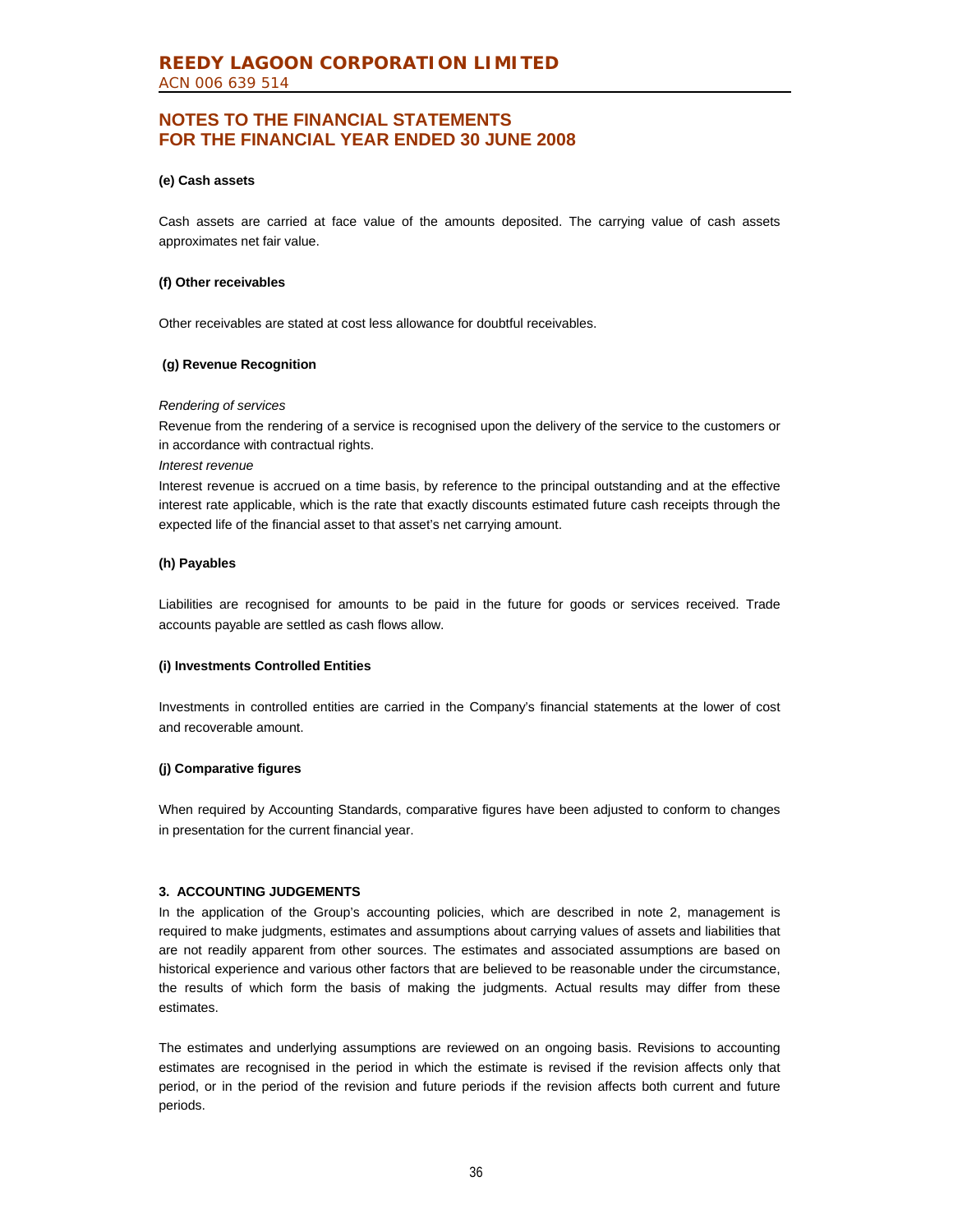|          |                                                                                                                                                                                                                                                                                   | <b>Consolidated</b> |            | Company        |            |
|----------|-----------------------------------------------------------------------------------------------------------------------------------------------------------------------------------------------------------------------------------------------------------------------------------|---------------------|------------|----------------|------------|
|          | <b>Note</b>                                                                                                                                                                                                                                                                       | 2008<br>\$          | 2007<br>\$ | 2008<br>\$     | 2007<br>\$ |
| 4.       | <b>REVENUE</b>                                                                                                                                                                                                                                                                    |                     |            |                |            |
|          | Operating income:                                                                                                                                                                                                                                                                 |                     |            |                |            |
|          | - Interest - other parties                                                                                                                                                                                                                                                        | 211,346             | 28,971     | 211,346        | 28,971     |
|          | - Joint Venture management fees                                                                                                                                                                                                                                                   | 120,000             | 120,000    | 120,000        | 120,000    |
|          | - Other                                                                                                                                                                                                                                                                           | 3,429               |            | 3,429          |            |
|          |                                                                                                                                                                                                                                                                                   | 334,775             | 148,971    | 334,775        | 148,971    |
|          | Other Income and Gains                                                                                                                                                                                                                                                            |                     |            |                |            |
|          | Gain of debt forgiveness                                                                                                                                                                                                                                                          |                     | 388,504    |                | 388,504    |
|          | Gain on deconsolidation of subsidiary                                                                                                                                                                                                                                             |                     | 184,423    |                |            |
|          |                                                                                                                                                                                                                                                                                   | $\overline{a}$      | 572,927    | $\overline{a}$ | 388,504    |
|          | Total revenue                                                                                                                                                                                                                                                                     | 334,774             | 721,898    | 334,774        | 537,475    |
| 5.<br>a. | <b>PROFIT/(LOSS) BEFORE INCOME TAX</b><br><b>EXPENSE</b><br>Loss from ordinary activities before income tax<br>expense has been arrived at after charging the<br>following items:<br><b>Expenses</b><br>Finance costs:<br>- external<br>- related entities<br>Total finance costs |                     |            |                |            |
|          |                                                                                                                                                                                                                                                                                   |                     |            |                |            |
| b.       | Significant expenses<br>The following significant revenue and<br>expense items are relevant in explaining<br>the statement of financial performance<br>- Fund raising costs                                                                                                       |                     |            |                |            |
|          | - Equity-settled share-based payments<br>- Write off of acquisition costs of                                                                                                                                                                                                      | 25,000              | 120,000    | 25,000         | 120,000    |
|          | exploration assets                                                                                                                                                                                                                                                                | 264,765             | 1,550,000  | 264,765        | 1,550,000  |
|          | -Exploration expenditure                                                                                                                                                                                                                                                          | 949,203             | 201,340    | 949,203        | 201,340    |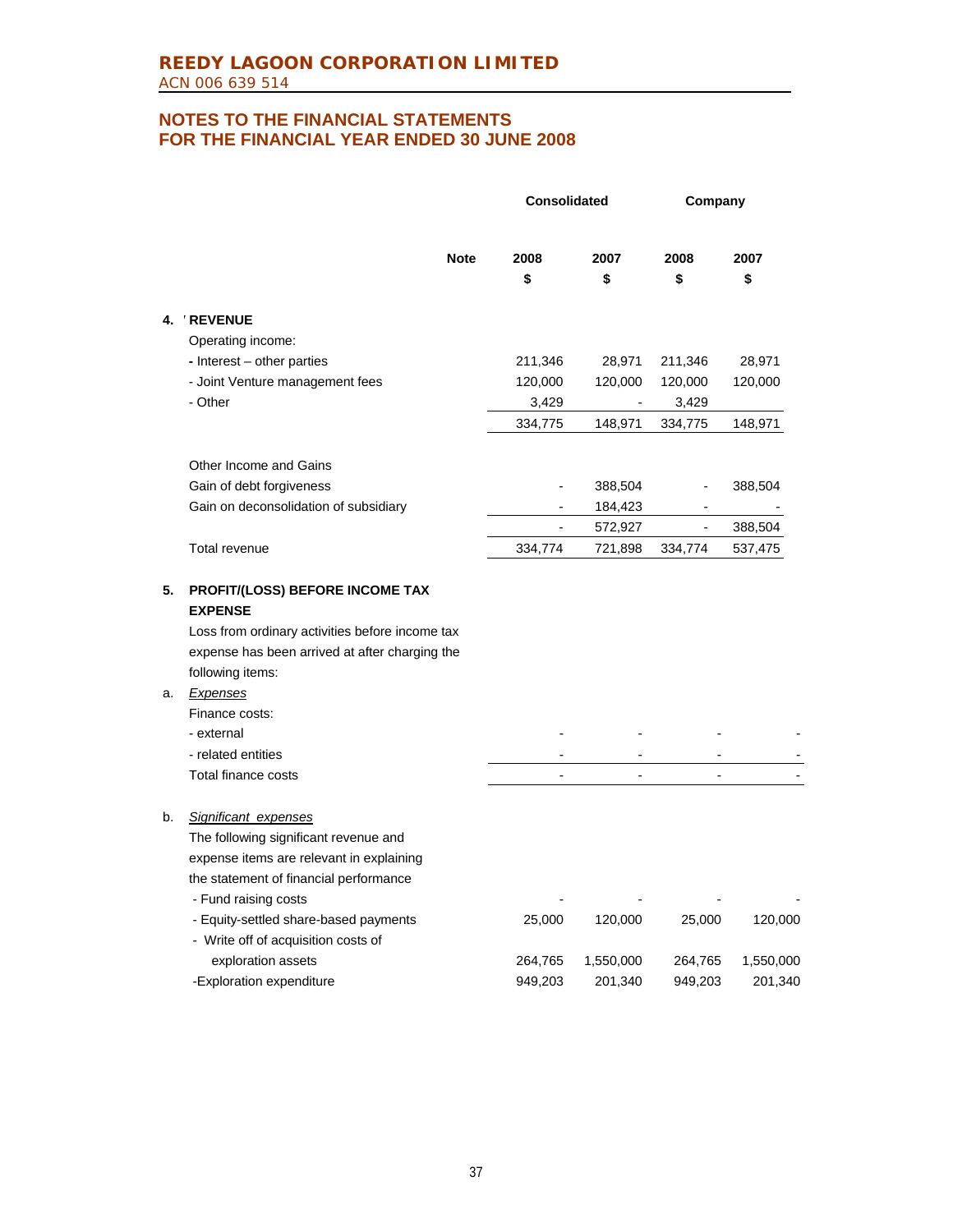|    |                                              | Consolidated |        |        |        | Company |  |
|----|----------------------------------------------|--------------|--------|--------|--------|---------|--|
|    |                                              | <b>Note</b>  | 2008   | 2007   | 2008   | 2007    |  |
| 6. | <b>AUDITORS' REMUNERATION</b>                |              |        |        |        |         |  |
|    | Remuneration for the auditor of the          |              |        |        |        |         |  |
|    | Company for:                                 |              |        |        |        |         |  |
|    | - auditing or reviewing the financial report |              | 8,500  | 5,500  | 8,500  | 5,500   |  |
|    | - taxation and compliance services           |              | 19,100 | 3.500  | 19.100 | 3,500   |  |
|    | - other services                             |              |        | 8,000  |        | 8,000   |  |
|    |                                              |              | 27,600 | 17.000 | 27.600 | 17.000  |  |

### **7. KEY MANAGEMENT PERSONNEL COMPENSATION**

The directors and the five  $(1)$  identified key management executives received the following amounts as compensation for their services as directors and executives of the Company during the year:

|                            |         |                              |                | Post-<br>employ-<br>ment | Other long- | Share-<br>based |         | $\%$     |
|----------------------------|---------|------------------------------|----------------|--------------------------|-------------|-----------------|---------|----------|
|                            |         | Short-term employee benefits |                | benefits                 | term        | payment         |         | consist- |
|                            | Salary  | Non-                         |                | Super-                   | employee    | Options         |         | ing of   |
|                            | & fees  | monetary                     | Other          | annuation                | benefits    | & rights (1)    | Total   | options  |
| 2008                       | \$      | \$                           | \$             | \$                       | \$          | \$              | \$      | \$       |
| Non-executive              |         |                              |                |                          |             |                 |         |          |
| directors                  |         |                              |                |                          |             |                 |         |          |
| J M Hamer                  | 36,696  |                              | ۰              | 3,304                    |             | 4,054           | 44,054  | 11%      |
| P Lewis                    | 58,348  |                              | $\blacksquare$ | 1,652                    |             | 1,351           | 61,351  | 2%       |
| A Griffin                  | 20,000  |                              |                |                          |             | 1,351           | 21,351  | 6%       |
| <b>Executive Directors</b> |         |                              |                |                          |             |                 |         |          |
| G Fethers                  | 132,000 |                              | $\blacksquare$ | 11,880                   | -           | 6,757           | 150,637 | 4%       |
| <b>H</b> Rutter            | 96,000  |                              |                |                          |             | 6,757           | 102,757 | 7%       |
| <b>Secretary</b>           |         |                              |                |                          |             |                 |         |          |
| D Coleman                  | 8,526   |                              | ٠              | 744                      |             | 1,351           | 10,621  | 13%      |
|                            |         |                              |                |                          |             |                 | 390,681 |          |

(1) details of the valuation of share based payments are set out in Note 16. All options fully vested on grant date.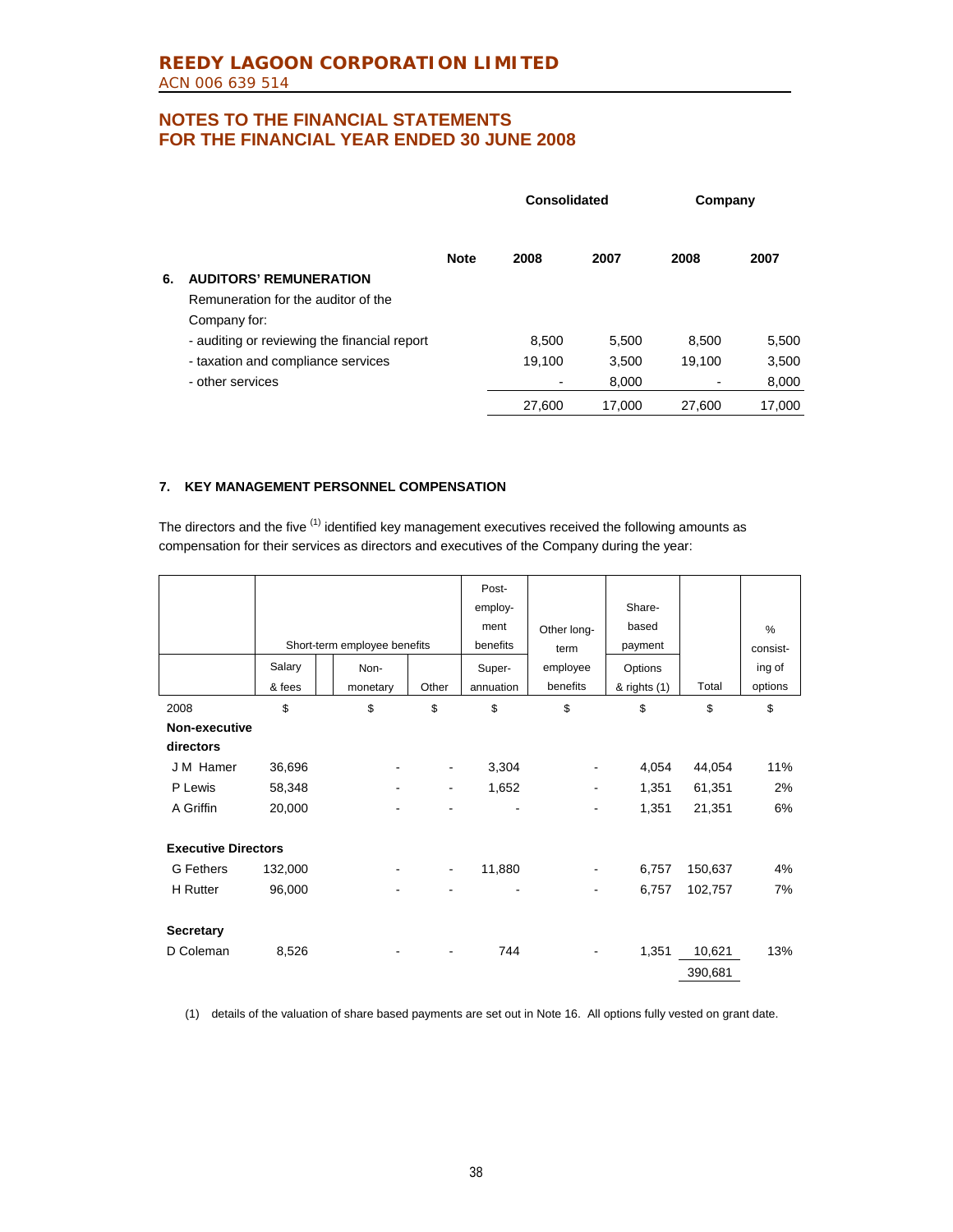### **8. BUSINESS AND GEOGRAPHICAL SEGMENTS**

#### **(a) Information on business segments**

#### (i) *Activities within each business segment*

For management purposes, the Group is organised into one major operating division – minerals exploration. This is the basis on which the Group reports its primary segment information. The principal projects in which the Group has an interest in are described in the Annual Review in pages 2 to 10 of this Annual Report

| (ii)                                  | Segment revenues |                       |        |               |        |                |                |                |
|---------------------------------------|------------------|-----------------------|--------|---------------|--------|----------------|----------------|----------------|
|                                       |                  | <b>External sales</b> |        | Inter-segment | Other  |                | <b>Total</b>   |                |
|                                       |                  |                       |        | (i)           |        |                |                |                |
|                                       | 2008             | 2007                  | 2008   | 2007          | 2008   | 2007           | 2008           | 2007           |
|                                       | \$'000           | \$'000                | \$'000 | \$'000        | \$'000 | \$'000         | \$'000         | \$'000         |
| Mineral                               |                  |                       |        |               |        |                |                |                |
| exploration                           | 120,000          | 120,000               |        |               |        | $\overline{a}$ | 120,000        | 120,000        |
| Total of all segments                 |                  |                       |        |               |        |                | 120,000        | 120,000        |
| Eliminations                          |                  |                       |        |               |        |                |                |                |
| Unallocated                           |                  |                       |        |               |        |                | 214,775        | 28,471         |
| Consolidated revenue                  |                  |                       |        |               |        |                | 334,775        | 148,471        |
| (iii)                                 | Segment result   |                       |        |               |        |                |                |                |
|                                       |                  |                       |        |               |        |                | 2008<br>\$'000 | 2007<br>\$'000 |
| Minerals exploration                  |                  |                       |        |               |        |                | (1,601,882)    | (1,960,182)    |
| Unallocated                           |                  |                       |        |               |        |                | 186,346        | 466,166        |
| Loss before tax<br>Income tax benefit |                  |                       |        |               |        |                | (1,415,536)    | (1,494,016)    |
| Loss for the year                     |                  |                       |        |               |        |                | (1,415,536)    | (1,494,016)    |

#### iv. *Segment assets and liabilities*

|                          |                          | <b>Assets</b>            | <b>Liabilities</b> |        |  |
|--------------------------|--------------------------|--------------------------|--------------------|--------|--|
|                          | 2008                     | 2007                     | 2008               | 2007   |  |
|                          | \$'000                   | \$'000                   | \$'000             | \$'000 |  |
| Minerals exploration (1) | -                        | -                        |                    |        |  |
| Total segments           |                          |                          |                    |        |  |
| Eliminations             | $\overline{\phantom{0}}$ | $\overline{\phantom{0}}$ |                    |        |  |
| Unallocated              | 2,808,767                | 3,974,574                | 71,882             | 21,643 |  |
| Consolidated             | 2,808,767                | 3,974,574                | 71,882             | 21,643 |  |
|                          |                          |                          |                    |        |  |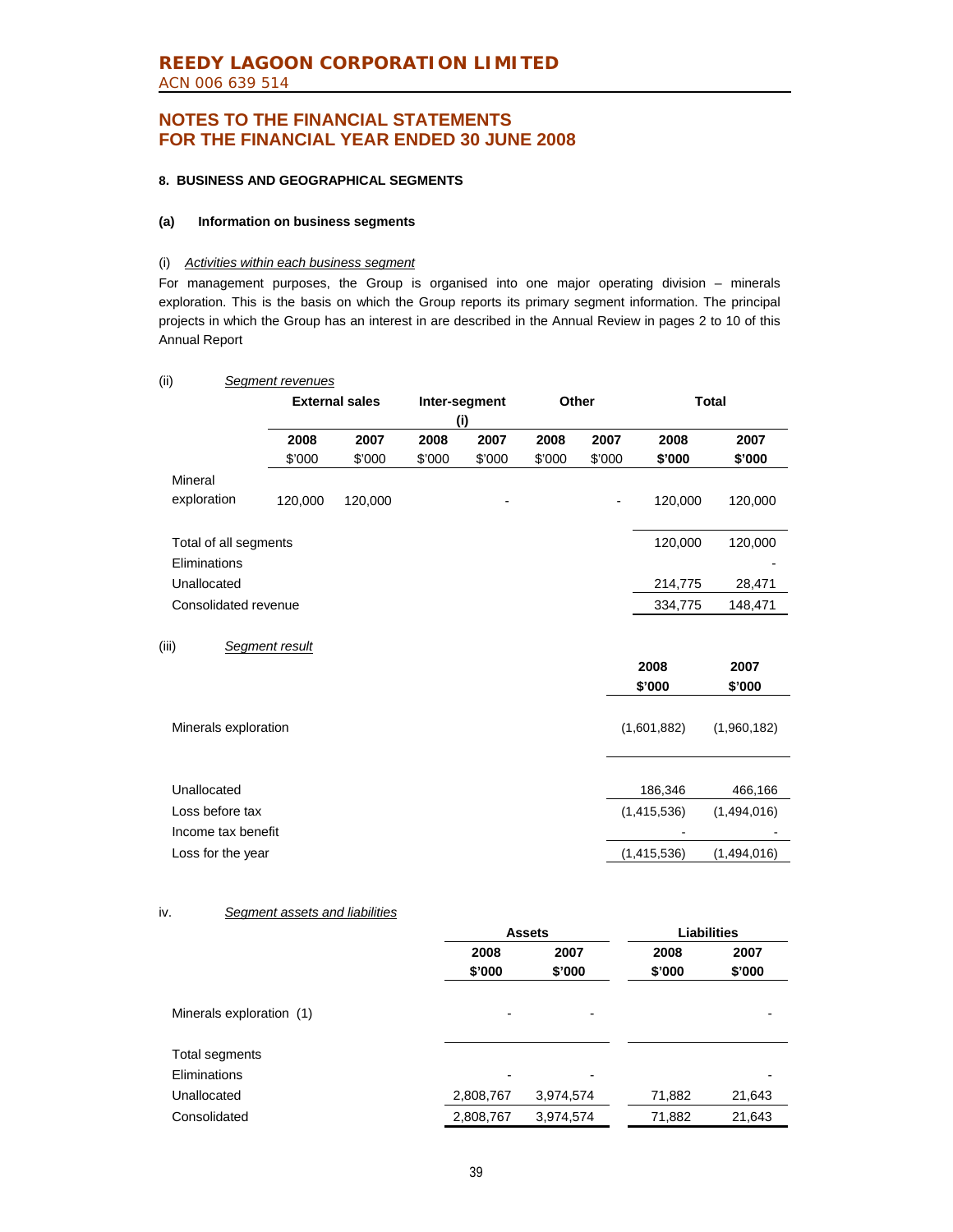(1) the Group's accounting policy is to charge to the result for the period all expenditure incurred on mineral exploration activities, including costs associated with the acquisition of interests in exploration rights and projects.

#### v. Other segment information

|                               | <b>Minerals exploration</b> |             |
|-------------------------------|-----------------------------|-------------|
|                               | 2008                        | 2007        |
|                               | \$'000                      | \$'000      |
| Acquisition of segment assets | 264.765                     | 1.550.000   |
| Write-off or Amortisation     |                             |             |
| of segment assets             | (264, 765)                  | (1,550,000) |

#### **(b) Information on geographical segments**

The Group's one division operates in one principal area – Australia.

|     |                                                                     | Consolidated             |                         | Company    |            |
|-----|---------------------------------------------------------------------|--------------------------|-------------------------|------------|------------|
|     |                                                                     | 2008                     | 2007                    | 2008       | 2007       |
|     |                                                                     | \$                       | \$                      | \$         | \$         |
| 9.  | <b>TAXATION</b>                                                     |                          |                         |            |            |
| (a) | Income tax expense                                                  |                          |                         |            |            |
|     | Prima facie income tax benefit calculated at 30% on the             |                          |                         |            |            |
|     | (loss) before tax                                                   |                          | $(424,661)$ $(448,205)$ | (424, 661) | (503, 412) |
|     | Increase/decrease in income tax expense                             |                          |                         |            |            |
|     | Tax effect of:                                                      |                          |                         |            |            |
|     | Exploration expenditure and acquisition costs not                   | 88,430                   | 468,000                 | 88,430     | 468,000    |
|     | deductible for tax purposes                                         |                          |                         |            |            |
|     | Share based payments                                                | 7,500                    | 36,000                  | 7,500      | 36,000     |
|     | Non-Assessable gain on deconsolidation                              | $\overline{\phantom{a}}$ | (55, 207)               |            |            |
|     | Capital allowances - share issue costs                              | (31,785)                 | (31,785)                | (31, 785)  | (31, 785)  |
|     | Deferred tax expense/(income) relating to the origination           |                          |                         |            |            |
|     | and reversal of temporary differences                               | (450)                    | 600                     | (450)      | 600        |
|     | Prima-facie income tax benefit                                      | (360,966)                | (30, 597)               | (360, 966) | (30,597)   |
|     | Deferred tax asset (on account of losses) not brought to<br>account | 360,966                  | 30,597                  | 360.966    | 30,597     |
|     | Income tax expense (benefit)                                        |                          |                         |            |            |

### **(b) Deferred Tax Assets not taken to account**

The potential future income tax benefit arising from tax losses and timing differences has not been recognised as an asset because recovery of tax losses is not presently probable:

| Tax losses carried forward                | 951.553   | 857.097 | 951.553   | 590.587 |
|-------------------------------------------|-----------|---------|-----------|---------|
| Unamortised balance of capital allowances | 86.546    | 118.332 | 86.546    | 118.332 |
| Temporary differences                     | 1.650     | 1.650   | 1.650     | 1,650   |
|                                           | 1,039,749 | 977.079 | 1.039.749 | 710.569 |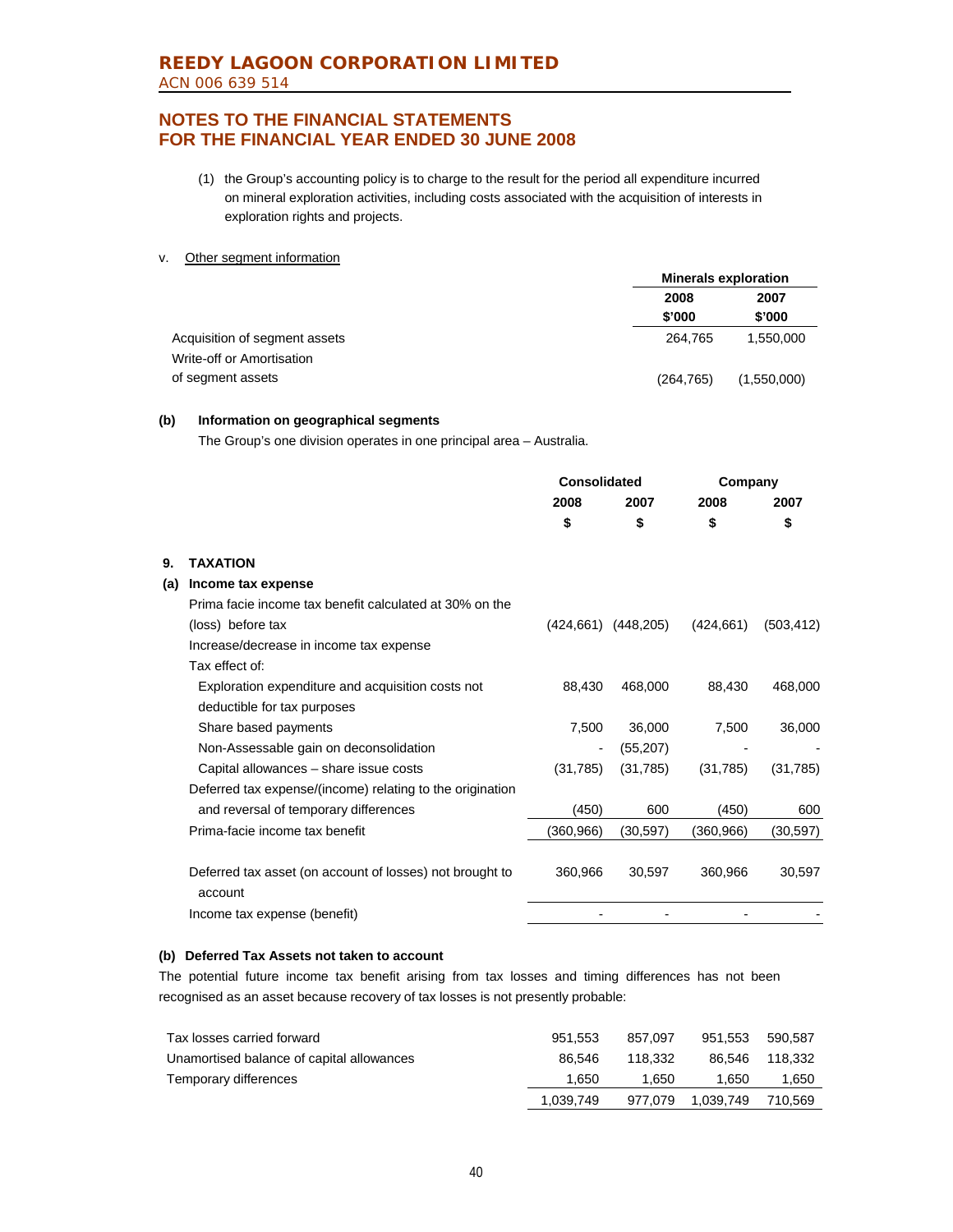The potential future income tax benefit will only be obtained if:

- a) The Company and the subsidiary derives future assessable income of a nature and amount sufficient to enable the benefit to be realised;
- b) The Company and the subsidiary continues to comply with the conditions for deductibility imposed by the law; and
- c) No changes in tax legislation adversely affect the Company or the subsidiary in realising the benefit.

|                                              |             | Consolidated |           | Company   |           |
|----------------------------------------------|-------------|--------------|-----------|-----------|-----------|
|                                              | <b>Note</b> | 2008         | 2007      | 2008      | 2007      |
|                                              |             | \$           | \$        | \$        | \$        |
| <b>10. CASH AND CASH EQUIVALENTS IN HAND</b> |             |              |           |           |           |
| Cash at bank                                 |             | 55.356       | 106.794   | 27.956    | 106,794   |
| Cash management account                      |             | 2,573,078    | 3,689,829 | 2,573,078 | 3,689,829 |
| Term deposits                                |             | 90.000       | 70.000    | 90.000    | 70.000    |
|                                              |             | 2,718,434    | 3,866,623 | 2.718.434 | 3,866,623 |

The bank short term deposits mature within 60 days and pay interest at a weighted average interest rate of 7.0% at 30 June 2008. These deposits are held by the bank as a guarantee to Ministry of Energy and Resources.

Reconciliation of cash Cash at the end of the financial year as shown in the cash flow statement is reconciled to items in the balance sheet as follows:

|--|

### **11. TRADE AND OTHER RECEIVABLES**

| <b>GST</b> receivable           | 42.615 | 61.385 | 42.615 | 61,385 |
|---------------------------------|--------|--------|--------|--------|
|                                 |        |        |        |        |
| <b>12. OTHER CURRENT ASSETS</b> |        |        |        |        |
| Prepayments                     | 47.718 | 46.667 | 47.718 | 46,667 |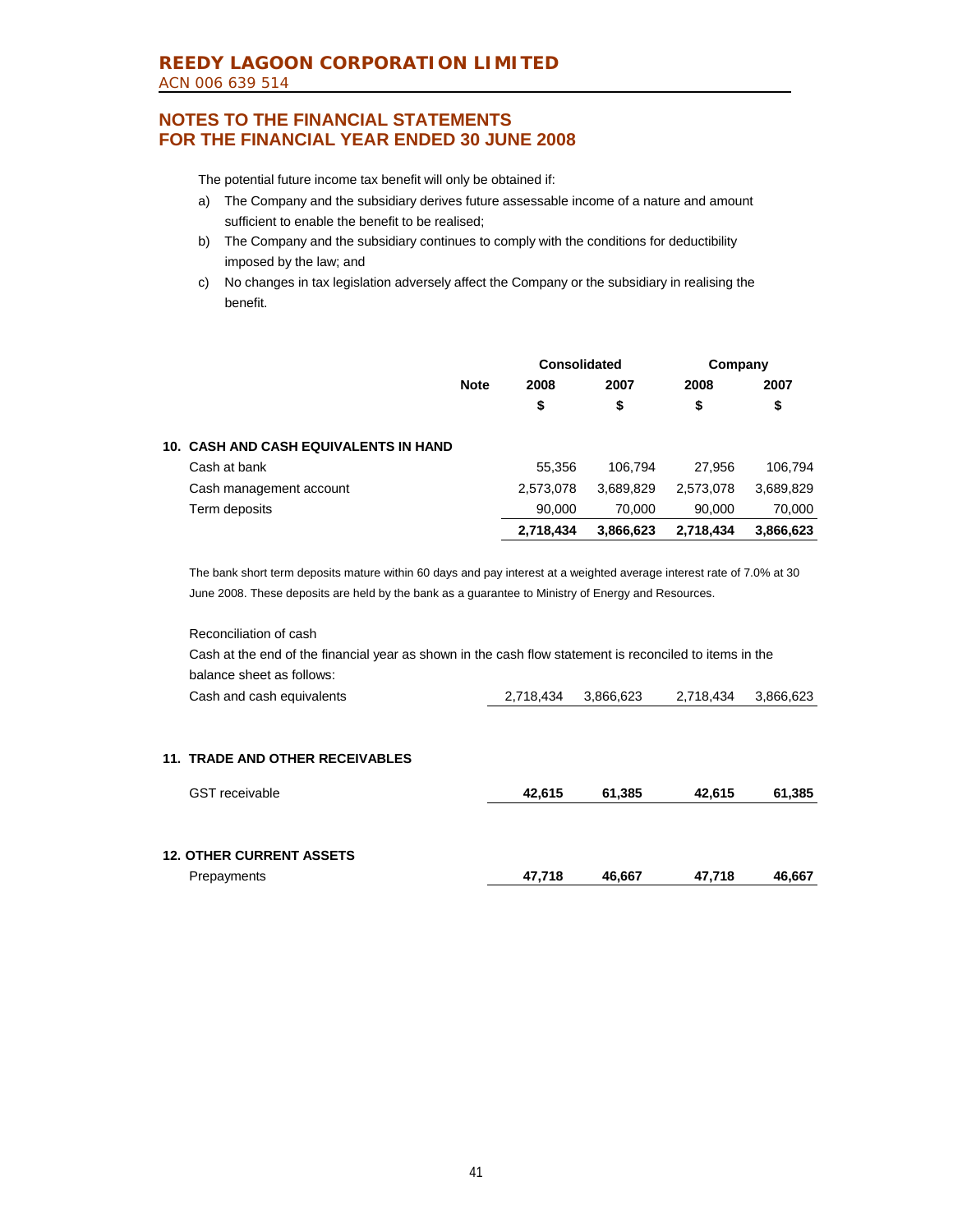### **13. Property Plant & Equipment**

(a) Reconciliation of carrying amounts 2008

| (i) Consolidated Group:             | Cost   | Accumulated<br>depreciation | Accumulated<br>impairment<br>losses | Total<br>Carrying<br>Value |
|-------------------------------------|--------|-----------------------------|-------------------------------------|----------------------------|
| Computers                           | 4.250  | (826)                       |                                     | 3,424                      |
| Scientific Equipment                | 26,445 | (3,857)                     | $\overline{\phantom{a}}$            | 22,588                     |
| Total Property, Plant and Equipment | 30,695 | (4,683)                     | $\blacksquare$                      | 26,012                     |
| (ii) Parent Entity                  |        |                             |                                     |                            |
| Computers                           | 4.250  | (826)                       | $\overline{\phantom{0}}$            | 3,424                      |
| <b>Scientific Equipment</b>         | 26,445 | (3,857)                     | $\overline{\phantom{a}}$            | 22,588                     |
| Total Property, Plant and Equipment | 30,695 | (4,683)                     | ۰                                   | 26,012                     |

#### (b). 2008 Movements in Carrying Amounts

Movement in the carrying amounts for each class of property, plant and equipment between the beginning and the end of the current financial year

|                                                              | Freehold Land | <b>Buildings</b> | Leasehold<br>Improvements | Plant and<br>Equipment | <b>Leased Plant</b><br>and Equipment | Total   |
|--------------------------------------------------------------|---------------|------------------|---------------------------|------------------------|--------------------------------------|---------|
|                                                              | \$            | \$               | \$                        | \$                     | \$                                   | \$      |
| (i) Consolidated Group:                                      |               |                  |                           |                        |                                      |         |
| Balance at 1 July 2007 (net<br>of accumulated depreciation)  |               |                  |                           |                        |                                      |         |
| Additions                                                    |               |                  |                           | 30,695                 |                                      | 30,695  |
| Disposals                                                    |               |                  |                           |                        |                                      |         |
| Depreciation expense                                         |               |                  |                           | (4,683)                |                                      | (4,683) |
| Balance at 30 June 2008 (net<br>of accumulated depreciation) |               |                  |                           | 26,012                 |                                      | 26,012  |
| (ii) Parent Entity:                                          |               |                  |                           |                        |                                      |         |
| Balance at 1 July 2007 (net<br>of accumulated depreciation)  |               |                  |                           |                        |                                      |         |
| Additions                                                    |               |                  |                           | 30,695                 |                                      | 30,695  |
| Disposals                                                    |               |                  |                           |                        |                                      |         |
| Depreciation expense                                         |               |                  |                           | (4,683)                |                                      | (4,683) |
| Balance at 30 June 2008 (net<br>of accumulated depreciation) |               |                  |                           | 26,012                 |                                      | 26,012  |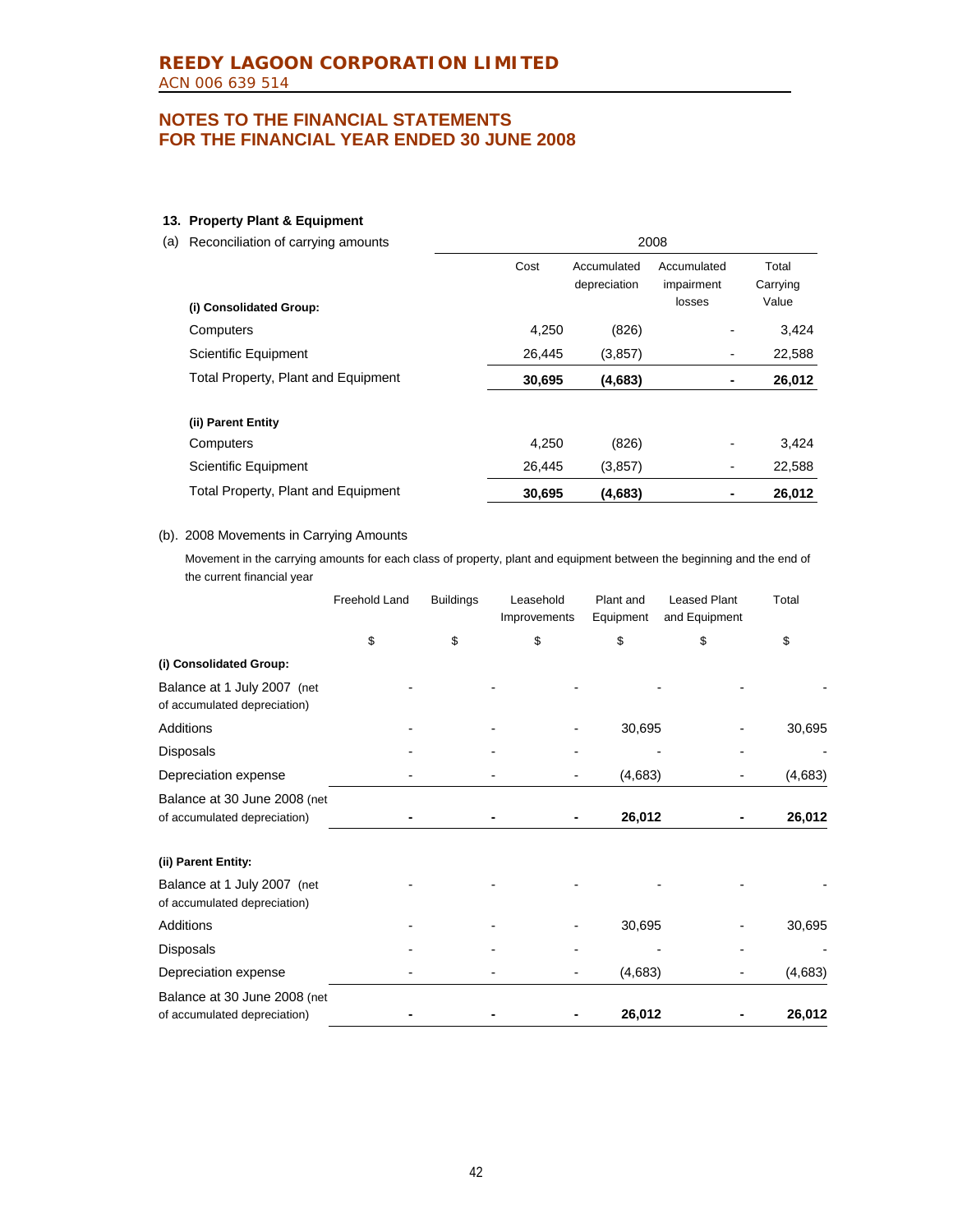|                                     | Consolidated |        | Company |                          |
|-------------------------------------|--------------|--------|---------|--------------------------|
|                                     | 2008         | 2007   | 2008    | 2007                     |
|                                     | \$           | \$     | \$      | \$                       |
| <b>14. TRADE AND OTHER PAYABLES</b> |              |        |         |                          |
| Current                             |              |        |         |                          |
| Trade creditors and accruals        | 47.634       | 21.643 | 47.634  | 21,643                   |
| Other creditors and accruals        | 24,649       | ۰.     | 24,649  | $\overline{\phantom{0}}$ |
|                                     | 72,283       | 21,643 | 72.283  | 21,643                   |

### **15. ISSUED CAPITAL**

**a.** Issued and paid up share capital of 48,600,000 ( 2007: 47,600,000) ordinary

shares fully paid comprising: **13,606,028 13,406,028 13,606,028 13,406,028**

Changes to the then Corporations Law abolished the authorised capital and par value concept in relation to share capital from 1 July 1998. Therefore, the Company does not have a limited amount of authorised capital and issued shares do not have a par value.

| b. | Movement in Share Capital              | Number       |            |            |
|----|----------------------------------------|--------------|------------|------------|
|    | Balance - 30 June 2006                 | 27,959,833   | 7,768,957  | 7,768,957  |
|    | Reconstruction of shares - March       |              |            |            |
|    | 2007 – on 0.6259 for 1 basis           | (10,459,833) |            |            |
|    | Total post re-construction             | 17,500,000   |            |            |
|    | Issues during the year $-$ post        |              |            |            |
|    | reconstruction (at 20 cents per share) |              |            |            |
|    | Placement - April 2007                 | 2,500,000    | 500,000    | 500,000    |
|    | Pursuant to Prospectus - June 2007     | 20,000,000   | 4,000,000  | 4,000,000  |
|    | Acquisitions of mining projects        |              |            |            |
|    | Bulla JV                               | 4,000,000    | 800,000    | 800,000    |
|    | Uranium JV                             | 1,000,000    | 200,000    | 200,000    |
|    | Edwards Creek Base Metals JV           | 2,600,000    | 520,000    | 520,000    |
|    | Balance - 30 June 2007                 | 47,600,000   | 13,788,957 | 13,788,957 |
|    | Issues during the year $-$             |              |            |            |
|    | Balance of acquisition of Uranium JV   | 1,000,000    | 200,000    | 200,000    |
|    | Balance - 30 June 2008                 | 48,600,000   | 13,988,957 | 13,988,957 |
|    | Share Issue costs                      |              | (382,929)  | (382, 929) |
|    |                                        |              | 13,606,028 | 13,606,028 |

Holders of ordinary shares are entitled to receive dividends as declared from time to time and are entitled to one vote per share at shareholders' meetings.

In the event of winding up of the Company ordinary shareholders rank after all other shareholders and creditors and are fully entitled to any proceeds of liquidation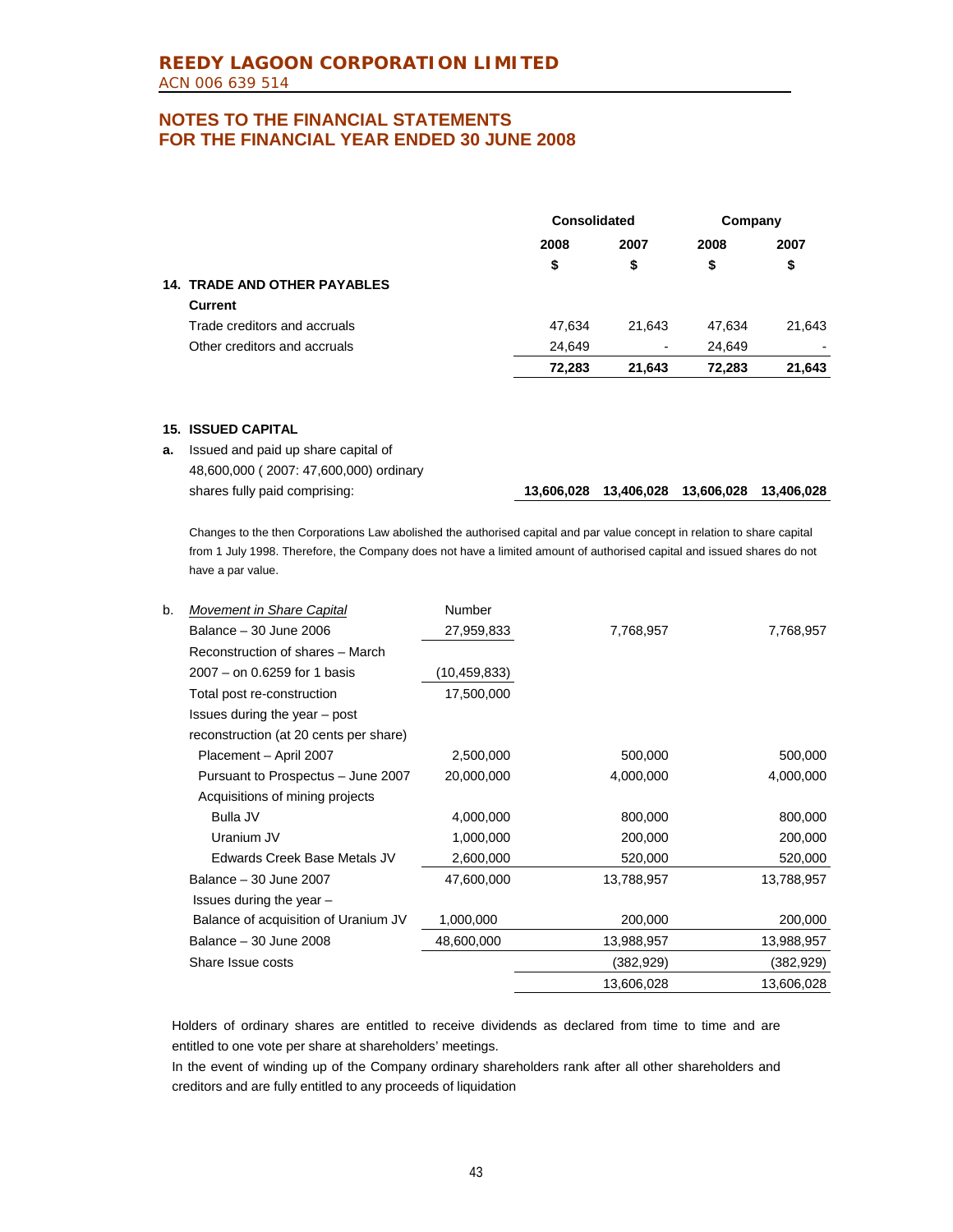### **16. OPTIONS OVER UNISSUED SHARES**

#### a. *Options Granted*

 Since the end of the previous financial year, the Company granted options over unissued ordinary shares to the following:

| <b>Issued to</b>                               | <b>Exercise</b> | <b>Number of Options</b> | <b>Expiry Date</b> |
|------------------------------------------------|-----------------|--------------------------|--------------------|
|                                                | Price           | Granted                  |                    |
| Current Directors <sup>(1)</sup>               | \$0.20          | 1,000,000                | 31 December 2010   |
| Current Directors <sup>(2)</sup>               | \$0.20          | 500,000                  | 31 December 2010   |
| Other Employees and Consultants <sup>(3)</sup> | \$0.20          | 100,000                  | 31 December 2010   |
| Toey Pty Ltd                                   | \$0.20          | 250,000                  | 31 December 2010   |

(1) Issued 500,000 each to G Fethers and H Rutter – pursuant to the Director's Option Scheme replacing options expiring during the year;

 $(2)$  Issued 300,000, 100,000 & 100,000 to J Hamer, P Lewis and A Griffin respectively.

(3) Issued 100,000 to D. Coleman

#### b. *Options Expired*

 During or since the end of the financial year, the following options over unissued ordinary shares expired unexercised:

| <b>Expiry Date</b> | <b>Exercise Price</b> | Number of Options (i) |
|--------------------|-----------------------|-----------------------|
| 31 December 2007   | \$0.50                | 813.670               |

(i) each option converts to one ordinary share on exercise

### c. *Options exercised*

No options over unissued ordinary shares were exercised during or since the end of the financial year.

### d. *Options on Issue at balance date*

At the date of this report, unissued ordinary shares of the Company under option are:

| <b>Expiry Date</b> | <b>Exercise Price</b> | <b>Number of Options (i)</b> |
|--------------------|-----------------------|------------------------------|
| 31 December 2008   | \$0.50                | 876.260                      |
| 30 November 2009   | \$0.30                | 2,600,000                    |
| 31 December 2009   | \$0.50                | 876.620                      |
| 31 December 2010   | \$0.20                | 1,850,000                    |
| 31 March 2012      | \$0.50                | 2,500,000                    |
| 30 April 2012      | \$0.30                | 6,000,000                    |

(i) each option converts to one ordinary share on exercise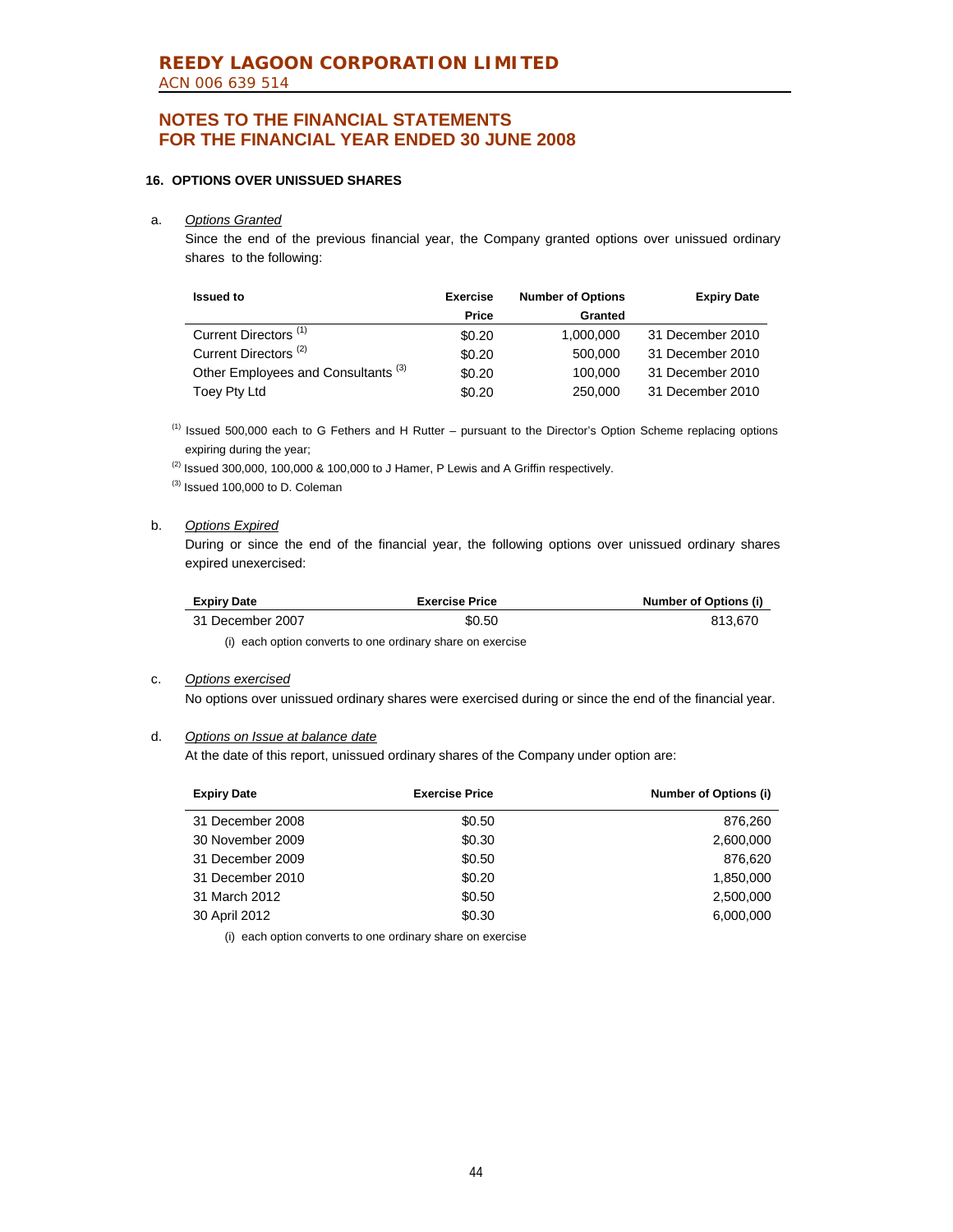#### f. *Fair Value of Share Based Payments*

The following options were issued to officers of the Company during the year in respect of services provided and employment agreements.

| <b>Expiry Date</b> | <b>Exercise</b><br><b>Price</b> | <b>Expiry Date</b> | Number of<br><b>Options granted</b><br>(i) | Number of<br><b>Options Vested</b><br>during the year | Fair Value of<br><b>Options</b><br>granted and<br>vested |
|--------------------|---------------------------------|--------------------|--------------------------------------------|-------------------------------------------------------|----------------------------------------------------------|
| <b>Directors</b>   |                                 |                    |                                            |                                                       |                                                          |
| G Fethers          | \$0.20                          | 31-Dec-10          | 500,000                                    | 500.000                                               | 6,757                                                    |
| <b>H</b> Rutter    | \$0.20                          | $31 - Dec-10$      | 500,000                                    | 500,000                                               | 6,757                                                    |
| A Griffin          | \$0.20                          | $31 - Dec-10$      | 100,000                                    | 100.000                                               | 1,351                                                    |
| J Hamer            | \$0.20                          | $30 - Dec - 10$    | 300,000                                    | 300,000                                               | 4,054                                                    |
| P Lewis            | \$0.20                          | 30-Dec-10          | 100.000                                    | 100.000                                               | 1,351                                                    |
|                    |                                 |                    |                                            |                                                       |                                                          |
| D Coleman (Sec)    | \$0.20                          | $31 - Dec-10$      | 100.000                                    | 100.000                                               | 1.351                                                    |

(i) each option converts to one ordinary share on exercise

The valuation of the options granted and vested during the year employed a Cox Ross Rubenstein and also a Black Scholes options pricing model using the following key data inputs, in addition to the exercise price and term to expiry noted above.

| <b>Series</b>                 | 20 cents: 31-Dec-10  |
|-------------------------------|----------------------|
| Deemed date of grant          | 22 November 2007     |
| <b>Underlying Share Price</b> | $14.0$ cents         |
| Volatility                    | Range $-30\%$ to 40% |
| <b>Risk Free Rate</b>         | 6.39%                |
| Dividend Rate                 | Nil                  |
| Employee exit rate            | 0                    |

|                                          | Consolidated |         | Company |         |  |
|------------------------------------------|--------------|---------|---------|---------|--|
|                                          | 2008         | 2007    | 2008    | 2007    |  |
|                                          | \$           | \$      | \$      | \$      |  |
| <b>RESERVES</b><br>17.                   |              |         |         |         |  |
| <b>Equity settled employee benefits</b>  | 145,000      | 120,000 |         | 120,000 |  |
| Equity-settled employee benefits reserve |              |         |         |         |  |
| Balance at beginning of financial year   | 120,000      | ٠       | 120,000 |         |  |
| Share-based payment expensed             | 25,000       | 120,000 | 25,000  | 120,000 |  |
| Balance at end of financial year         | 145.000      | 120,000 | 145.000 | 120.000 |  |

The Equity-settled employee benefits reserve records items recognised as expenses on valuation of employee share ns granted and vested.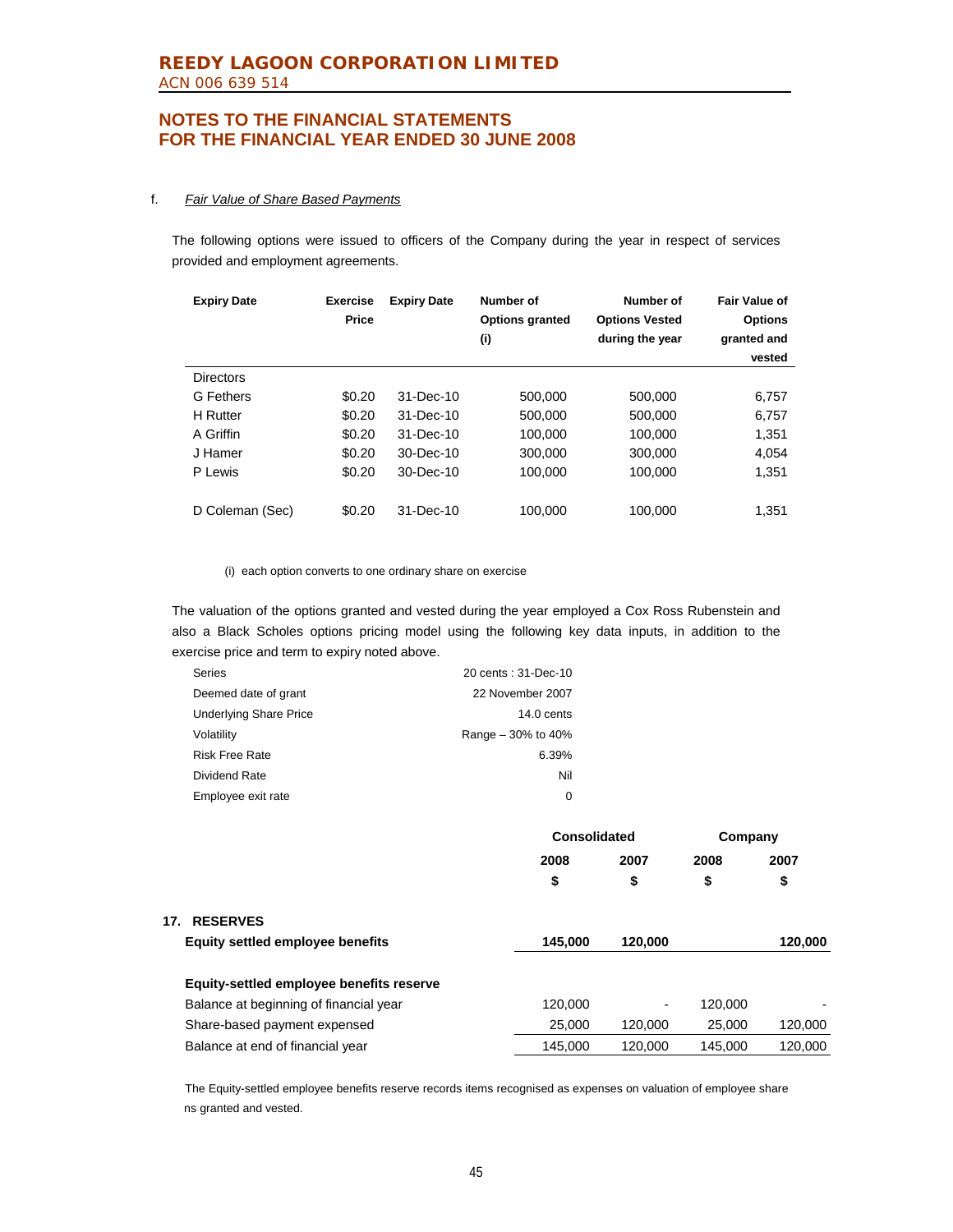|    |                                                                                                                                            |    | <b>Consolidated</b>      |                                                         | Company     |            |
|----|--------------------------------------------------------------------------------------------------------------------------------------------|----|--------------------------|---------------------------------------------------------|-------------|------------|
|    |                                                                                                                                            |    | 2008                     | 2007                                                    | 2008        | 2007       |
|    |                                                                                                                                            |    | \$                       | \$                                                      | \$          | \$         |
|    | <b>18. CASH FLOW INFORMATION</b>                                                                                                           |    |                          |                                                         |             |            |
| a. | Reconciliation of cash flow from operation<br>with profit after tax.                                                                       |    |                          |                                                         |             |            |
|    | Cash assets                                                                                                                                | 10 | 2,718,434                | 3,866,623                                               | 2,718,434   | 3,866,623  |
| b. | Reconciliation of (Loss) for the year to net<br>cash (used in) operating activities<br>Profit/(Loss) from ordinary activities after Income |    |                          |                                                         |             |            |
|    | Tax                                                                                                                                        |    |                          | $(1,415,536)$ $(1,494,016)$ $(1,415,536)$ $(1,678,039)$ |             |            |
|    | Non Cash Credits / Charges                                                                                                                 |    |                          |                                                         |             |            |
|    | Gain on Debt forgiveness                                                                                                                   |    |                          | (388, 504)                                              |             | (388, 504) |
|    | Depreciation                                                                                                                               |    | 4,683                    |                                                         | 4,683       |            |
|    | Gain on deconsolidation of subsidiary                                                                                                      |    | $\overline{\phantom{a}}$ | (184, 023)                                              |             |            |
|    | Write-off or exploration project acquisition costs                                                                                         |    | 264,765                  | 1,550,000                                               | 264,765     | 1,550,000  |
|    | Share based payments expense                                                                                                               |    | 25,000                   | 120,000                                                 | 25,000      | 120,000    |
|    | Movement in other assets/liabilities                                                                                                       |    |                          |                                                         |             |            |
|    | Decrease (Increase) in receivables                                                                                                         |    | 18,771                   | (63, 192)                                               | 18,771      | (63, 192)  |
|    | Decrease (Increase) in prepayments                                                                                                         |    | (1,051)                  | (46, 667)                                               | (1,051)     | (46, 667)  |
|    | Increase/(decrease) in accounts payable                                                                                                    |    | 50,639                   | (102,174)                                               | 50,639      | (103, 714) |
|    | Net Cash (used in) operating activities                                                                                                    |    | (1,052,729)              | (608, 576)                                              | (1,052,730) | (608, 576) |

### **19. INTEREST IN JOINT VENTURE OPERATIONS**

On 30 June 2003 an agreement was executed with Redport Limited, Axburgh Investments Pty Ltd, Jagen Pty Ltd and Sked Pty Ltd ("the joint venture partners") in respect of base metal and gold interests in EL s 3250 and 3886 (Edward Creek Base Metals Joint Venture). RLC now holds a 62% direct interest in the Edward Creek Base Metals Joint Venture. RLC is the manager but the joint venture partners may elect to replace RLC at any time. RLC's interest in the ECMBJV includes 20%, which is free carried to completion of a bankable feasibility study. RLC must contribute 52.5% of ECBMJV exploration expenditure to maintain the 42% interest that it acquired from other joint venture partners during 2007. Whilst the remaining joint venture parties elect to continue in the joint venture they fund 47.5% of exploration expenditure and will be obliged to pay RLC \$14,250 each quarter until the commencement of commercial production.

On 10 January 2005 the Diptank Joint Venture ("Diptank JV") Agreement commenced. The Diptank JV was in respect of all mineral interests in EL 6202 located in NSW. Under the terms of the agreement RLC was entitled to an 85% participating interest in the Diptank JV. Whilst RLC remained in the venture it sole funded exploration expenditure and paid \$10,000 to the joint venture partner each quarter. RLC withdrew from the joint venture on 1 April 2008 and has no further interest in the Diptank JV or EL 6202.

On 7 February 2007 the Company purchased a 90% interest the U<sub>3</sub>O<sub>8</sub> Joint Venture. The U<sub>3</sub>O<sub>8</sub>Joint Venture provides RLC a 90% interest in tenement applications: 80/3706, 3707, 3708 & 3939. RLC is required to sole fund exploration expenditure in order to maintain its equity in the joint venture.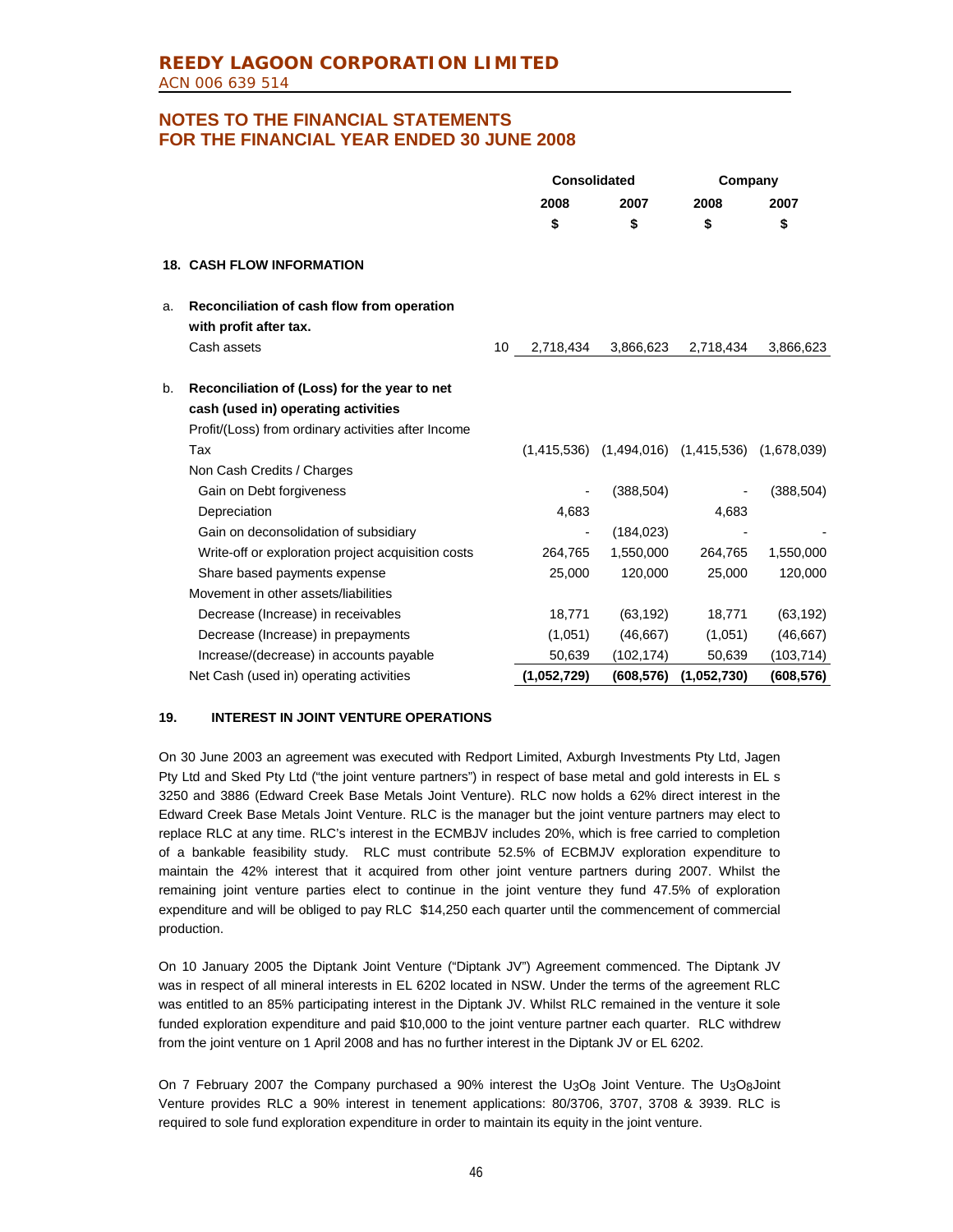### **20. EVENTS AFTER BALANCE SHEET DATE**

There have been no events after balance sheet date, which would have a material effect on the financial statements.

### **21. RELATED PARTY TRANSACTIONS**

a. The names of each person holding the position of Director of Reedy Lagoon Corporation Limited during the financial year were:

| G.H. Fethers | (appointed 24 September 1986) |
|--------------|-------------------------------|
| H. Rutter    | (appointed 24 August 2000)    |
| J M Hamer    | (appointed 9 May 2007)        |
| P Lewis      | (appointed 9 May 2007)        |
| A Griffin    | (appointed 9 May 2007)        |

Directors' transactions in shares and share options are detailed in the Directors' Report.

- b. Other transactions with the consolidated entity:
- (i) G.H. Fethers is a director and shareholder of Chromite Pty Ltd, which provided the services of geologists and field staff to the Group. The services were provided on an 'as required' basis at normal commercial rates. Total fees invoiced by Chromite during the June 2008 financial year to the Company, and the consolidated group, amounting to \$30,525 were paid (2007: \$81,004)
- (ii) Mr. Fethers and Mr. Rutter are directors and shareholders of Cropten Pty Ltd, which provides office space and equipment, together with services including secretarial to the consolidated entity at normal commercial rates. Total fees invoiced by Cropten during the June 2008 financial year to the Company, and the consolidated group, amounting to \$27,463 were paid (2007: \$19,640)
- (iii) Geophysical Exploration Consultants (GEC) Pty Ltd is a company associated with Mr. Rutter. GEC provides exploration services to the consolidated entity under a fixed retainer basis. The Retainer Agreement was approved by non-associated directors on 1 May 2007 and is automatically renewed for a further 12 months unless terminated by the required notice. Total fees invoiced by GEC during the June 2008 financial year to the Company, and the consolidated group, amounting to \$96,000 were paid (2007: \$52,350)
- (iv) Lewcorp Pty Ltd ("Lewcorp"), a company of which Mr P Lewis is a director and shareholder, provides corporate advisory and other services to RLC as required pursuant to a Consultancy Agreement operative from 1 July 2007. Lewcorp is entitled to a fixed annual payment of \$40,000 pursuant to the agreement, which is now renewable annually. The agreement has been renewed until 30 June 2009.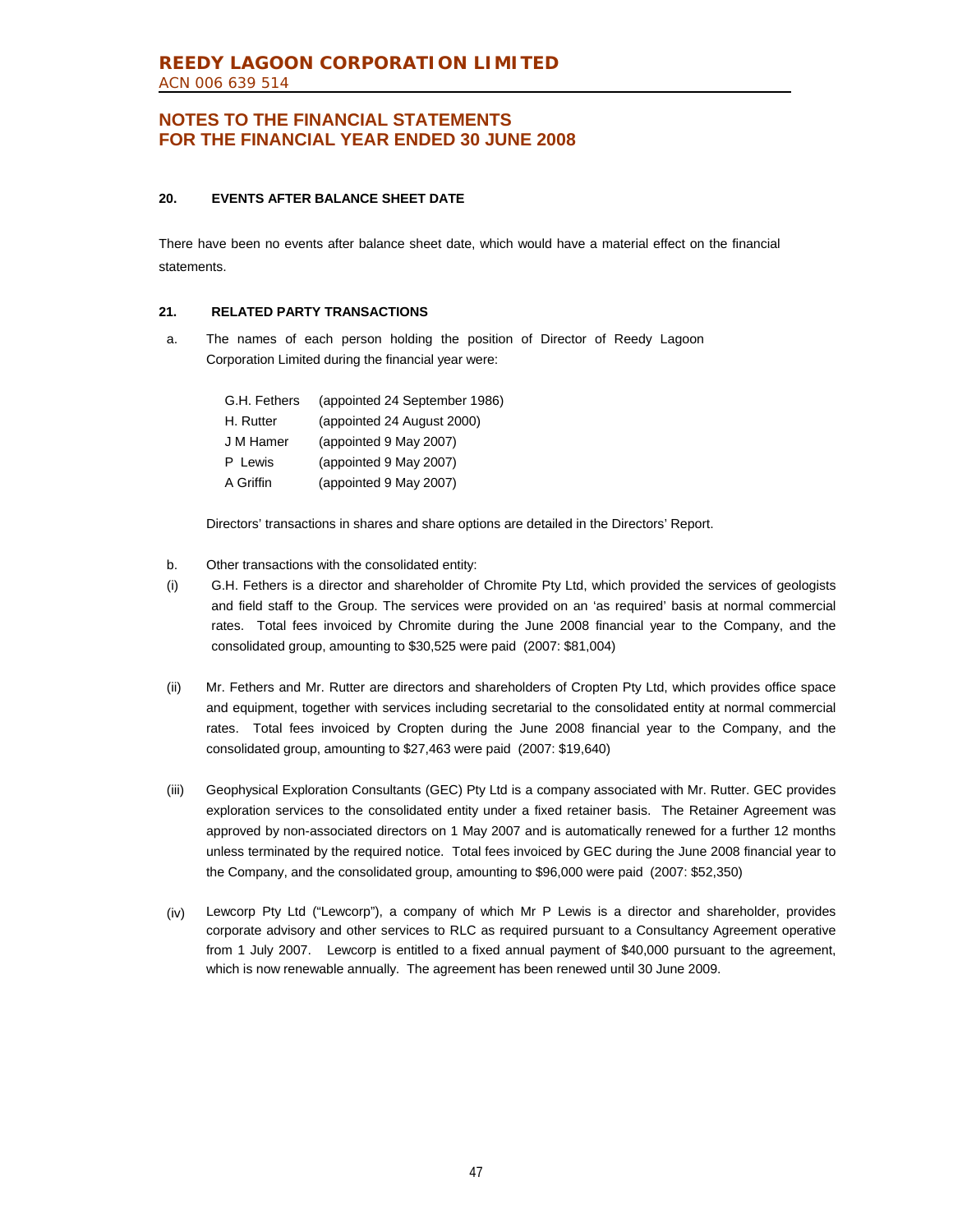b. Other transactions with the consolidated entity (cont'd):

Mallesons, a firm of which Mr J M Hamer is a partner, provided professional legal services to the Company during the financial year in respect of agreements and other matters. Total payments to Mallesons during the financial period amounted to \$ 17,510 (excl. GST).

#### **22. FINANCIAL RISK MANAGEMENT**

#### a. **Capital Risk Management**

 RLC's objectives when managing capital are to safeguard the consolidated group's ability to continue as a going concern and exploit the mineral assets under its control in order to provide future returns for shareholders and benefits for other stakeholders.

The group continuously reviews the capital structure to ensure:-

- sufficient funds are available to implement its exploration expenditure programs in accordance with forecasted needs; and
- sufficient funds for the other operational needs of the group is maintained.

#### b. **Financial Risk Management Policies**

The group's financial instruments consist of deposits with banks, accounts receivable and payable.

The main purpose of non-derivative financial instruments is to raise finance for group operations.

The group does not have any derivative instruments at 30 June 2008.

#### *Financial Risks*

 The main risks the group is exposed to through its financial instruments are interest rate risk, liquidity risk and credit risk.

#### *Interest rate risk*

 There are no financial liabilities wherein the Group is exposed to interest rate risk. Financial assets interest rate risk is managed by investing only floating rate bank securities.

#### *Liquidity risk*

 The group manages liquidity risk by monitoring forecast cash flows and ensuring that adequate funds are maintained.

#### *Credit risk*

 The maximum exposure to credit risk, excluding the value of any collateral or other security, at balance date to recognised financial assets, is the carrying amount, net of any provisions for impairment of those assets, as disclosed in the balance sheet and notes to the financial statements.

The group only invests in listed available-for-sale financial assets issued by Australian trading banks.

The risk for counterparties included in trade and other receivables at 30 June 2008 is detailed below: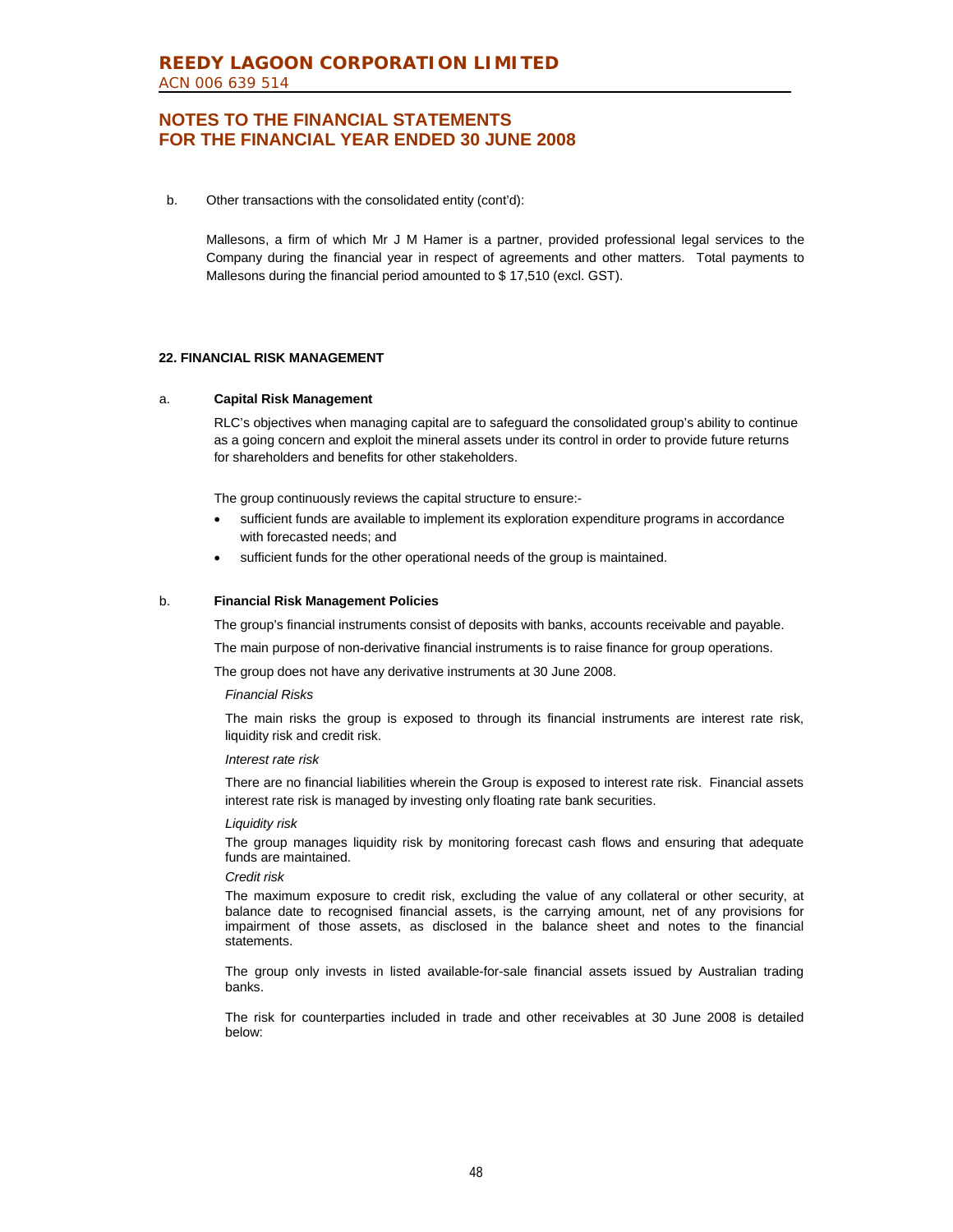#### **222. FINANCIAL INSTRUMENTS (cont'd)**

### c. **Financial Instruments**

(i) Derivative Financial Instruments

The group does not use derivative financial instruments, forward exchange contracts or interest rate swaps

(ii) Composition and Maturity Analysis

The tables below reflect the undiscounted contractual settlement terms for financial instruments of a fixed period of maturity, as well as management expectations of the settlement period for all other financial instruments. As such, the amounts may not reconcile to the balance sheet.

#### **2008 – Consolidated Group & Parent Entity**

|                                        | Weighted                                      |                                    |                              | <b>Fixed maturity dates</b> |                        |                        |                        |                     |                                         |             |
|----------------------------------------|-----------------------------------------------|------------------------------------|------------------------------|-----------------------------|------------------------|------------------------|------------------------|---------------------|-----------------------------------------|-------------|
| 2008                                   | average<br>effective<br>interest<br>rate<br>% | Variable<br>interest<br>rate<br>\$ | Less<br>than 1<br>year<br>\$ | $1 - 2$<br>years<br>S       | $2 - 3$<br>vears<br>\$ | $3 - 4$<br>years<br>\$ | $4 - 5$<br>years<br>\$ | $5+$<br>years<br>\$ | <b>Non</b><br>interest<br>bearing<br>\$ | Total<br>\$ |
| <b>Financial</b><br>assets             |                                               |                                    |                              |                             |                        |                        |                        |                     |                                         |             |
| Cash and<br>cash                       |                                               |                                    |                              |                             |                        |                        |                        |                     |                                         |             |
| equivalents<br>Other                   | 7.0                                           | 2,628,434                          | 90,000                       |                             |                        |                        |                        |                     |                                         | 2,718,434   |
| receivables                            |                                               |                                    |                              |                             |                        |                        |                        |                     | 42,615                                  | 42,615      |
|                                        |                                               | 2,628,434                          | 90,000                       |                             | ۰                      |                        |                        | ۰                   | 42,615                                  | 2,716,049   |
| <b>Financial</b><br><b>liabilities</b> |                                               |                                    |                              |                             |                        |                        |                        |                     |                                         |             |
| Trade<br>payables                      |                                               |                                    |                              |                             |                        |                        |                        |                     | 47,233                                  | 47,233      |
|                                        |                                               |                                    |                              |                             |                        |                        |                        |                     | 47,233                                  | 47,233      |

#### **2007 - Consolidated Group & Parent Entity**

|                                        | Weighted                                      |                                    |                                     | <b>Fixed maturity dates</b> |                        |                        |                        |                    |                                         |             |
|----------------------------------------|-----------------------------------------------|------------------------------------|-------------------------------------|-----------------------------|------------------------|------------------------|------------------------|--------------------|-----------------------------------------|-------------|
| 2007                                   | average<br>effective<br>interest<br>rate<br>% | Variable<br>interest<br>rate<br>\$ | <b>Less</b><br>than 1<br>year<br>\$ | $1 - 2$<br>vears<br>\$      | $2 - 3$<br>vears<br>\$ | $3 - 4$<br>vears<br>\$ | $4 - 5$<br>years<br>\$ | $5+$<br>vears<br>S | <b>Non</b><br>interest<br>bearing<br>\$ | Total<br>\$ |
| <b>Financial</b><br>assets             |                                               |                                    |                                     |                             |                        |                        |                        |                    |                                         |             |
| Cash and<br>cash<br>equivalents        | 5.0                                           | 3,796,833                          | 70,000                              |                             |                        |                        |                        |                    |                                         | 3,866,623   |
| Other<br>receivables                   |                                               | ۰                                  |                                     | ۰                           |                        |                        | ۰                      | ٠                  | 61,385                                  | 61,385      |
|                                        |                                               | 3,796,833                          | 70,000                              |                             |                        |                        | ۰                      | ٠                  | 61,385                                  | 3,928,008   |
| <b>Financial</b><br><b>liabilities</b> |                                               |                                    |                                     |                             |                        |                        |                        |                    |                                         |             |
| Trade<br>payables                      |                                               |                                    | ٠                                   |                             |                        |                        |                        |                    | 21,642                                  | 21,642      |
|                                        |                                               |                                    |                                     |                             |                        |                        |                        | $\blacksquare$     | 21,642                                  | 21,642      |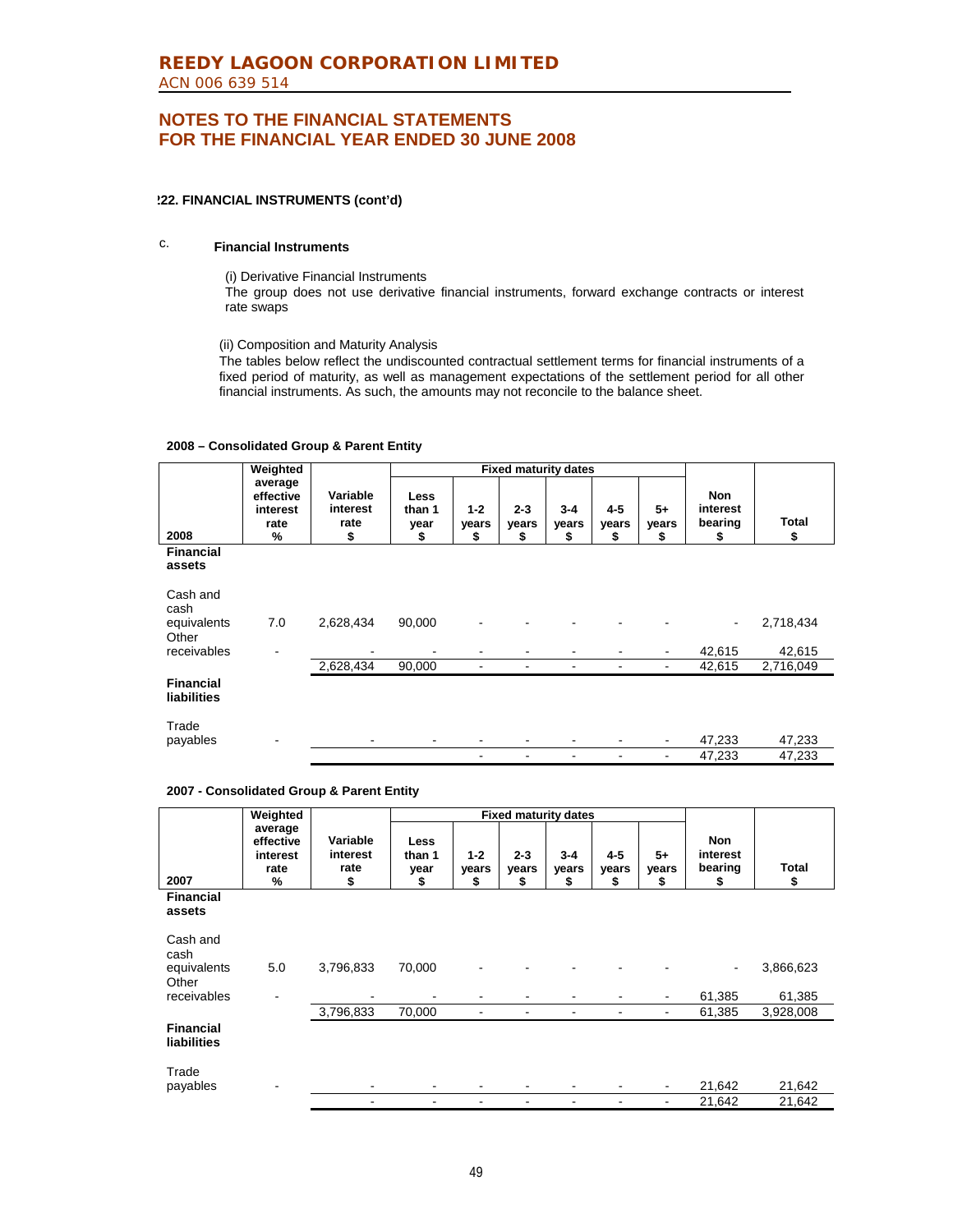### **22. FINANCIAL INSTRUMENTS (cont'd)**

Credit risk in relation to trade and other receivables is assessed as follows:-

|                                      | <b>Consolidated Group</b> |                | <b>Parent Entity</b> |            |  |
|--------------------------------------|---------------------------|----------------|----------------------|------------|--|
|                                      | 2008                      | 2007           | 2008                 | 2007<br>\$ |  |
|                                      | \$                        |                |                      |            |  |
| AA rated counterparties (government) | 42.615                    | 61.385         | 42.615               | 61,385     |  |
| Counterparties not rated             | -                         | $\blacksquare$ |                      |            |  |
| Total                                | 42,615                    | 61,385         | 42.615               | 61,385     |  |

Trade and sundry payables are expected to be paid as follows:

|                    | <b>Consolidated Group</b> |                          | <b>Parent Entity</b> |        |
|--------------------|---------------------------|--------------------------|----------------------|--------|
|                    | 2008                      | 2007                     | 2008                 | 2007   |
|                    | \$                        | \$                       | \$                   | \$     |
| Less than 6 months | 47,233                    | 21,642                   | 47,233               | 21,642 |
| 6 months to 1 year | $\overline{\phantom{0}}$  | $\overline{\phantom{0}}$ | -                    |        |
| 1 - $5$ years      | $\overline{\phantom{0}}$  | $\overline{\phantom{0}}$ | ۰                    | ٠      |
| Over 5 years       | $\overline{\phantom{0}}$  | -                        | -                    |        |
| Total              | 47,233                    | 21,642                   | 47,233               | 21,642 |

#### iii. **Net Fair Values**

The net fair values of:

- Term receivables, government and fixed interest securities and bonds are determined by discounting the cash flows, at the market interest rates of similar securities, to their present value.
- Other loans and amounts due are determined by discounting the cash flows, at market interest rates of similar borrowings, to their present value.
- Other assets and other liabilities approximate their carrying value.

 No financial assets or financial liabilities are readily traded on organised markets in standardised form other than listed investments, forward exchange contracts and interest rate swaps.

 Financial assets where the carrying amount exceeds net fair values have not been written down as the consolidated group intends to hold these assets to maturity.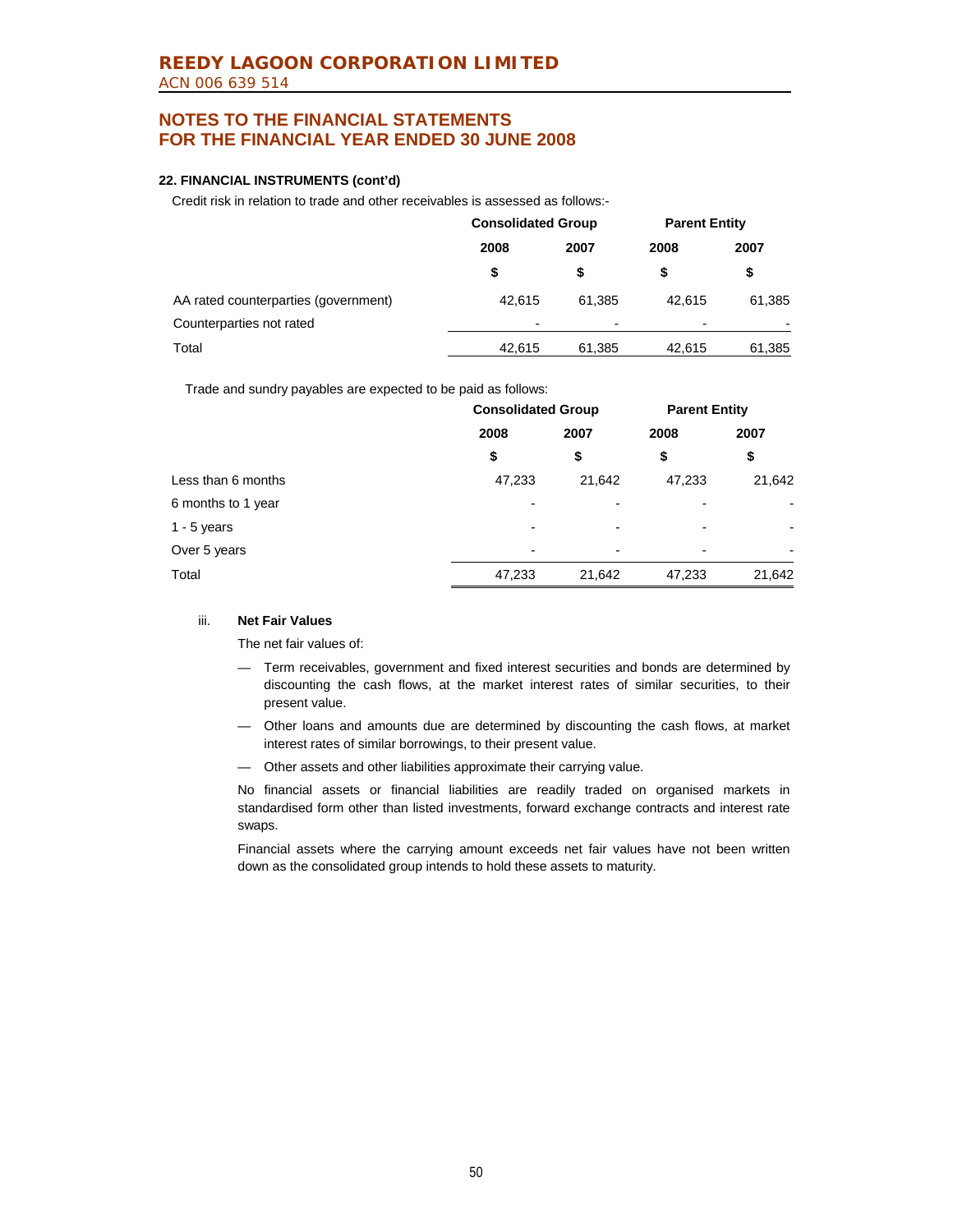#### **222. FINANCIAL INSTRUMENTS (cont'd)**

Aggregate net fair values and carrying amounts of financial assets and financial liabilities at balance date.

|                                                   | 2008                      |                          | 2007                      |                       |
|---------------------------------------------------|---------------------------|--------------------------|---------------------------|-----------------------|
|                                                   | Carrying<br><b>Amount</b> | <b>Net Fair</b><br>Value | Carrying<br><b>Amount</b> | <b>Net Fair Value</b> |
|                                                   | \$                        |                          | \$                        | \$                    |
|                                                   |                           | \$                       |                           |                       |
| <b>Financial Assets</b>                           |                           |                          |                           |                       |
| Available-for-sale financial assets at fair value |                           |                          |                           |                       |
| Held-to-maturity financial assets                 | 2,718,434                 | 2,718,434                | 3,866,623                 | 3,866,623             |
| Derivative financial assets                       |                           |                          |                           |                       |
| Loans and receivables                             | 42,615                    | 42,615                   | 61,385                    | 61,385                |
|                                                   | 2,761,049                 | 2,761,049                | 3,928,008                 | 3,928,008             |
| <b>Financial Liabilities</b>                      |                           |                          |                           |                       |
| Other loans and amounts due                       |                           |                          |                           |                       |
| Other liabilities                                 | 72,283                    | 72,283                   | 21,642                    | 21,642                |
|                                                   | 72,283                    | 72,283                   | 21,642                    | 21,642                |

#### iv. Sensitivity Analysis

*Interest rate risk*

The Company has performed a sensitivity analysis relating to its exposure to interest rate risk which demonstrates the effect on the current year results and equity which could result from a change in these risks.

At 30 June 2008, the effect on profit(loss) and equity as a result of changes in the interest rates during the year with all other variables remaining constant would be as follows;

|                                    | <b>Consolidated</b> |          | Company    |          |
|------------------------------------|---------------------|----------|------------|----------|
|                                    | 2008<br>\$          | 2007     | 2008<br>\$ | 2007     |
|                                    |                     | \$       |            | \$       |
| Change in Loss for the Year        |                     |          |            |          |
| - Increase interest rates by 1%    | 33,286              | 7,108    | 33,286     | 7,108    |
|                                    |                     |          |            |          |
| - Decrease in interest rates by 1% | (33, 286)           | (7, 108) | (33, 286)  | (7, 108) |
|                                    |                     |          |            |          |
| <b>Change in Equity</b>            |                     |          |            |          |
| - Increase interest rates by 1%    | 33,286              | 7,108    | 33,286     | 7,108    |
|                                    |                     |          |            |          |
| - Decrease in interest rates by 1% | (33,286)            | (7, 108) | (33, 286)  | (7, 108) |
|                                    |                     |          |            |          |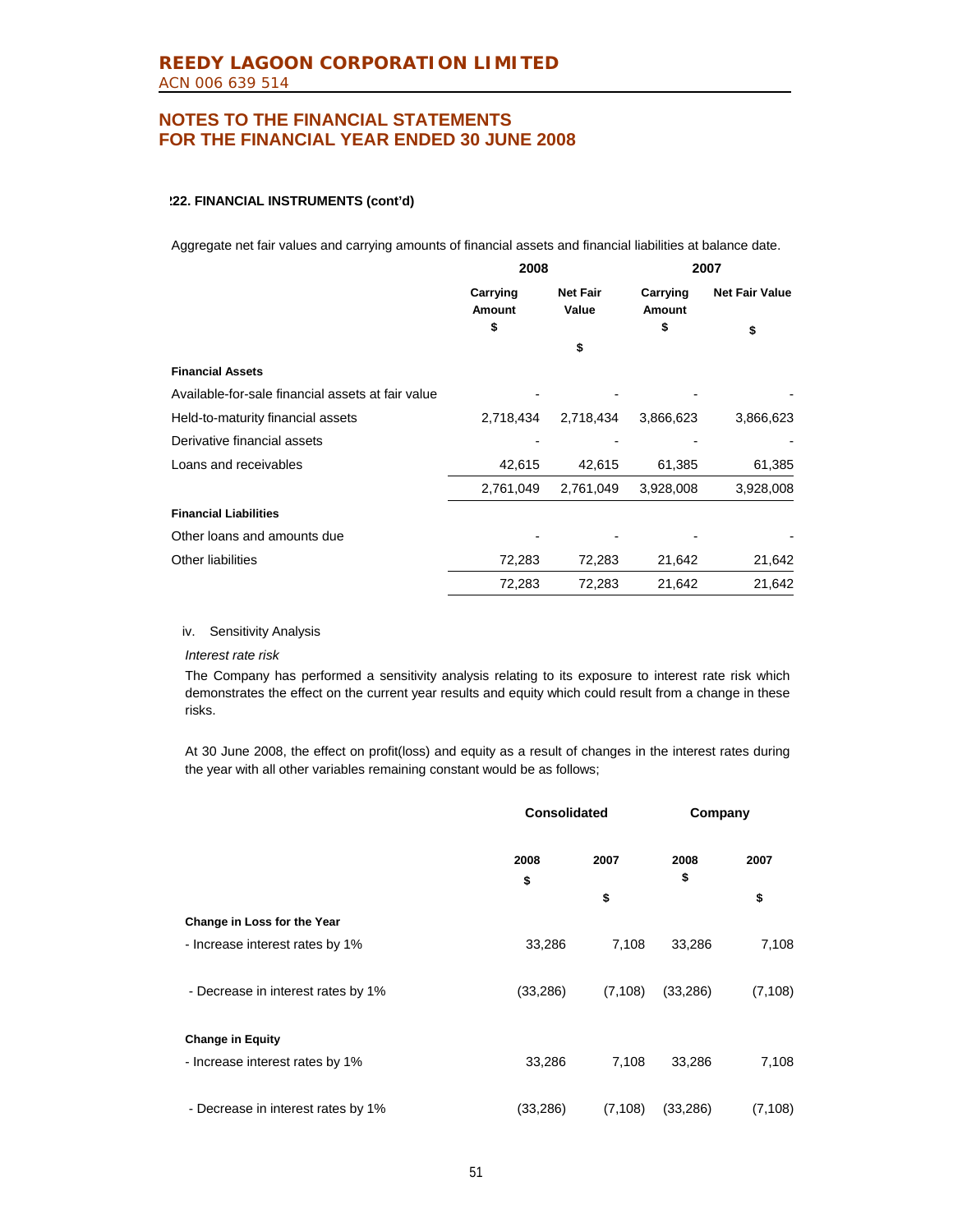### **23. EXPLORATION EXPENDITURE COMMITMENTS**

Ongoing annual exploration expenditure is required to maintain title to the Company's mineral exploration tenements. No provision has been made in the accounts for these amounts as the amounts are expected to be fulfilled in the normal course of the operations of the Company.

Tenement expenditure is dependent upon exploration results and available cash resources. Expenditure commitments are also impacted upon and may be reduced where access to areas has been restricted by the existence of Native Title claims. At the date of this report claims for Native Title in respect of areas of all RLC's granted tenements except EL's 3032, 3281, 3376, *E70/2719 and E70/2720 , E70/2846, E70/3152 and E70/3153* have been made under the Native Title Act. EL 24885 is on Aboriginal Freehold land and there is no guarantee that the owners will give their consent and thereby allow the Company's planned programme to proceed.

The Statutory minimum expenditure requirement for the current twelve month tenures in relation to each of the tenements, including applications, listed in the Tenement Schedule on page 11 of the Annual report is \$ 1,174,050 (2007: \$990,650). Of this amount, \$1,067,300 relates to granted tenements.

Exploration Licence 3505 includes land that is within the Woomera Prohibited Area. All exploration and mining activities within the Woomera Prohibited Area are subject to an agreement with the Commonwealth of Australia. A Deed of Access between the Company and the Commonwealth was executed on 3 March 2008.

Exploration Licence 3208 incorporates land that is Reserved Forest set aside under Section 50 of the Forest Act 1958 as part of the Thomson River Forest Reserve (Gaz 1984 P235). The Licence area is within the Thomson Catchment and is subject to a Land Use Determination pursuant to section 23 of the Soil Conservation and Land Utilization Act 1958.

The objective of the Land Use Determination is to provide management guidelines to maintain acceptable quality, quantity and perenniality of water harvested from the catchment.

To protect the integrity of the water supply within the Thomson storage, earthworks are required to be kept to a minimum and any effluent and waste disposal will be in accordance with guidelines approved by the Department of Natural Resources and Environment in consultation with Melbourne Water.

Exploration Licences 3032, 3281 and 3376 cover or include areas which comprise part of the Chiltern – Mt Pilot National Park. Exploration and mining activities within this Park may only continue with the consent of the Minister for Sustainability and Environment under Section 40 of the National Parks Act, 1975. Where the gaining of such consents prevents or postpones exploration the expenditure requirements may be reduced.

The Statutory expenditure requirement is subject to negotiation with the relevant state department, and expenditure commitments may be varied between tenements, or reduced subject to reduction of exploration area and/or relinquishment of non-prospective tenements.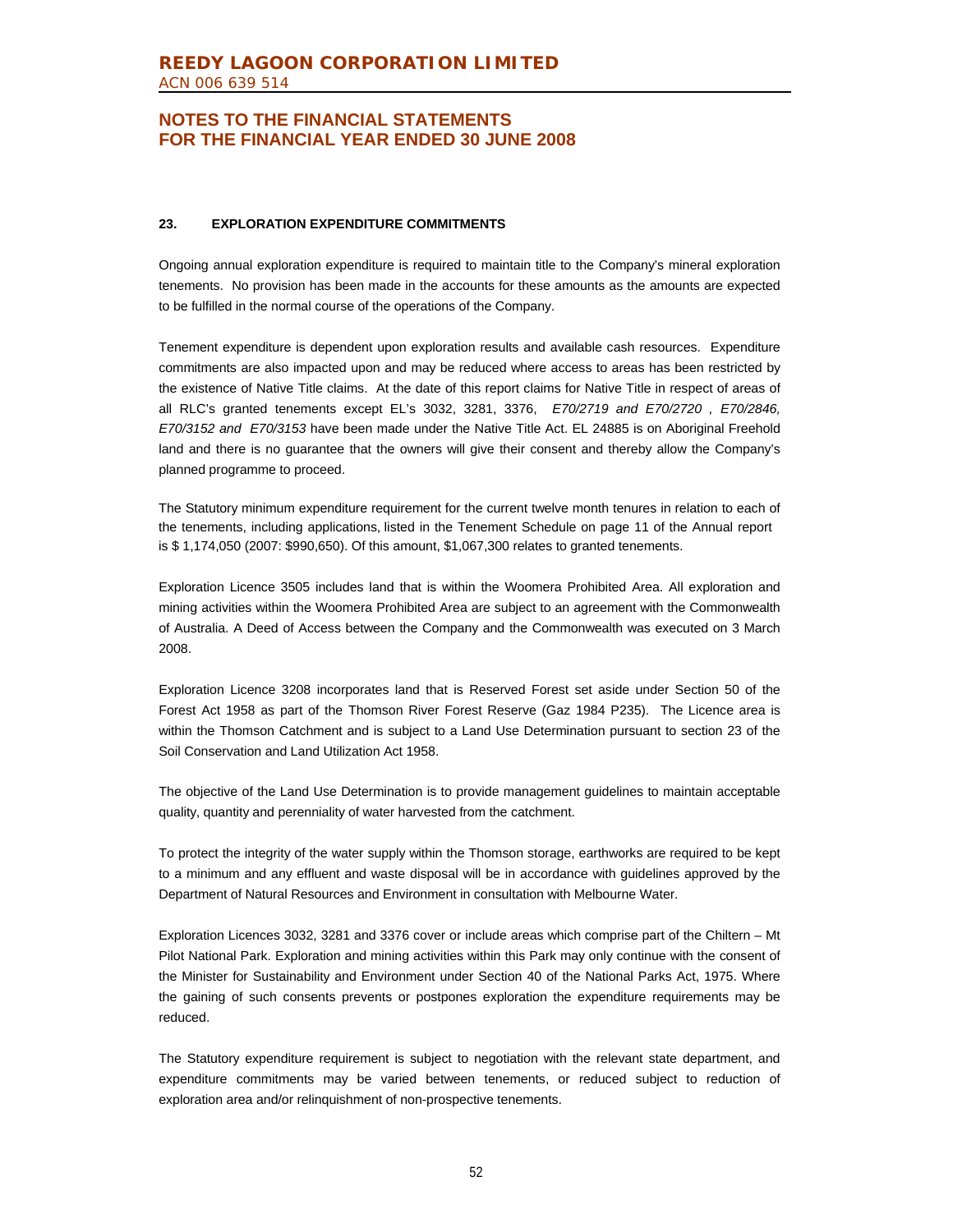### **24. CONTROLLED ENTITIES**

a. Interest in controlled entities:

| <b>Name</b>              | Country of    | <b>Ordinary share</b>        |      |
|--------------------------|---------------|------------------------------|------|
|                          | incorporation | consolidated entity interest |      |
|                          |               | 2008                         | 2007 |
|                          |               | %                            | %    |
| Osprey Gold Pty Ltd. (1) | Australia     | 100                          | 100  |

(1) Osprey Gold is dormant and acts solely as the registered proprietor of exploration licences covering the Chiltern gold project.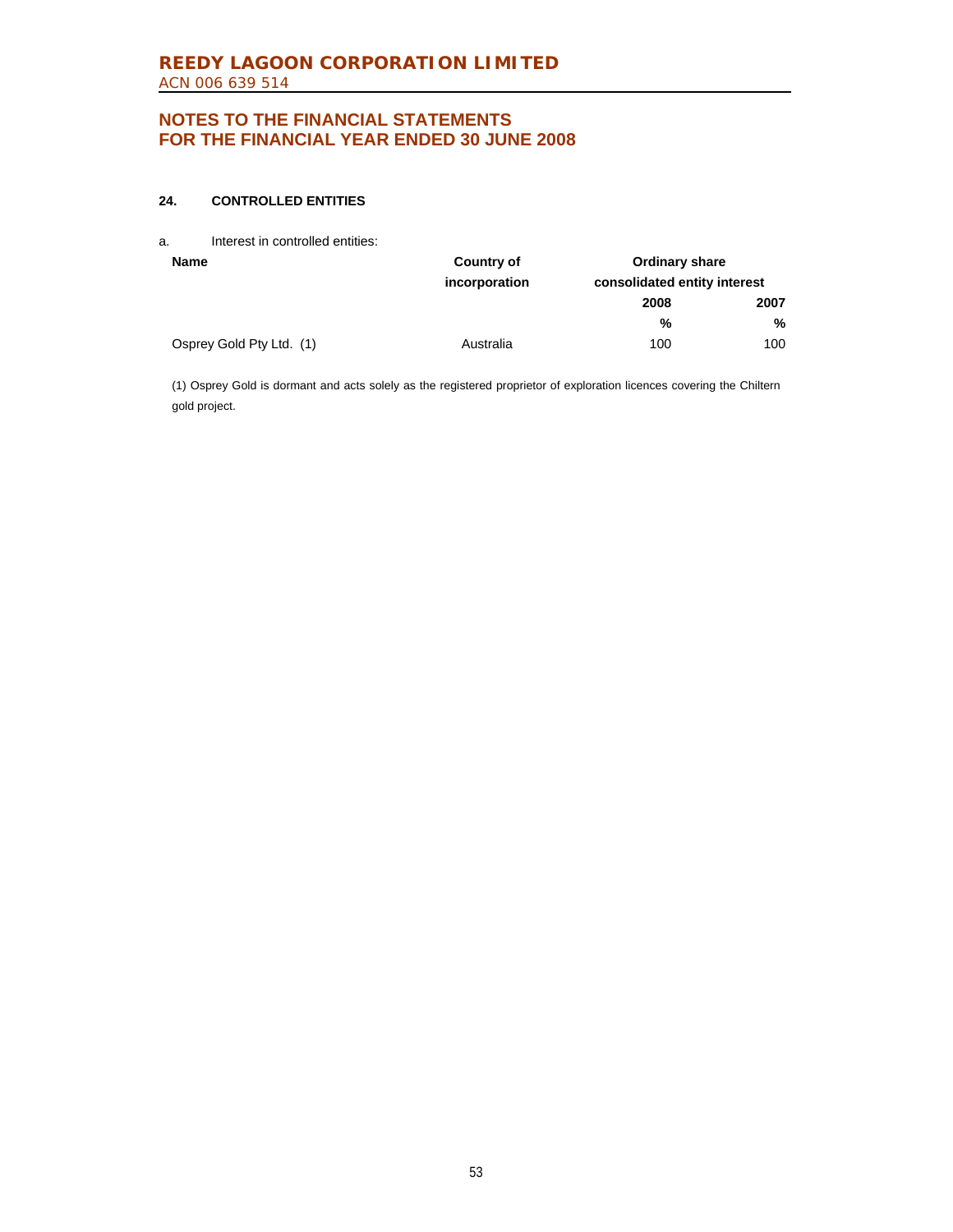### **REEDY LAGOON CORPORATION LIMITED**  ACN 006 639 514

### **SHAREHOLDER INFORMATION**

The shareholder information set out below was applicable as at 9 September 2008.

#### **Number of holders of equity securities**  Ordinary share capital

48,600,000 fully paid ordinary shares are held by 581 individual shareholders. All issued ordinary shares carry one vote per share and carry the rights to dividends.

#### Substantial shareholders

| <b>Substantial Shareholders</b>     | Number of<br><b>Fully Paid</b><br>Ordinary<br><b>Shares</b> | % of total<br>on issue |
|-------------------------------------|-------------------------------------------------------------|------------------------|
|                                     |                                                             |                        |
| Geof Fethers:                       |                                                             |                        |
| Pyrope Holdings Pty Ltd             | 6,401,500                                                   | 13.17                  |
| Ranview Pty Ltd                     | 341,270                                                     | 0.70                   |
| G Fethers                           | 5.010                                                       | 0.01                   |
| Sked Pty Ltd                        | 4,250,000                                                   | 8.74                   |
| <b>Washington Resources Limited</b> | 4,000,000                                                   | 8.23                   |
|                                     | 14.997.780                                                  | 30.86                  |

#### **Restricted Securities**

Shareholders associated with the directors and associates at the time of admission to the Company's shares on the official list of the ASX entered into transfer restriction agreements (escrow agreements). The terms of the agreements are summarised as follows:

|                                      | Total No. of<br><b>Shares subject</b><br>to Escrow | <b>Last Restriction Date</b> |
|--------------------------------------|----------------------------------------------------|------------------------------|
| <b>Substantial Shareholders</b>      |                                                    |                              |
| Geof Fethers:                        |                                                    |                              |
| Pyrope Holdings Pty Ltd              | 5,984,000                                          | 22-June-09                   |
| Ranview Pty Ltd                      | 154,270                                            | 22-June-09                   |
| Other Shareholders (10 in number)    | 3,656,400                                          | 22-June-09                   |
|                                      | 9,794,670                                          |                              |
| <b>Total Number of Issued Shares</b> | 48.600.000                                         |                              |
| Total Number of Shares quoted on ASX | 38,805,330                                         | 79.85%                       |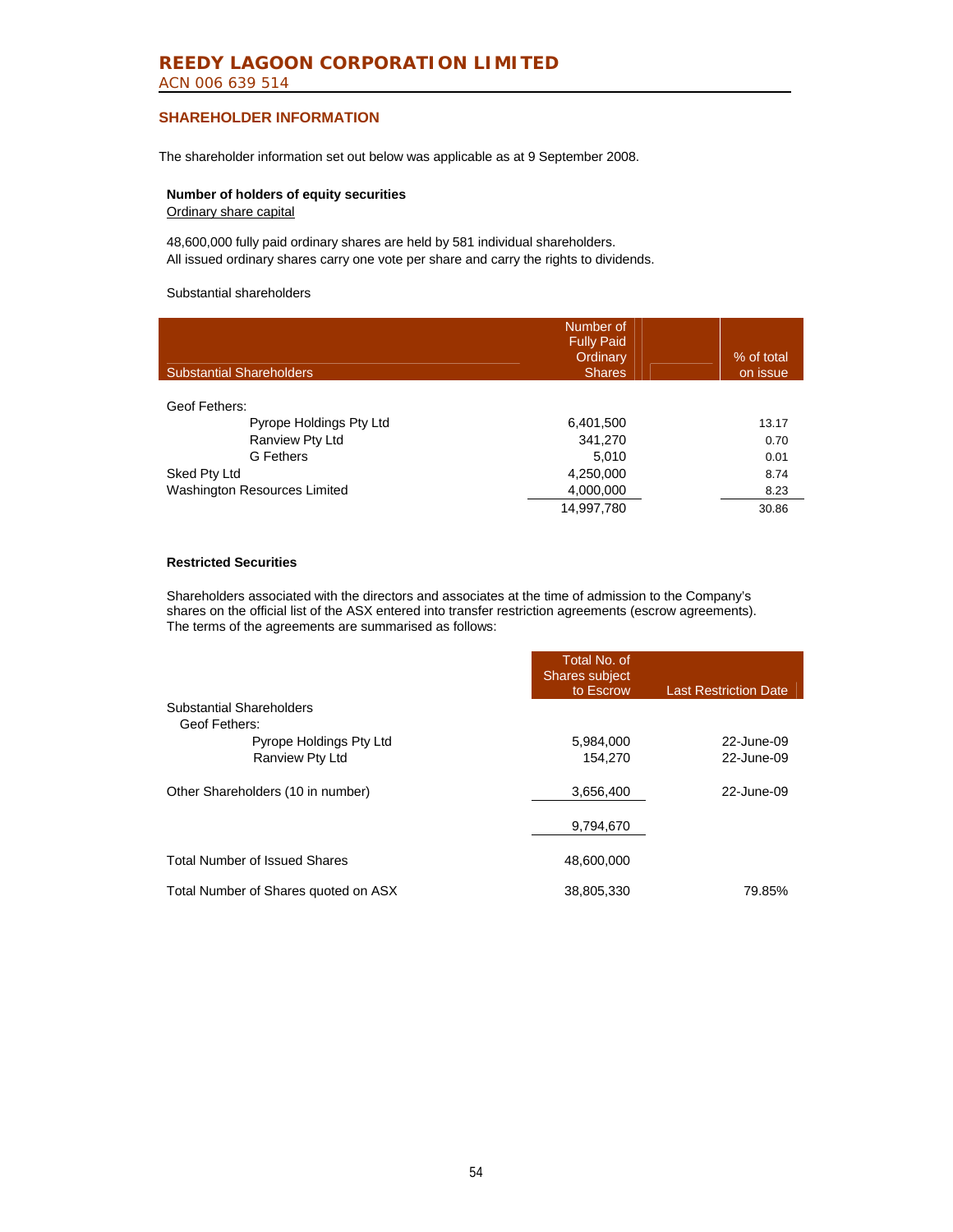### **SHAREHOLDER INFORMATION**

#### **Twenty largest holders of issued ordinary shares**

|                | <b>Name</b>                                            | <b>Number of</b><br><b>Ordinary</b><br><b>Shares held</b> | <b>Percentage</b><br>of Issued<br><b>Shares</b> |
|----------------|--------------------------------------------------------|-----------------------------------------------------------|-------------------------------------------------|
|                |                                                        |                                                           |                                                 |
| 1              | Pyrope Holdings Pty Ltd                                | 6,039,850                                                 | 12.43                                           |
| 2              | <b>Washington Resources Limited</b>                    | 4,000,000                                                 | 8.23                                            |
| 3              | Sked Pty Ltd                                           | 3,250,000                                                 | 6.69                                            |
| $\overline{4}$ | Australian Amalgamated Holdings Pty Ltd                | 2,000,320                                                 | 4.12                                            |
| 5              | <b>Elsinore Nominees Pty Ltd</b>                       | 2,000,000                                                 | 4.12                                            |
| 6              | <b>ANZ Nominees Limited</b>                            | 2,000,000                                                 | 4.12                                            |
| $\overline{7}$ | Jagen Pty Ltd                                          | 1,300,000                                                 | 2.67                                            |
| 8              | Sked Pty Ltd <super a="" c="" fund=""></super>         | 1,000,000                                                 | 2.06                                            |
| 9              | <b>Philip Harold Lewis</b>                             | 813,670                                                   | 1.67                                            |
| 10             | Mr Anthony Robert Ramage                               | 800,000                                                   | 1.65                                            |
| 11             | Janavid Pty Ltd                                        | 625,900                                                   | 1.29                                            |
| 12             | Mr Brett Armstrong                                     | 525,000                                                   | 1.08                                            |
| 13             | Mr Anthony Ramage $\lt$ ARR S/F A/C $\gt$              | 500,000                                                   | 1.03                                            |
| 14             | Mr Joseph Lutvey                                       | 500,000                                                   | 1.03                                            |
| 15             | <b>DBR Corporation Pty Ltd</b>                         | 500,000                                                   | 1.03                                            |
| 16             | 123 Home Loans Pty Ltd                                 | 500,000                                                   | 1.03                                            |
| 17             | Richall Pty Ltd                                        | 500,000                                                   | 1.03                                            |
| 18             | <b>Clinical Cell Culture Limited</b>                   | 488,200                                                   | 1.00                                            |
| 19             | Pelican Point Superannuation Fund                      | 479,860                                                   | 0.99                                            |
| 20             | Pyrope Holdings Pty Ltd < Chromite Staff S/Fund<br>A/C | 361,650                                                   | 0.74                                            |
|                | Total for top 20:                                      | 28,184,450                                                | 57.99                                           |
|                | <b>Total other investors</b>                           | 20,415,550                                                | 42.01                                           |
|                | <b>Total issued shares</b>                             | 48,600,000                                                | 100.00                                          |

In addition to the shares on issue there are 14,702,520 options issued (not quoted). Details are of these options are provided in note 16 to the financial statements.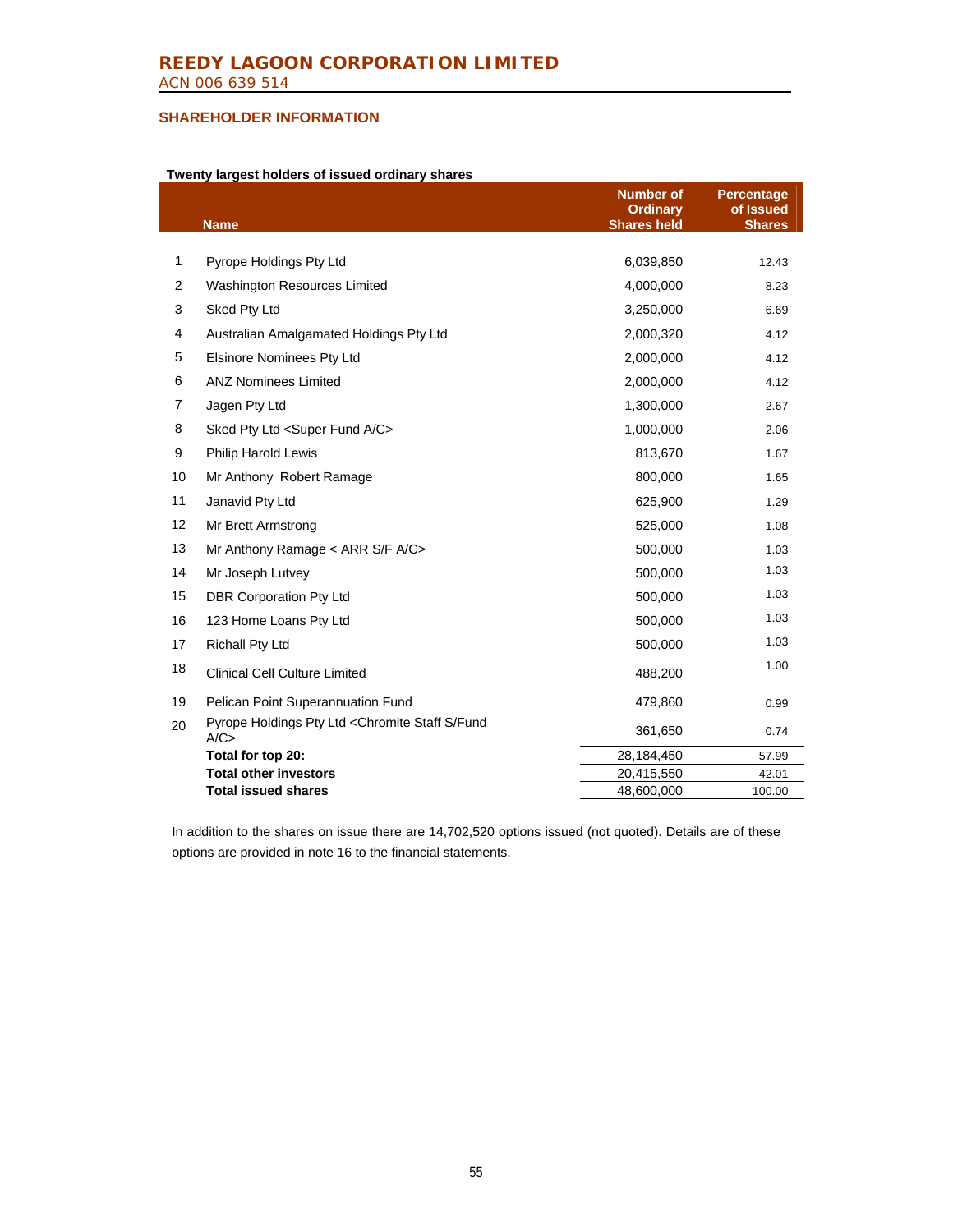### **REEDY LAGOON CORPORATION LIMITED**  ACN 006 639 514

### **ASX ADDITIONAL INFORMATION**

Additional information required by the Australian Stock Exchange Limited and not disclosed elsewhere in this report is as follows. The shareholder information set out below was applicable as at 9 September 2008.

#### **Distribution of holders of equity securities that are quoted on ASX:**

|                    | No. of<br>shareholders | $\%$   | <b>No. of Ordinary</b><br><b>Shares</b> | <b>Percentage</b><br>of Issued<br><b>Shares</b> |
|--------------------|------------------------|--------|-----------------------------------------|-------------------------------------------------|
| $1 - 1.000$        | 9                      | 1.57   | 1.778                                   | 0.00                                            |
| $1,001 - 5,000$    | 37                     | 6.43   | 131.692                                 | 0.34                                            |
| $5,001 - 10,000$   | 107                    | 18.61  | 972.562                                 | 2.51                                            |
| $10,001 - 100,000$ | 362                    | 62.96  | 10,999,691                              | 28.35                                           |
| 100,001 and over   | 60                     | 10.43  | 26,699,607                              | 68.80                                           |
|                    | 575                    | 100.00 | 38,805,330                              | 100.00                                          |

There were 156 shareholders who held less than a marketable parcel of shares. At the date of this report those 156 shareholders collectively held 1,136,382 shares. A less than marketable parcel of shares at 9 September 2008 was a holding of less than 10,417 shares.

#### **Twenty largest shareholders (quoted securities only)**

as at 9 September 2008

|    |                                                                                        | No. of Quoted<br><b>Ordinary Shares</b> | % of total<br>quoted |
|----|----------------------------------------------------------------------------------------|-----------------------------------------|----------------------|
| 1  | <b>Washington Resources Limited</b>                                                    | 4,000,000                               | 10.31                |
| 2  | Sked Pty Ltd <cash a="" c="" come="" in=""></cash>                                     | 3.250,000                               | 8.38                 |
| 3  | <b>ANZ Nominees Limited</b>                                                            | 2,000,000                               | 5.15                 |
| 4  | Jagen Pty Ltd                                                                          | 1,300,000                               | 3.35                 |
| 5  | <b>Elsinore Nominees Pty Ltd</b>                                                       | 1,000,000                               | 2.58                 |
| 6  | Sked Pty Ltd <super a="" c="" fund=""></super>                                         | 1,000,000                               | 2.58                 |
| 7  | <b>Philip Harold Lewis</b>                                                             | 812,500                                 | 2.09                 |
| 8  | Mr Anthony Robert Ramage                                                               | 800,000                                 | 2.06                 |
| 9  | Mr Brett Armstrong                                                                     | 525,000                                 | 1.35                 |
| 10 | 123 Home Loans Pty Ltd                                                                 | 500,000                                 | 1.29                 |
| 11 | <b>Richall Pty Ltd</b>                                                                 | 500,000                                 | 1.29                 |
| 12 | DBR Corporation Pty Ltd                                                                | 500,000                                 | 1.29                 |
| 13 | Mr Joseph Lutvey                                                                       | 500,000                                 | 1.29                 |
| 14 | Mr Anthony Ramage < ARR S/F A/C>                                                       | 500,000                                 | 1.29                 |
| 15 | <b>Clinical Cell Culture Limited</b>                                                   | 488,200                                 | 1.26                 |
| 16 | Pelican Point Superannuation Fund                                                      | 479,860                                 | 1.24                 |
| 17 | Mr Wayne Daryl King & MR Craig Allan King <w d="" fund<br="" king="" super="">A/C</w>  | 350,000                                 | 0.90                 |
| 18 | Pirie Real Estate Pty Ltd < John Pirie Super Fund A/C>                                 | 320,000                                 | 0.82                 |
| 19 | Mr Alan Brien & Mrs Melinda Brien < A & M Brien A/C>                                   | 316,877                                 | 0.82                 |
| 20 | Mrs Annette Mizon <the a="" bobbin="" c="" fund="" s=""></the>                         | 300,000                                 | 0.77                 |
| 20 | Mr Adrian David Wischer & Felicity Ann Louise Wischer < Wischer<br>Super Fund A/C>     | 300,000                                 | 0.77                 |
| 20 | Mr Robert Christopher Reeves & Mrs Mary Rose Reeves < Pelican<br>Point Super Fund A/C> | 300,000                                 | 0.77                 |
|    | Total top 20 (quoted securities):                                                      | 20,042,437                              | 51.65                |
|    | Total Other Investors (quoted securities)                                              | 18,762,893                              | 48.35                |
|    | <b>TOTAL (quoted securities):</b>                                                      | 38,805,330                              | 100.00               |